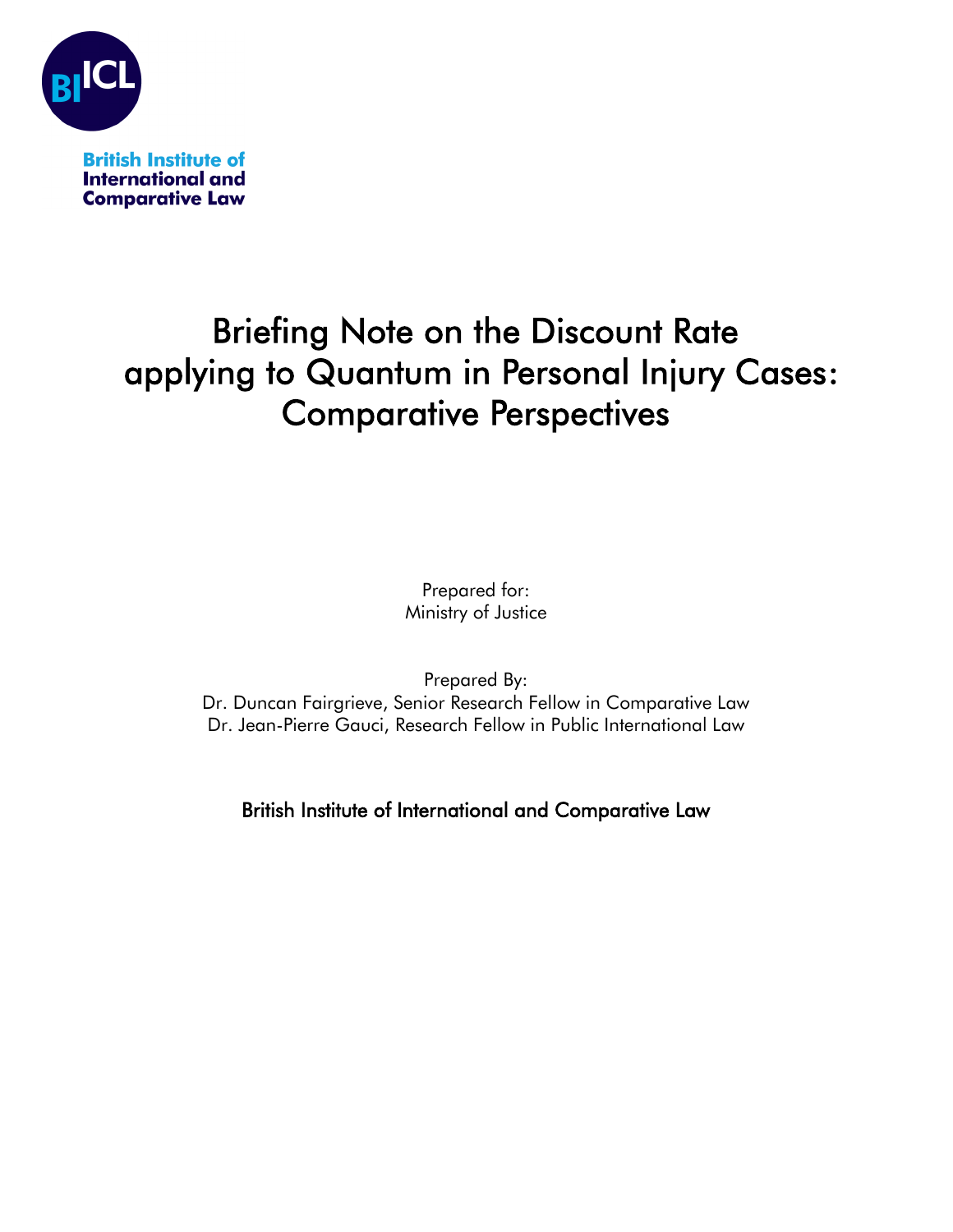## **Table of Contents**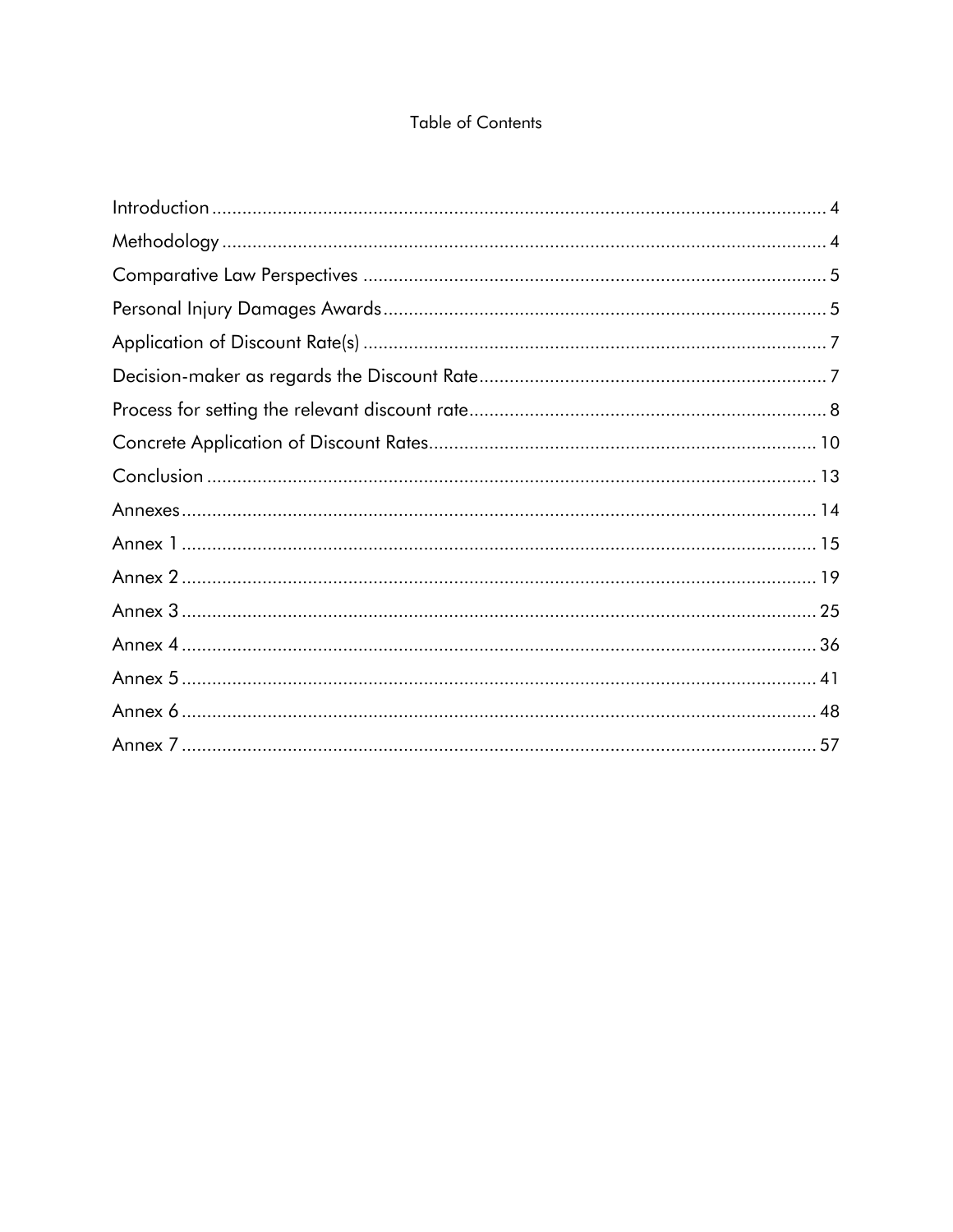#### Executive Summary

This briefing note examines the discount rate applying to quantum in personal injury claims from a comparative law perspective focusing on Australia, Canada, France, Germany, Hong Kong, Ireland, Spain and South Africa. These jurisdictions represent common and civil law jurisdictions, a diverse geographical spread as well as a range of approaches and rates. The research highlights the great variety of approaches adopted in adjusting damages awards to take account of investment opportunities. The decision maker as regards the discount rate is the legislator in some cases, the judiciary in others and a hybrid solution involving both in others. In some jurisdictions, whilst the rate is set through primary or secondary legislation, the court is empowered to vary it in the interests of justice, though this rarely occurs in practice. There is also considerable variety in the methodology for setting the rate including which institutions are involved in the process and what considerations are taken into account. In practice, the discount rates applied vary considerably across the various jurisdictions from 6% in the Australian State of Victoria to -0.5% for parts of payments in Hong Kong and -0.75% in the case of the UK. Beyond the rate itself, there is also variance as to whether a single rate applies to all personal injury claims or whether different rates apply depending on the type of claim, or the type of loss; as well as whether a single rate applies for the full period or whether different approaches are adopted depending upon the period of time covered by the award. It would seem that these determinations are influenced by a range of factors including economic factors, the availability of various financial instruments as well as broader policy factors such as a desire to avoid exponential increase in the cost of insurance.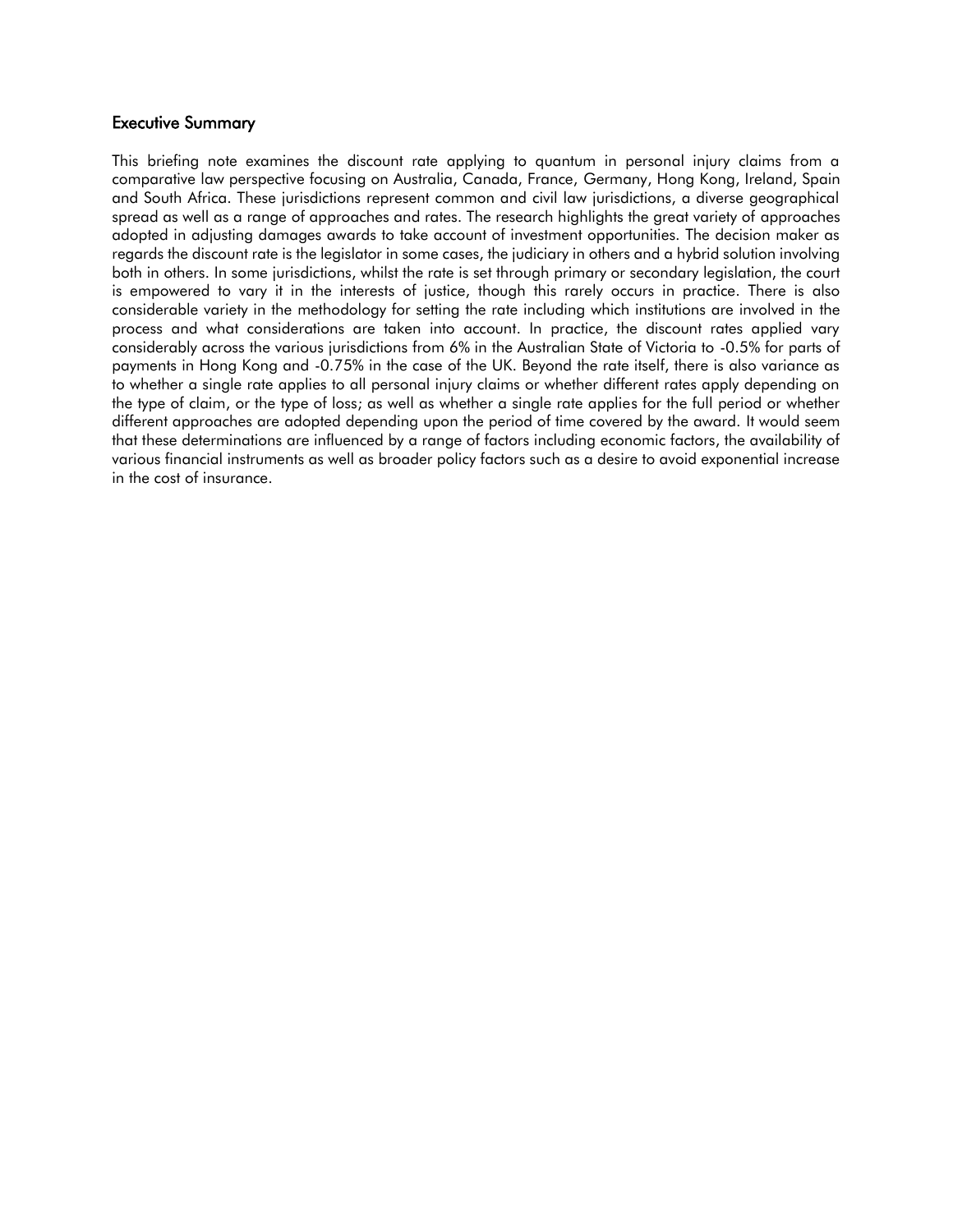#### <span id="page-3-0"></span>**Introduction**

#### About The British Institute of International and Comparative Law

1. The British Institute of International and Comparative Law (BIICL) is a leading independent research centre and charity whose remit is to develop and advance the understanding of international and comparative law in the UK and around the world, and to promote the rule of law in national and international affairs. BIICL is unique in the UK and one of the foremost bodies of its kind around the world. The Institute is renowned for its applied research, events, training and publications.

#### Scope of the Briefing Note

- 2. The British Institute of International and Comparative Law has been commissioned by the UK Ministry of Justice to undertake a comparative study of the discount rate applying to quantum in personal injury cases. The objective of the work is to examine in respect of a selected group of jurisdictions the issue of how the overall award of personal injury damages is adjusted to take account of accelerated receipt of damages and the associated investment opportunities. In undertaking this work, particular focus will be placed upon the methodology and procedure relating to the setting of the discount rate, as well as the institution responsible for deciding upon the exact level of this adjustment.
- 3. In the United Kingdom, when damages are awarded for future loss, the award is adjusted to take account of the effect of the claimant being able to invest the money before the loss or expense for which it is awarded has actually occurred. For example, in the case of a birth injury where brain damage has resulted, damages for the future loss – for example, future care costs – may be awarded for a very long future period, effectively a lifetime, and the accelerated receipt of sums to cover loss for that period means that the money can be invested and accrue value for a number of years before the claimant would actually require the money to meet those costs. The value of the lump sum is therefore adjusted by a factor that represents the appropriate rate of return on investing the award. This is what is known as the "*discount rate*".<sup>1</sup>

#### <span id="page-3-1"></span>Methodology

- 4. This Briefing Note examines the issue of the discount rate applying to quantum in personal injury cases from a comparative law perspective, focusing on the following jurisdictions: Australia, Canada, France, Germany, Hong Kong, Ireland, Spain, South Africa. These jurisdictions were selected, within the relevant time constraints and availability of information, to ensure the representation of common and civil law jurisdictions, a diverse geographical spread, and to illustrate a range of approaches and rates internationally.
- 5. In undertaking the study, the comparative law position is based primarily on the findings of reports prepared by external national rapporteurs, chosen through BIICL contacts for their

<sup>&</sup>lt;sup>1</sup> The term of 'discount rate' is used throughout this Briefing Note though, in light of the use of a negative discount rate, the term 'adjustment rate' might be a better suited term. See comments of Lord Hope in *Simon v Helmot* [2012] UKPC 5, at [14.]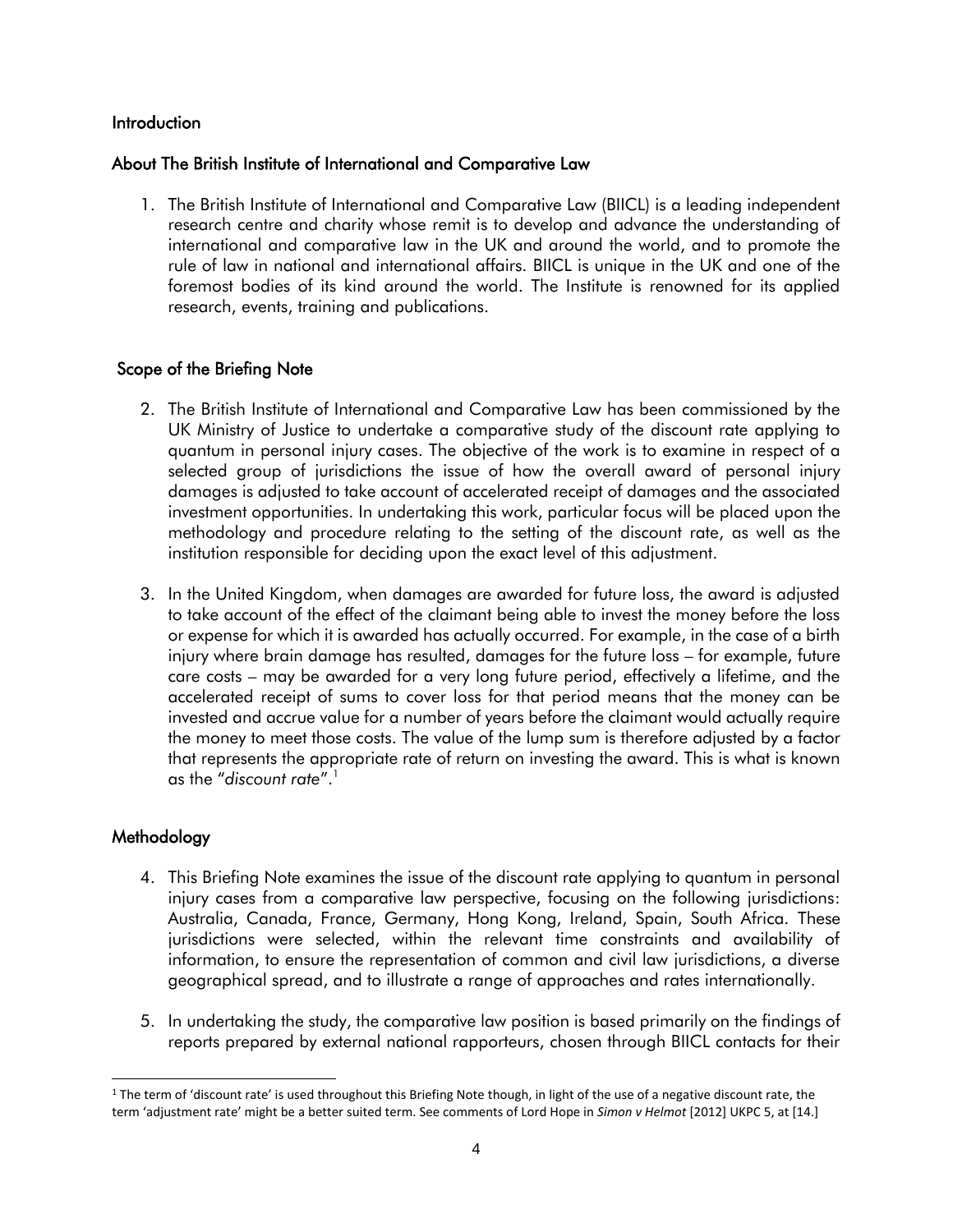specific expertise in the field. Research regarding the situation in the United Kingdom, France and Germany has been undertaken in-house by Senior Research Fellows at the Institute who have expertise in this field.

- 6. The national rapporteurs prepared national reports on the basis of a questionnaire produced by the BIICL research team (and provided in Annex 1), composed of a series of questions which each expert was asked to address in compiling their report. Reference will be made to the relevant national reports in this Briefing Note, which are also included in Annexes 2 – 7 below, as follows: Annex 2: Report by Professor Mark Lunney dated 8 April 2017 concerning Australia; Annex 3: Report by Shane C. D'Souza and Ralph Fenik dated 10 April 2017 concerning Canada, Annex 4: Report of Dr. Felix Chan dated 6 April 2017 concerning Hong Kong, Annex 5: Report by Orla Keane, David Strahan and Grace-Ann Meghen of Arthur Cox concerning Ireland, dated 4 April 2017, Annex 6: Report by Johan de Waal, dated 19 April 2017 concerning South Africa and Annex 7: Report by Dr. Maria Paz García Rubio and Dr. Marta Otero Crespo dated 8 April 2017 concerning Spain.
- 7. Given the limited time frame for the research, this report is focused primarily on the adjustment of damages awards to reflect the effect of investment opportunities and not on adjustments for other issues including mortality, labour market risks and other contingencies. The research also does not provide in-depth analysis of the basis for damages or the approach to quantum applied in the countries examined.
- 8. It should be noted that BIICL provides legal research and information but does not in any way provide legal advice. This Briefing Note cannot thus be relied upon as legal advice, and the comparative law conclusions herein are predominantly based upon the information contained in the aforementioned national reports.

## <span id="page-4-0"></span>Comparative Law Perspectives

9. As will be observed from the national reports below (in Annexes  $2 - 7$ ), a great variety of solutions can be found in the various jurisdictions in quantifying future loss as well as in the methodology of the adjustment made to lump sum damages awards. This is perhaps not surprising given that the exercise of assessing damages for future loss is itself a difficult and speculative one; it was thus observed by Lord Oliver in the case of *Hodgson v Trapp*, that it was a task which "requires not the services of an actuary or an accountant but those of a prophet."<sup>2</sup> Indeed, as Lord Steyn remarked in *Wells v Wells, "*perfection in the assessment of future compensation is unattainable.<sup>"3</sup> Despite this, it is nonetheless possible to identify some tentative comparative law trends in light of the results of the reports of the national rapporteurs.

#### <span id="page-4-1"></span>Personal Injury Damages Awards

10. It is worth stating at the outset that a common point of the jurisdictions studied is that the

<sup>2</sup> [1989] 1 AC 807, at 833.

<sup>3</sup> [1999] 1 AC 345, at 383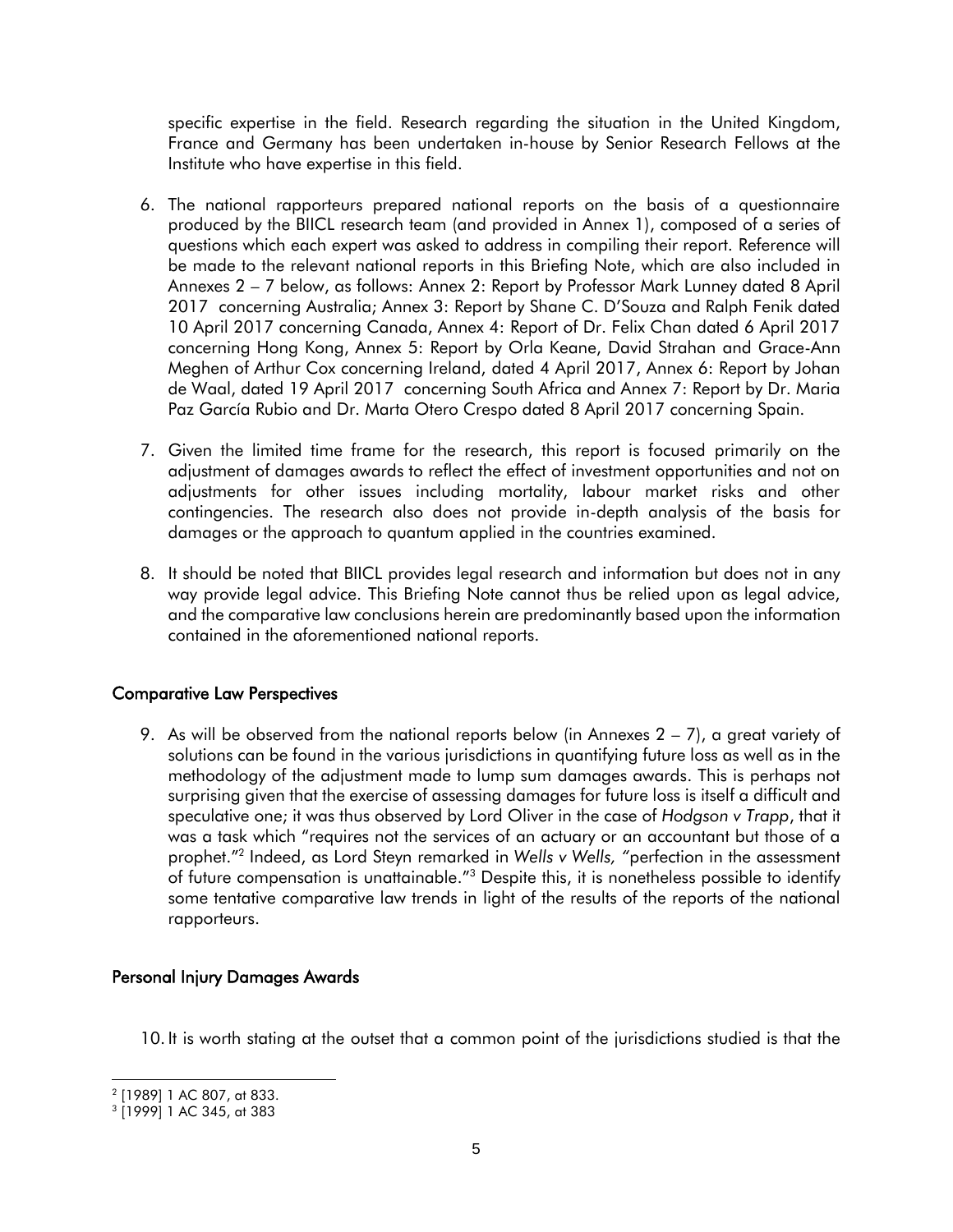objective of damages in tort law / delict in these systems is to provide *restitutio in integrum*, thereby restoring the injured party to the position in which he or she would have been absent the tort. <sup>4</sup> Although *restitutio in integrum* is the declared goal, the rules which have been adopted to achieve this have nonetheless diverged, and this is very much the case, as will be seen, in respect of the discount rate in personal injury cases.

- 11. Another preliminary point of commonality is that lump sum payments for damages awards are generally the norm in the jurisdictions examined.<sup>5</sup> Whilst periodic payments are available in theory in many jurisdictions, they continue in general to be an under-utilised option and are often applied only with the consent of the parties involved. Australia is illustrative in this respect. Statutory provisions in the Australian States of South Australia and Western Australia do provide for the use of periodic payments in limited circumstances.<sup>6</sup> But Professor Mark Lunney notes however that "a leading text comments that there are no reported cases in which the power to make such an award has actually been exercised."  $^7$ In Ireland, there are no Court Rules or (as yet) statutory basis for periodic payments and these are made on an ad hoc basis by the courts and generally only where all parties to the proceedings agree. $8$
- 12. Even in Germany, where payment by annuities is generally the rule, the approach has differed in practice. In this jurisdiction, where compensation is in principle provided by payment of an annuity under section 843(1) of the German Civil Code, the injured person may only demand a lump sum payment where there is a compelling reason for doing so (sec. 843(3) BGB). In practice, however, the payment of damages by lump sum is a frequent occurrence, for instance in the case of involvement of an insurer. The approach is similar in another continental jurisdiction, France. Although the French trial judge in civil matters has entire discretion as to whether periodic payments or a lump sum would be the most adequate remedy, $^{\circ}$  it is in practice much more common for lump sums to be awarded. As is noted in the standard text on the topic, *L'Evaluation du Préjudice* Corporel, "[i]n practice it is very rare for the whole of the damages … to be paid through periodic payments."<sup>10</sup>
- 13. There is however evidence of movement towards greater consideration of periodic payments in some of the countries examined. In Ireland, a Bill is currently making its way through the legislative process with the stated purpose of empowering the courts, to make consensual and non-consensual periodic payment orders to compensate injured victims in cases of catastrophic injury where long-term permanent care would be required.<sup>11</sup> In Hong Kong, the Law Reform Commission of Hong Kong has recently set up a committee to explore the possibility of introducing the option of periodical payments.<sup>12</sup>
- 14. The current reliance in law and practice on lump sum payments for personal injury damages necessarily thereby raises the issue of how the accelerated receipt of a lump sum award of

l <sup>4</sup> See for example the Report on Canada by Shane C. D'Souza and Ralph Fenik dated 7 May 2017, paragraph 2.

<sup>&</sup>lt;sup>5</sup> See below though for the position in Germany.

<sup>6</sup> Report of Professor Mark Lunney dated 8 April 2017, paragraph 4.

<sup>7</sup> Report of Professor Mark Lunney dated 8 April 2017, paragraph 7.

<sup>8</sup> Report of Orla Keane, David Strahan and Grace-Ann Meghen dated 4 April 2017, paragraph 9. See below for ongoing reforms in Ireland.

<sup>9</sup> Cass 2, 13 June 1979, Bull Civ 1979.II.N°178, page 124.

<sup>10</sup> M.Le Roy, J-D, Le Roy, F.Bibal, *L'Evaluation du Préjudice* Corporel (20th Edn, Paris, LexisNexis, 2015) para 195.

<sup>&</sup>lt;sup>11</sup> The Civil Liability (Amendment) Bill 2017.

<sup>&</sup>lt;sup>12</sup> Report of Dr. Felix Chan dated 6 April 2017, paragraph 7.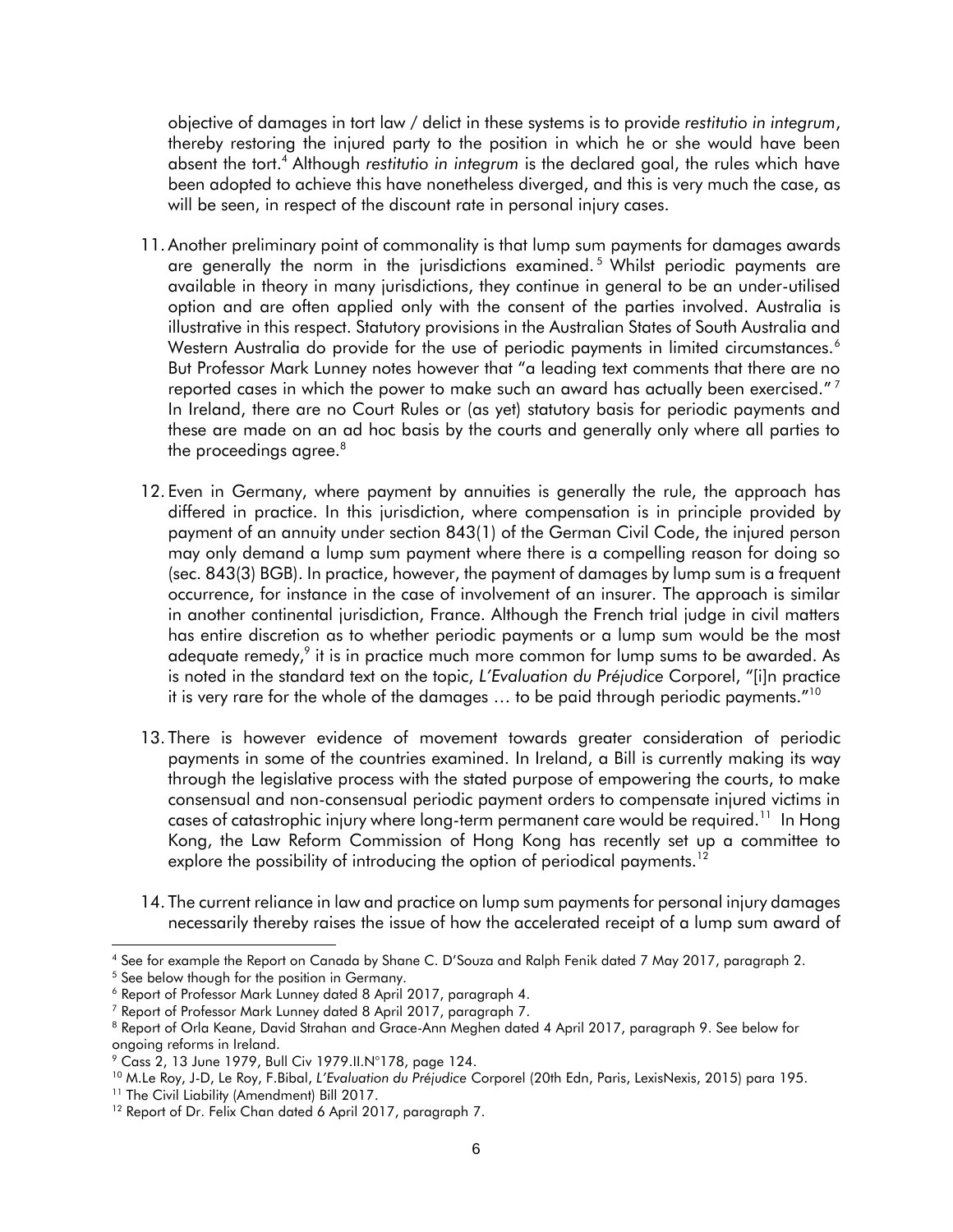damages to compensate recurring heads of future loss is *adjusted* to take account of the associated investment opportunities. It is this issue which was the focus of the research undertaken, and to which we will now turn.

### <span id="page-6-0"></span>Application of Discount Rate(s)

15. In all the jurisdictions examined in this research, a discount rate (or adjustment rate) is applied to lump sum payments so as to take account of the accelerated receipt of amounts recovered as compensation for future recurring loss. Full details of the ways in which the various systems proceed with such an adjustment is provided in the national reports found in the annexes. Procedures and methodologies vary greatly, and the resultant approach to the discount applied is also varied. In this section, we will identify some comparative law themes arising from that analysis.

## <span id="page-6-1"></span>Decision-maker as regards the Discount Rate

- 16. A first point to consider relates to the designation of the primary decision-maker in respect of the application of a discount rate. Different decision-makers can be found in the various jurisdictions studied, but three broad approaches can be identified as to how the discount rate may be set.
- 17. In many jurisdictions, the institutional decision-maker is the legislator, and thus the discount rate is set through legislation. In Australia, for instance, the basis for the application of the discount rate is statutory in all but one State.<sup>13</sup> This is similarly the case in the majority of Canadian provinces.<sup>14</sup> In these circumstances, the relevant statute sets a specific discount rate which is then applied by the Courts.<sup>15</sup> Within these jurisdictions, differences may however arise. In those countries where there is a federal constitutional structure, then the decentralised States / Provinces may have competence in this sphere (such as in the case of Australia and Canada), in which case this results in an additional layer of complexity, with different processes (and rates) applicable across different States / Provinces. Another related model is where statute appoints a member of the executive to determine the appropriate rate. This is the case in the United Kingdom $^{16}$  and Spain, $^{17}$  where a member of the executive has been statutorily empowered to set the relevant rate.
- 18. A second approach leaves the decision on the discount rate entirely in the hands of the

l <sup>13</sup> Report of Professor Mark Lunney dated 8 April 2017, paragraph 7.

<sup>14</sup> Notably the Canadian provinces of British Columbia, Saskatchewan, Manitoba, Ontario, Quebec, New Brunswick, Nova Scotia, and Prince Edward Island, and the Northwest Territories and the territory of Nunavut. See further Report by Shane C. D'Souza and Ralph Fenik dated 10 April 2017, paragraph 5.

<sup>&</sup>lt;sup>15</sup> Report of Professor Mark Lunney dated 8 April 2017, paragraph 8.

<sup>&</sup>lt;sup>16</sup> Damages Act 1996.

<sup>&</sup>lt;sup>17</sup> The discount rate is set according to an actuarial formula: see Report by Dr María Paz García Rubio and Dr Marta Otero Crespo dated 15 April 2017, paragraph 9.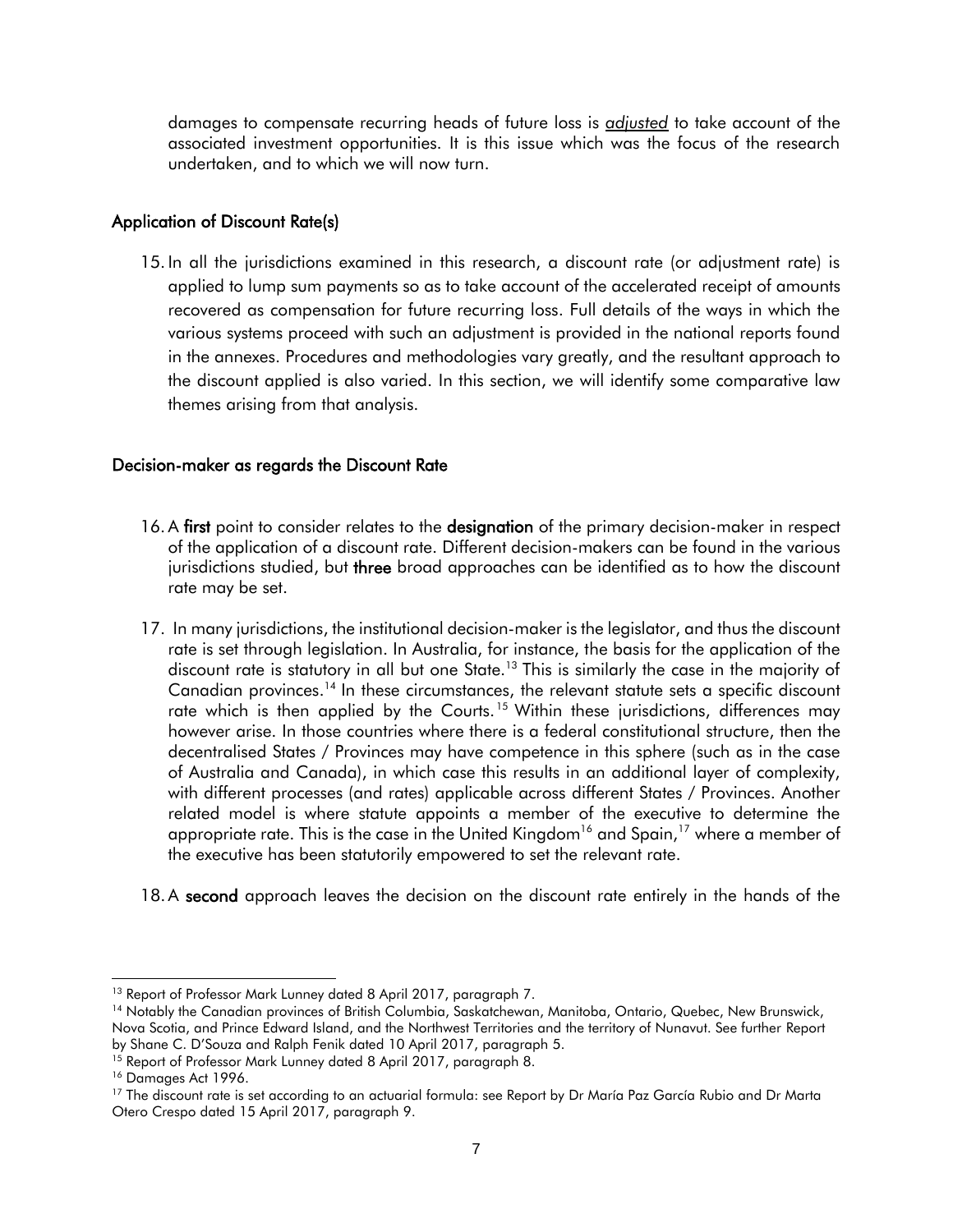judiciary,<sup>18</sup> so that the trial judge is empowered to make findings as regards <u>both</u> liability and quantum. This is the case in Hong Kong, Ireland, South Africa as well as the Canadian provinces of Alberta and Newfoundland and Labrador and the Yukon Territory. Such a court-centered process gives rise to a variety of different possibilities in terms of the methodology applied by the court to reach the discount rate, which we will discuss below.

19. A third approach is a hybrid situation allowing for a combination of the above. In Ireland, despite the option given to the Minister for Justice to set the rate by Section 24 of the Civil Liabilities and Courts Act, the current practice is that the rate is determined by the courts (and indeed no discount rate or actuarial tables have been prescribed). In the Canadian Province of Ontario, where despite the fact that the bifurcated discount rate is set by regulation, Shane C. D'Souza and Ralph Fenik note in their national report that "an Ontario Court has the discretion to depart from the prescribed discount rate if justified by the evidence and circumstances.<sup>"19</sup> In Spain, the statutory provision is for injuries caused by road traffic accidents however the Courts, using general principles including those of equality, equity and legal certainty, have applied the same approach to other personal injury claims.<sup>20</sup> However even here the Courts have clearly articulated that the established scales are not binding in cases that fall outside the limited scope for which they were intended. The Court therefore plays a strong role in the setting and application of the discount rate.

#### <span id="page-7-0"></span>Process for setting the relevant discount rate

- 20. An additional consideration is the **actual procedure** for setting the discount rate. These patterns are again quite diverse, and to a certain extent dependent upon the identity of the decision-maker.
- 21. In those jurisdictions where the competence for setting the **discount rate is statutory**, then a number of issues may arise as to how exactly the rate is reached by the legislator. In some jurisdictions, the actual level of the discount rate can specifically be set by statute. In Australia, the rate to be applied is primarily to be set by secondary legislation, with a default rate set in the initial primary legislation. However, Professor Mark Lunney has noted that the default rate has remained applicable in all those Australian States adopting a statutory approach: "No jurisdiction has altered the rate by secondary legislation so the default figure operates in all jurisdictions." 21
- 22. In other jurisdictions, the legislation may not have provided for a specific figure and instead the methodology for reaching the required rate has been specifically prescribed in the relevant legislation. Spain is a good example of this approach. In this jurisdiction, the discount interest rate is set following an elaborate actuarial basis.<sup>22</sup> The actual variable was used to set the scales included in the legislation, but is in practice calculated by the

<sup>&</sup>lt;sup>18</sup> Note that in the US, the presence of juries in civil cases means that it is the jury which plays a predominant role in determining damages awards, and this thus makes it very difficult to study methodologies as to quantum. In Canada, there are jury trials for civil matters, though they are significantly rarer than in the US.

<sup>&</sup>lt;sup>19</sup> Paragraph 8. Though they recognise that this in practice rarely occurs.

<sup>&</sup>lt;sup>20</sup> Report by Dr María Paz García Rubio and Dr Marta Otero Crespo dated 15 April 2017, paragraph 2.

<sup>21</sup> Report of Professor Mark Lunney dated 8 April 2017, paragraph 8.

<sup>&</sup>lt;sup>22</sup> See Report by Dr María Paz García Rubio and Dr Marta Otero Crespo dated 15 April 2017, paragraph 9.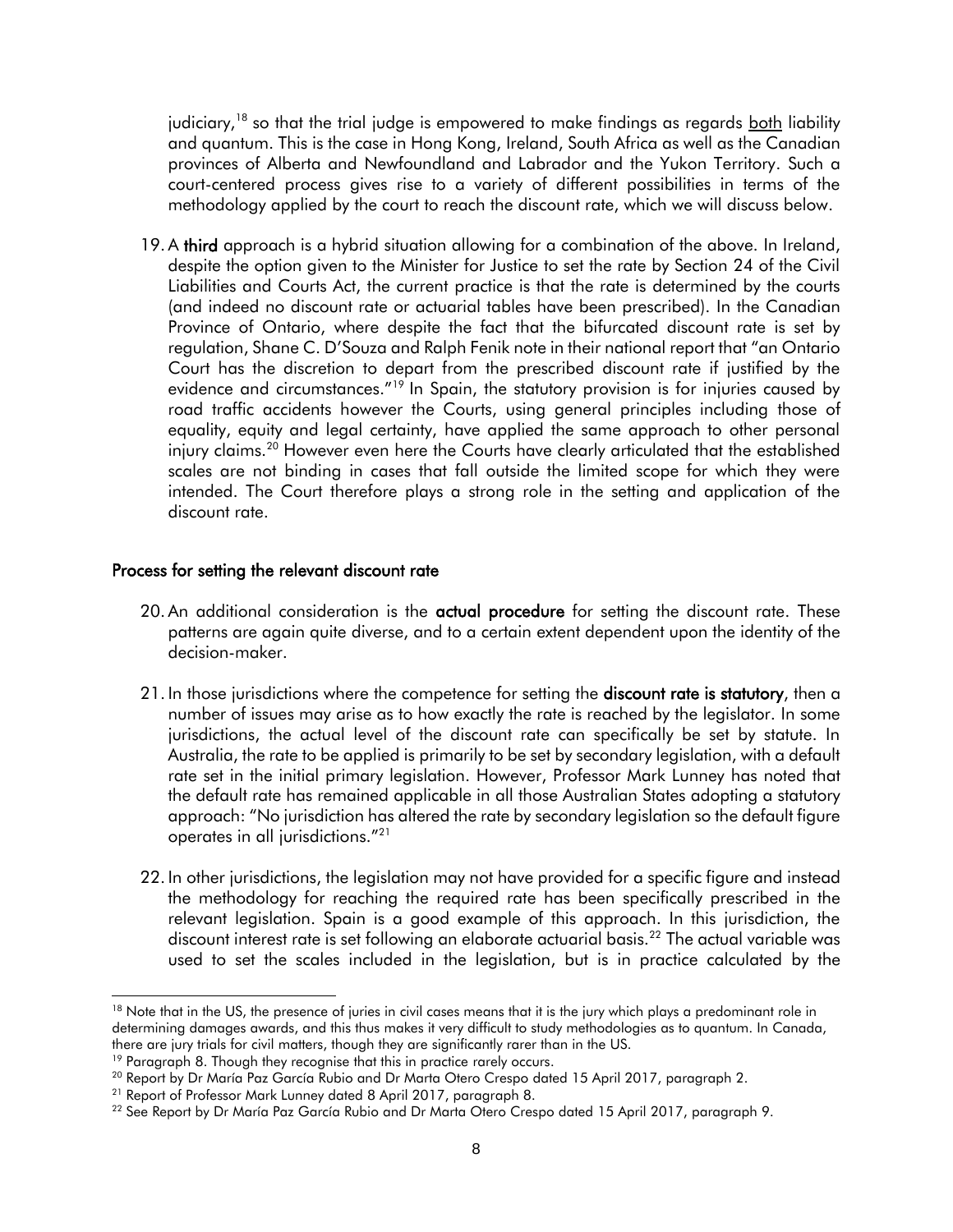Directorate-General of Insurance and Pension Funds, a body under the auspices of the Ministry of Economy and Competitiveness.<sup>23</sup> In the Canadian Province of Ontario, Shane C. D'Souza and Ralph Fenik explain that the bifurcated discount rate is "set annually by the Attorney General, following receipt of advice from the Civil Rules Committee, a body which is composed of 29 members predominantly drawn from the judiciary, but which also includes representatives of the Court services administration as well as the private bar."<sup>24</sup>

- 23. In those jurisdictions where the Courts are empowered to set the relevant rate, then the approach is equally varied. Across the jurisdictions, the Courts have adopted different methodologies for arriving at the relevant figure. First, according to what is often known as the conventional approach to the quantification of recurring future loss, the courts proceed in applying the standard multiplicand / multiplier approach with, in general, the latter multiplier being adjusted so as to apply a discount. This was the traditional approach under English law.<sup>25</sup>
- 24. Second, in other jurisdictions, there has been an evolution away from the strict adherence to the conventional approach, with it being accepted that the **courts can examine statistical** data in determining the approach to recurring future loss, in particular as to the adjustment that should be made to the lump sum, for instance in determining what is a realistic rate of return to take into account. Thus, the national rapporteurs for Ireland, Keane, Strahan and Meghen of Arthur Cox have noted that in setting the discount for accelerated receipt, the judges accept that the claimant can adopt "the most risk averse investment reasonably available."<sup>26</sup> In other systems, such a modified conventional approach has also led the courts to take into account statistical analysis by tailoring the rates and the approach to different time periods over which the loss is to be calculated. This is the case in Hong Kong, where the national reporter Dr Chan indicates that the basic approach to the quantification of recurring future loss includes the multiplicand / multiplier approach with the latter being determined in accordance with the actuarial tables, but with an adjustment made to the lump sum to take account of accelerated receipt. He thus notes that the "discount rate is the annual net rate of investment return in excess of inflation that a claimant is assumed to achieve on the lump-sum award", and that in the leading Hong Kong decision of *Chan Pak Ting (No.2)*, <sup>27</sup> the judge set 3 different discount rates, reflecting the investment choices of each class of investors as driven by their specific needs and goals.<sup>28</sup>
- 25. Third, there are also jurisdictions in which the courts have undertaken a much more ambitious reappraisal of the approach to assessing future harm, which is heavily reliant upon statistical and actuarial evidence provided by experts. This evidence-based approach is reflected in the Privy Council's decision in *Simon v Helmot*, <sup>29</sup> concerning a claim originating in Guernsey, Channel Islands. The Privy Council adopted earlier House of Lords methodology of compensation for future losses and brought it up to date, upholding the decision of the Guernsey Court of Appeal that, on the facts of that particular case, the

 $^{23}$  The current interest rate is 3.5 %.

<sup>24</sup> Paragraph 6.

<sup>25</sup> See e.g. *Wells v Wells* [1999] 1 AC 345 (House of Lords).

<sup>26</sup> Report of Orla Keane, David Strahan and Grace-Ann Meghen dated 4 April 2017, paragraph 15.

<sup>27</sup> [2013] HKC 365

<sup>&</sup>lt;sup>28</sup> The rates were 2.5% for needs exceeding 10 years, 1% for needs exceeding 5 years but not exceeding 10 years, and -0.5% for needs not exceeding 5 years.

<sup>29</sup> [2012] UKPC 5.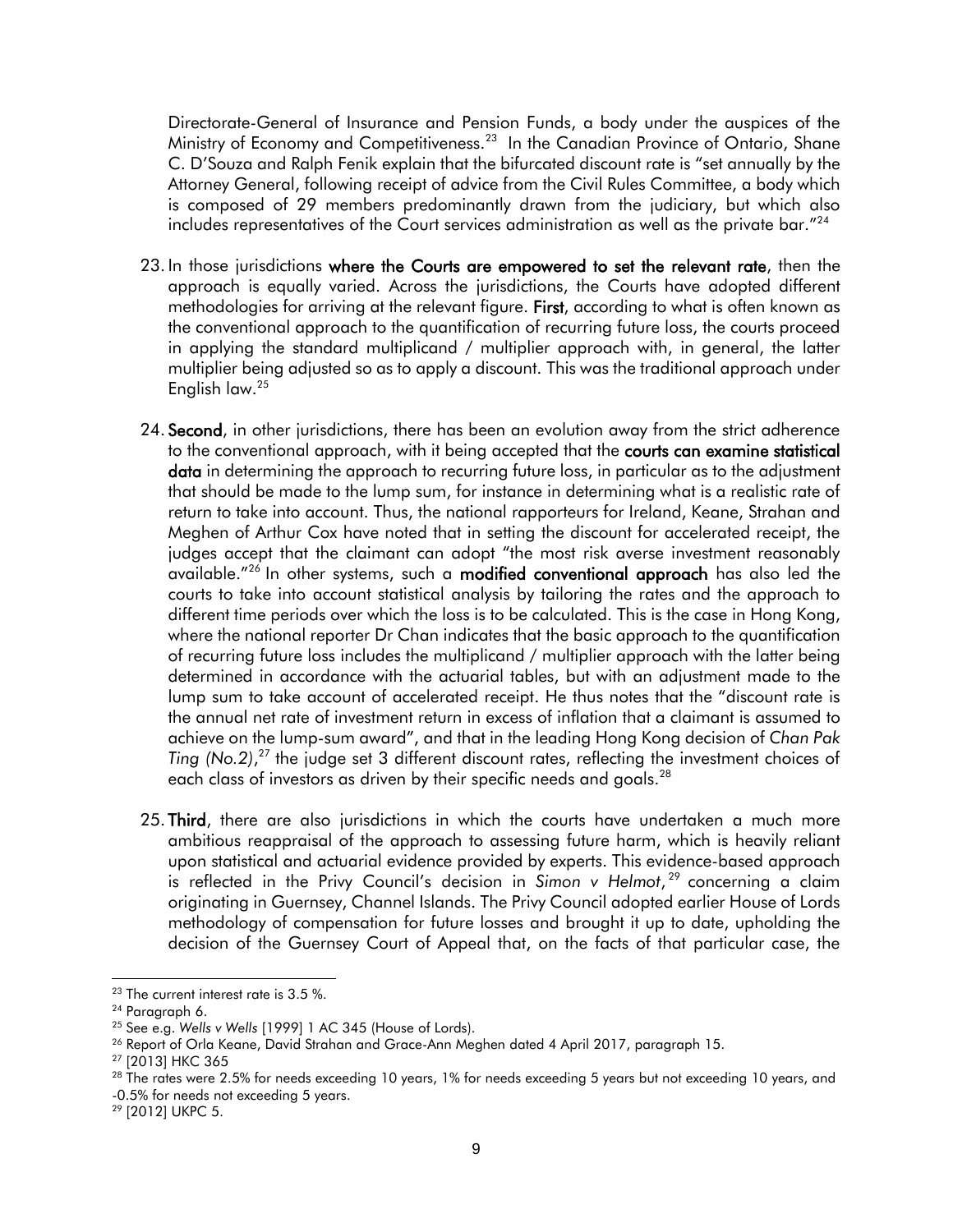discount rate should be -1.5% for earnings-related losses and 0.5% for other future losses. This approach requires extensive use of expert evidence. In South Africa, the courts also rely upon actuarial principles and calculations to reach the discount rate,<sup>30</sup> rejectina the idea of the judge making a round estimate of an amount which seems fair and reasonable as "*entire guesswork*" and a "*blind plunge into the unknown*."<sup>31</sup> The use of actuarial principles by the courts was recently confirmed by the Supreme Court of Appeal (second highest Court in South Africa) in *RAF v Sweatman*. 32

- 26. Over and above these differences in process, most countries have in place measures for review of the discount rate. The approach here again differs somewhat across jurisdictions. In those countries where there is a statutory basis to discount rates, there can be a formal procedure for review such as in Spain, where a monitoring committee has been formally established with a mandate to undertake a periodical review, and which can theoretically give rise to the Directorate-General of Insurance and Pension Funds revising the technical actuarial basis and discount rate.<sup>33</sup>
- 27. Revisions to the discount rate should be distinguished from amendments to the methodology for setting the discount rate. For instance, in Ontario the method for setting the rate is established by law and therefore whilst the Attorney General revises the rate annually, revisions to the methodology will necessarily require legislative action.<sup>34</sup>

#### <span id="page-9-0"></span>Concrete Application of Discount Rates

- 28. We have examined in broad terms the identity of the decision-maker and the process for setting the discount rate across the different jurisdictions, and will now turn to examine the different levels of discount rate found in the various jurisdictions. As with the previous aspects, there is also considerable divergence in *how* the rate is applied in practice.
- 29. The variances discussed throughout this briefing paper have a real impact on the actual discount rates applied. Indeed, it is striking from the different national reports that there is a broad range of rates, ranging from 6% in the Australian State of Victoria (for motor vehicle and workplace accident victims)<sup>35</sup> to  $3.5\%$  in Spain,<sup>36</sup> to -0.5% for claims not exceeding 5 years in Hong Kong, $37$  and to -0.75% in the case of the United Kingdom. These variances have considerable practical impact on the size of damages awards, and relate to a different series of applicable factors.

<sup>&</sup>lt;sup>30</sup> Though note the limitations on how far the statistical evidence will be used to take account of individual circumstances : Report by Johan de Waal, dated 19 April 2017, paragraph 16.

<sup>31</sup> *Southern Insurance Association Ltd v Bailey NO* 1984 (1) SA 98 (A) at 113F – 114A. See further Report on South Africa by Johan de Waal, dated 19 April 2017.

<sup>&</sup>lt;sup>32</sup> 2015 (6) SA 186 (SCA). See Report by Johan de Waal, dated 19 April 2017, paragraph 10.

<sup>33</sup> Report by Dr María Paz García Rubio and Dr Marta Otero Crespo dated 15 April 2017, paragraph 10.

<sup>&</sup>lt;sup>34</sup> Report by Shane C. D'Souza and Ralph Fenik dated 10 April 2017, paragraph 10.

<sup>35</sup> Report of Professor Mark Lunney dated 8 April 2017, paragraph 8. And it is 5 per cent for other accident victims.

<sup>&</sup>lt;sup>36</sup> Report by Dr María Paz García Rubio and Dr Marta Otero Crespo dated 15 April 2017, paragraph 9.

<sup>&</sup>lt;sup>37</sup> Report by Dr Felix W.H Chan dated 06 April 2017, paragraph 14.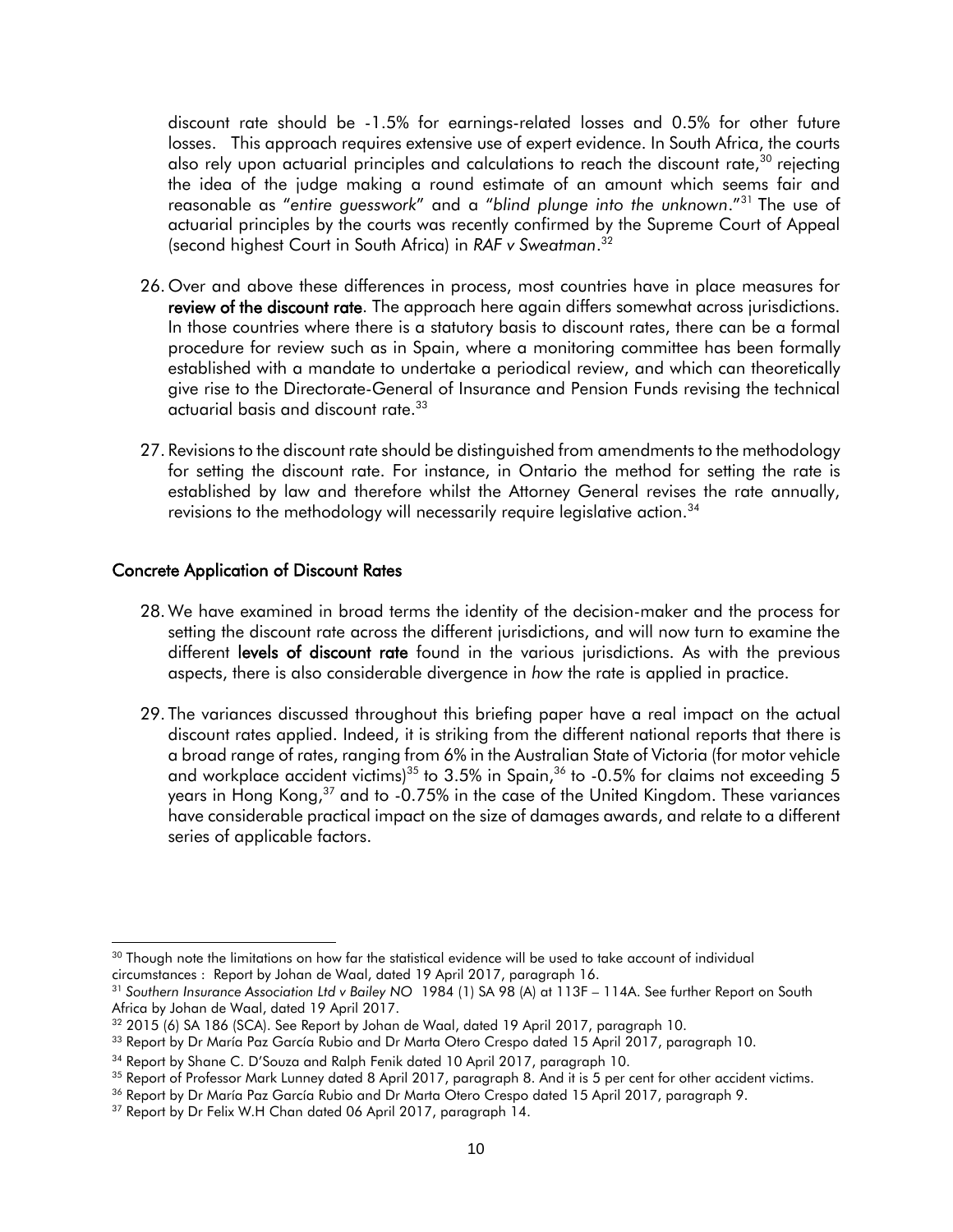#### *Unitary or diversity*

- 30. In some jurisdictions, a single, unitary rate has been adopted. This is often the case where the rate has been set by the legislator or by the executive. Simplicity has thus dictated that a single rate is applicable, and this is the case under the current approach in the UK. It has also been the case where the courts have been given the task of setting the discount rate. At common law, the courts in Australia have set a single rate in order to further legal certainty, applying in the case of *Todorovic v Waller*, <sup>38</sup> a unique discount rate of 3% for future economic losses in personal injury cases, though in practice this only applies to one Australian jurisdiction (the Australian Capital Territory).<sup>39</sup>
- 31. In other countries, a single rate has been rejected in favour of a more nuanced approach by means of a bifurcated or tripartite approach, thereby allowing for a number of different rates to apply. Thus, as we have seen above, a bifurcated approach has been adopted in the Canadian state of Ontario, and a tripartite approach was adopted in the leading Hong Kong decision of *Chan Pak Ting (No.2)*, <sup>40</sup> where the judge set 3 different discount rates, reflecting the investment choices of each class of investors as driven by their specific needs and goals.
- 32. In other jurisdictions, a degree of discretion is allowed in respect of the relevant discount rate level. This is also the case in the Canadian Province of Ontario, where despite that fact that the bifurcated discount rate is set by regulation, Shane C. D'Souza and Ralph Fenik note that "an Ontario Court has the discretion to depart from the prescribed discount rate if justified by the evidence and circumstances."<sup>41</sup> In France, despite sectoral legislation and a plethora of guidelines, $42$  the Supreme Courts have always underlined that the trial judge exercises broad discretion in setting the multiplier applicable to reach a lump sum.<sup>43</sup>
- 33. Finally, there are jurisdictions in which a full statistical approach to the assessment of future harm has been adopted, which is heavily reliant upon statistical and actuarial evidence provided by experts. As we have seen above, this is notably reflected in the Privy Council's approach in the decision of *Simon v Helmot*. 44

#### *Applicable factors*

- 34.Where a single rate has not been applied, then a number of different factors can be identified as having influenced the approach of the courts.
- 35. First, whilst in many jurisdictions the discount rate applied is the same across the broad range of personal injury claims, in some other jurisdictions a more fragmented approach

<sup>38</sup> (1981) 150 CLR 402.

<sup>&</sup>lt;sup>39</sup> Report of Professor Mark Lunney dated 8 April 2017, paragraph 7.

<sup>40</sup> [2013] HKC 365. See: Report of Dr. Felix Chan dated 6 April 2017.

<sup>41</sup> Report by Shane C. D'Souza and Ralph Fenik dated 10 April 2017, paragraph 8. Though they recognise that this in practice rarely occurs.

<sup>42</sup> See generally M.Le Roy, J-D, Le Roy, F.Bibal, *L'Evaluation du Préjudice* Corporel (20th Edn, Paris, LexisNexis, 2015) paras 198 – 200.

 $^{43}$  Cass 2, 18 Oct 1995, Bulletin 1995 II N° 248 p. 145; CE 4 Dec 2009, N°309521.

<sup>44</sup> [2012] UKPC 5.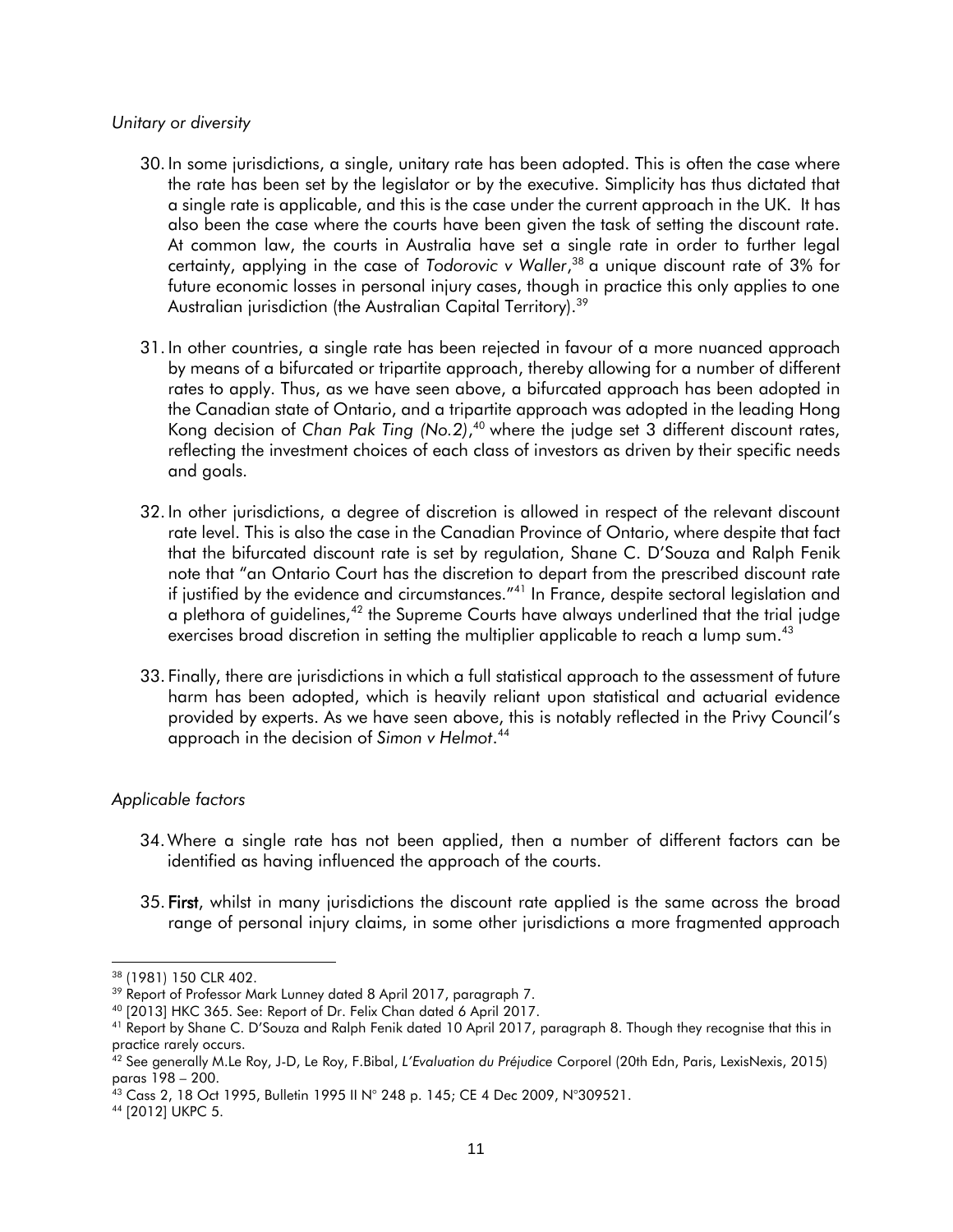has arisen, with the rate depending on the circumstances of the injury. Australia is a good example of this phenomenon, with a plethora of different rates applying in different States and for different types of accident. An excerpt from Professor Lunney's survey of the different rates reveals that "[i]n Victoria, the rate for motor vehicle and workplace accident victims is six (6) per cent but is five (5) per cent for other accident victims. In Queensland, the rate is five (5) percent for all accident victims. In Tasmania, it is five (5) per cent for non-workplace accident victims and three (3) per cent for workplace accident victims." 45

- 36. Second, in some jurisdictions, the rate varies according to the type of loss sustained, in particularly whether this relates to earning or non-earning related losses. In some countries, the discount rate thus applies exclusively to earnings related losses. In others, as is the case in Ireland, a different rate applies to earnings related losses (1.5%) as opposed to nonearnings related losses (1%).<sup>46</sup> This also applies in several Canadian provinces where the rate for future wage loss is lower than the rate for future care. In Quebec for instance, the rate for wage loss is 1% whilst that for future care (goods) is 3.25%. Some jurisdictions do not create such a distinction. For instance, in Hong Kong, Dr Chang notes that in *Chan Pak Ting (No. 2)* the Court held that "the economic data of Hong Kong show that the difference between price inflation and wage inflation (from 2001 to 2012) was only 0.43%, which was not substantial enough to justify separate discount rates for earnings-related and nonearnings related losses."<sup>47</sup>
- 37. Third, the relevant time period may constitute a relevant factor in terms of the level of the adjustment applied to a lump sum. In the Canadian Province of Ontario, where the rule is set by Regulation, the discount rate differs depending upon the relevant time period concerned, with a bifurcated rate varying between the first fifteen years and any years thereafter. In the Canadian Province of Ontario, Shane C. D'Souza and Ralph Fenik explain that "[t]he rate applicable to damages in the 15 years following the start of the trial is the greater of either (a) zero, or (b) the average return rate on a prescribed day for specific long-term Government of Canada real return bonds, less 1/2 per cent and rounded to the nearest 1/10 per cent…The rate applicable to losses after 15 years from the start of the trial is 2.5% per year for each year in that period."<sup>48</sup> In Hong Kong, Dr Chan explains that the judge in *Chan Pak Ting (No.2)* accepted that different time periods of investment were relevant, relating to needs exceeding 10 years, those exceeding 5 years but not 10 years, and those not exceeding 5 years, and that these "set 3 different discount rates, reflecting the investment choices of each class of investors as driven by their specific needs and goals."<sup>49</sup>

l <sup>45</sup> Report of Professor Mark Lunney dated 8 April 2017, paragraph 8. (footnotes removed)

<sup>46</sup> Report of Orla Keane, David Strahan and Grace-Ann Meghen of Arthur Cox, dated 4 April 2017, paragraph 17.

<sup>47</sup> Report of Dr. Felix Chan dated 6 April 2017, paragraph 18.

<sup>48</sup> Report by Shane C. D'Souza and Ralph Fenik dated 10 April 2017, paragraphs 7 - 8. See also paragraph 11 on the likely trajectory moving forward.

<sup>49</sup> Report of Dr. Felix Chan dated 6 April 2017, paragraph 12.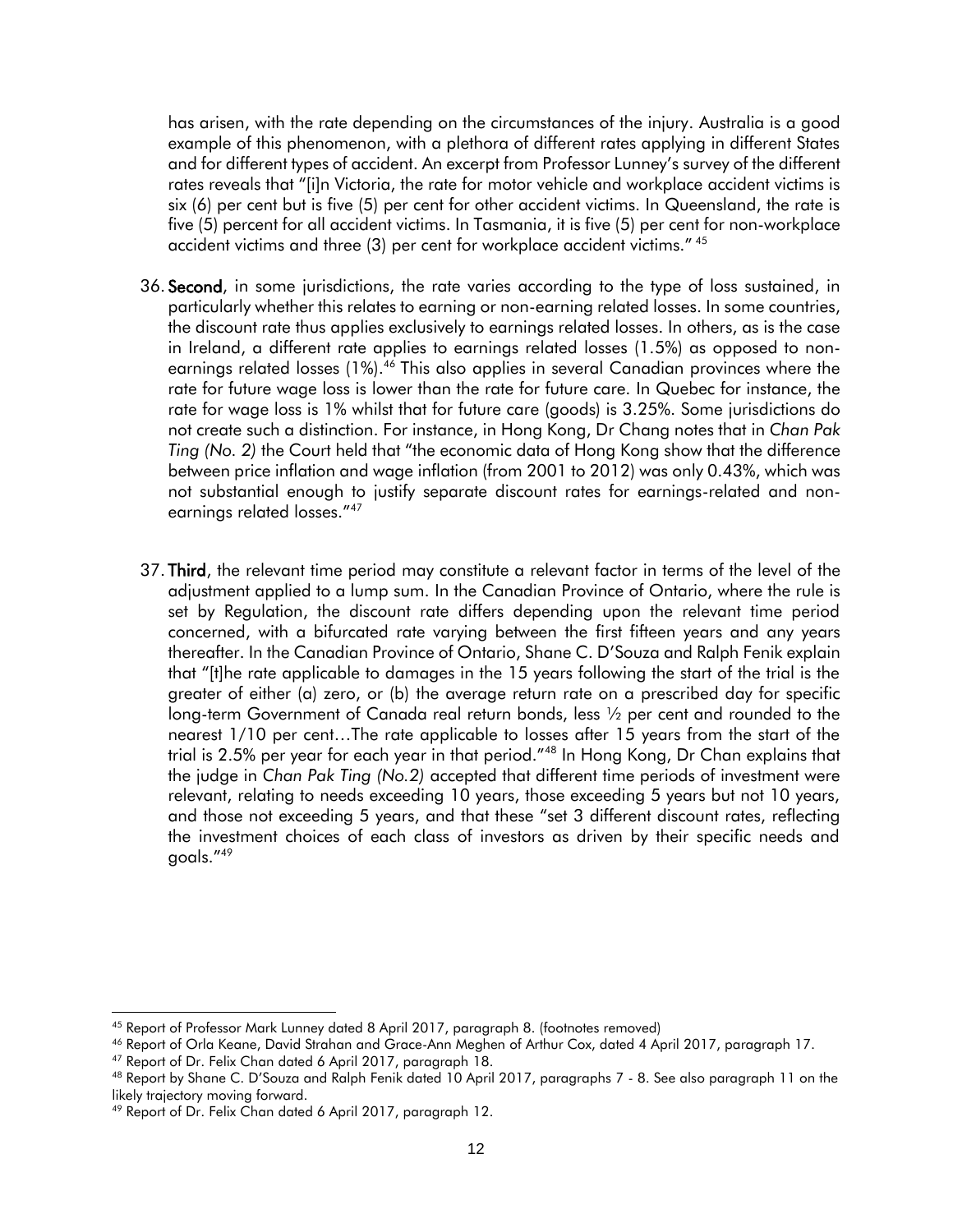## <span id="page-12-0"></span>**Conclusion**

- 38. The comparative analysis in this Briefing Note reveals a number of trends and differences across the jurisdictions both in terms of the level of the discount rate, the process and basis for setting that rate and the methodology and frequency of its review. It is particularly striking that the level of the discount rate across the representative countries is so different.<sup>50</sup> It is thus tempting to ask why this is so? Whilst it is difficult to draw definitive comparative law conclusions on the basis this short Briefing Note, undertaken on the basis of a limited number of jurisdictions in a limited time-scale, it is perhaps possible to make some tentative comments.
- 39. First, it is possible to identify particular contextual factors in certain jurisdictions which have played a role in shaping the overall approach to the discount rate in personal injury cases. This can relate to particular economic factors in the jurisdiction concerned. Such an example can be found in Hong Kong, where as noted above,<sup>51</sup> the economic data has shown that price differential between price and wage inflation has been relatively low, which has meant that there was no need to make a difference between specific types of loss for the purpose of the discount rate. As the national reporter, Dr Chan noted, the economic data showed that the average differential between price and wage inflation was relatively low, and thus the court held that this was "not substantial enough to justify separate discount rates for earnings-related and non-earnings related losses."<sup>52</sup> A different approach was adopted in Ireland, however, in which the Irish Court of Appeal held in the decision of *Gill Russell (a minor) v Health Service Executive*<sup>53</sup> whereas the discount rate should be 1.5% for future loss, but that in respect of the "claim for future care", "the rate was reduced to 1% to take account of the extent to which wage inflation was likely to exceed the Consumer Price Index over the course of [the claimant's] lifetime."<sup>54</sup>
- 40. Another contextual factor is related to the availability of various financial instruments in particular jurisdictions. In certain jurisdictions, there would appear to be no equivalent of the Index Linked Government Securities ('ILGS') which were introduced into the UK in the 1980s, and allowed for a stable rate on return whilst protecting a claimant against inflation. This is certainly the case in Hong Kong, as noted by the National Reporter,<sup>55</sup> and thus without the presence of government index-linked bonds, the courts are thus deprived of a ready financial instrument allowing for a stable rate of return whilst protecting a claimant against inflation.
- 41. **Second**, it is important to take into account the issue of policy factors underpinning certain decisions as to discount rates. At first glance, that might seem a surprising position, given that the ostensible reason for applying a discount to lump sums is the desire simply to take

l <sup>50</sup> See paragraph 29 above.

<sup>51</sup> See paragraph 36 above.

<sup>52</sup> Report of Dr. Felix Chan dated 6 April 2017, paragraph 18.

<sup>53</sup> *[Gill Russell \(a minor\) suing by his mother and next friend Karen Russell v Health Service Executive](http://www.courts.ie/Judgments.nsf/bce24a8184816f1580256ef30048ca50/540733a66f93dc0580257efa005f0b7d?OpenDocument)* [2015] IECA 236.

<sup>54</sup> Report of Orla Keane, David Strahan and Grace-Ann Meghen of Arthur Cox, dated 4 April 2017, paragraph 17.

<sup>55</sup> Report of Dr. Felix Chan dated 6 April 2017, paragraph 17. A similar reason of the lack of inflation-proof investment products was cited in Singapore as a reason for the reluctance to move away from the conventional approach to discount rates : see *Lai Wai Keong Eugene v Loo Wei Yen* [2013] SGHC 123, at [75.]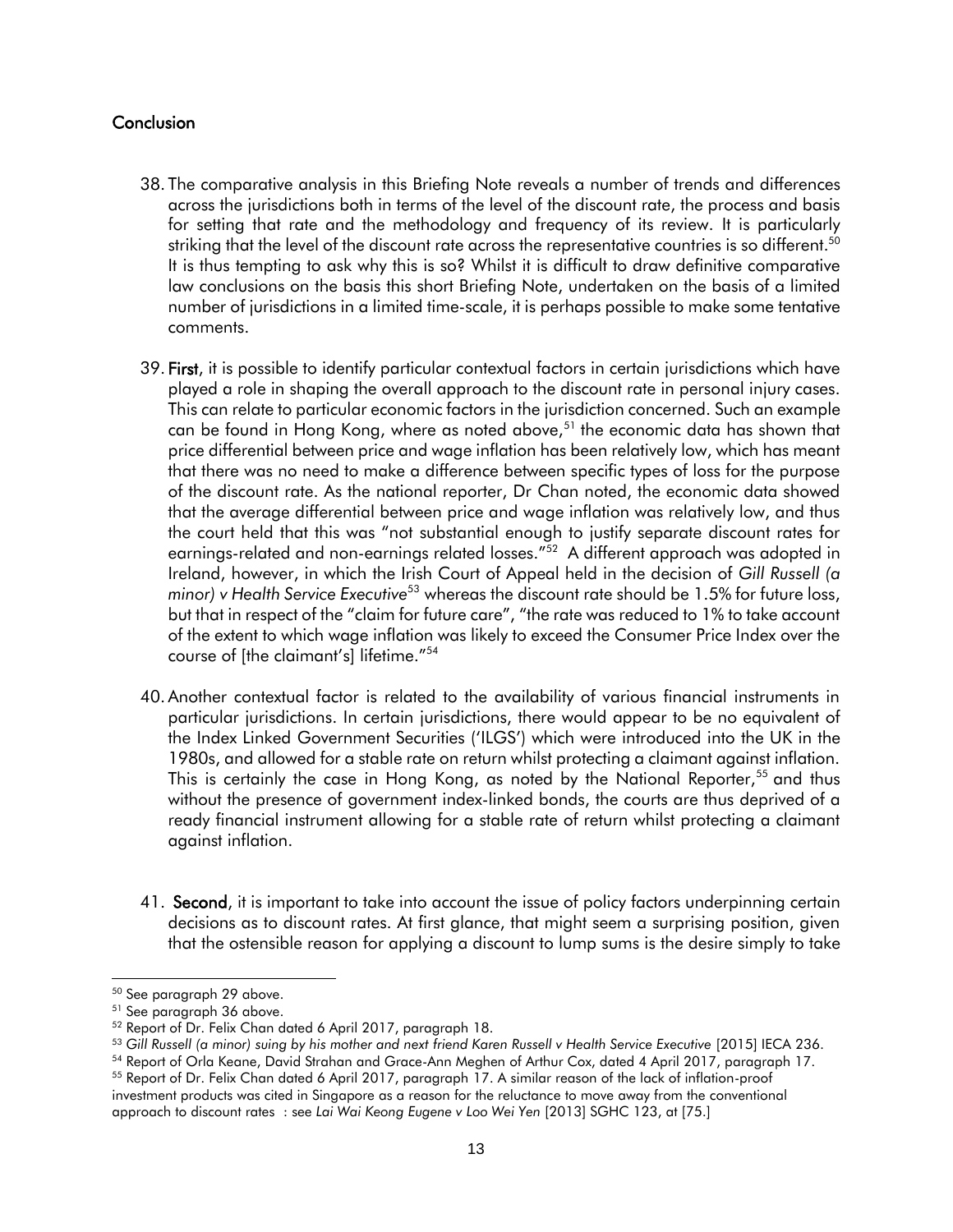account of investment opportunities associated with accelerated receipt, so as to avoid over compensation.<sup>56</sup> That however does not lead to a merely mathematical process. In fact, what transpires is that the setting and use of such a discount rate is not solely a mechanical process or mathematical equation, but is also a process which is also swayed by policy concerns. Thus, in certain jurisdictions, the recognition of the overall importance of legal certainty is recognised, and that may well have played a role against the adoption of a full actuarial or statistical approach which can lead to complex evidential issues and associated increase in litigation costs. In Australia, where the discount rate at common law is 3%, Professor Lunney notes that "a primary driver" of the majority in the leading case was "to promote uniformity in the discount rate given the discrepancy that had arisen between the rate chosen in different state courts."<sup>57</sup> In England and Wales, the adoption of a single rate by the Lord Chancellor was said to be underpinned by the desire "to promote certainty and because it would be easy to apply in practice."<sup>58</sup>

42. Other factors are also relevant, and as a counterpoint to any suggestion that the approach to discount rates is merely a neutral application of figures, the comments of Professor Mark Lunney in the report on Australia are revealing. Professor Lunney observes that that the setting of the level of discount rate in Australia -as no doubt must apply in other systemsrepresents a balance between competing considerations, resulting in a "compromise between a discount that accurately reflects the real rate of return a tort plaintiff might obtain if investing in reasonably safe investments and one that takes into account the fact that too low a rate of return might have adverse consequences on the provision and cost of liability insurance."<sup>59</sup> The complex interface of those competing considerations might therefore be one explanation for the noticeable reluctance of certain legislatures and executives in shying away from setting a rate due to the controversial policy ramifications.<sup>60</sup>

#### <span id="page-13-0"></span>Annexes

- Annex 1: Questionnaire
- Annex 2: Australia Report
- Annex 3: Canada Report
- Annex 4: Hong Kong Report
- Annex 5: Ireland Report
- Annex 6: South Africa Report
- Annex 7: Spain Report

<sup>56</sup> See Report of Professor Mark Lunney dated 8 April 2017, paragraph 6; Report of Orla Keane, David Strahan and Grace-Ann Meghen of Arthur Cox, dated 4 April 2017, paragraph 26; and Report by Dr María Paz García Rubio and Dr Marta Otero Crespo dated 15 April 2017, paragraph 6.

<sup>57</sup> Report of Professor Mark Lunney dated 8 April 2017, paragraph 10.

<sup>58</sup> See the comments in *Simon v Helmot* [2012] UKPC 5, at [20].

<sup>59</sup> Report of Professor Mark Lunney dated 8 April 2017, paragraph 15.

 $60$  Professor Mark Lunney has noted that, despite the fact that the discount rate to be applied is primarily to be set by secondary legislation, the default rate found in primary legislation has remained applicable in all those Australian States adopting a statutory approach: "No jurisdiction has altered the rate by secondary legislation so the default figure operates in all jurisdictions." (Report of Professor Mark Lunney dated 8 April 2017, paragraph 8.)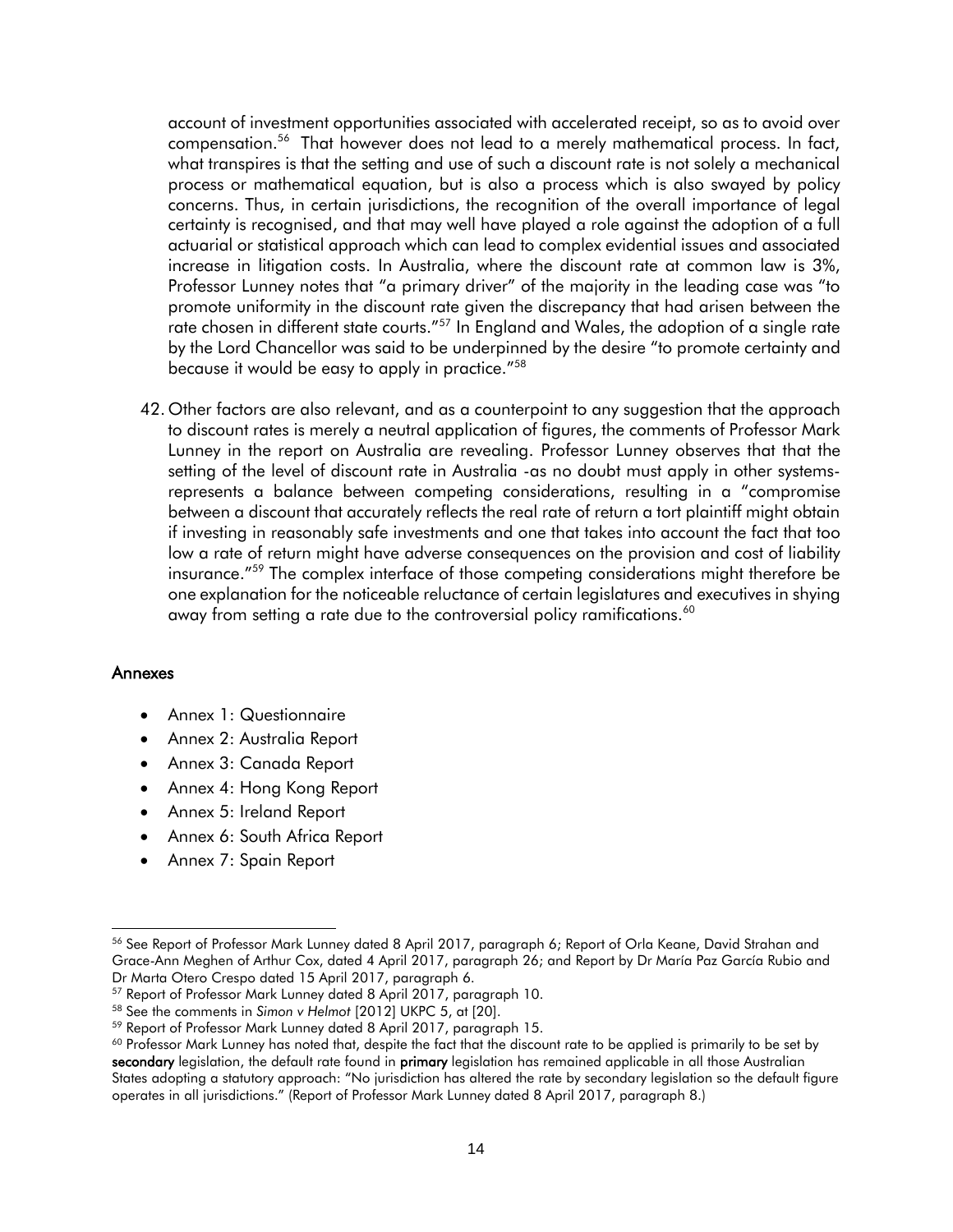Annex 1

**Questionnaire**  $\mathcal{L}_\text{max}$  , and the set of the set of the set of the set of the set of the set of the set of the set of the set of the set of the set of the set of the set of the set of the set of the set of the set of the set of the

<span id="page-14-0"></span>Comparative law research concerning the discount rate applying to quantum in personal injury cases: Questionnaire for National Rapporteurs

 $\mathcal{L}_\text{max}$  , and the set of the set of the set of the set of the set of the set of the set of the set of the set of the set of the set of the set of the set of the set of the set of the set of the set of the set of the

## Introduction

1. The British Institute of International and Comparative Law has been commissioned by the UK Ministry of Justice to undertake a comparative study of the discount rate applying to quantum in personal injury cases. The study will examine specifically, in respect of a selected group of jurisdictions, the issue of how the overall award of damages to compensate recurring heads of future loss is adjusted to take account of accelerated receipt of damages and the associated investment opportunities. Particular focus will be upon the methodology and procedure, as well as the institution responsible for deciding upon the exact level of this adjustment.

#### Application of the discount rate to Lump Sum Payments

2. An amount for future financial losses is often included in compensation for tort / delict, such as future care and/or future lost earnings. Across different jurisdictions, the rules for the calculation of quantum in respect of such losses can vary, but in English law, as in many other common law systems, such compensation is calculated by applying a "multiplier" to an annual amount of financial loss (the "multiplicand") so as to take account of that future loss (though in certain civil and common law jurisdictions a very different approach is adopted, such as by means of a tariff system).

## The Situation in the United Kingdom

3. In the United Kingdom, when damages are awarded for future loss, the award is adjusted to take account of the effect of the claimant being able to invest the money before the loss or expense for which it is awarded has actually occurred. For example, in the case of a birth injury where brain damage has resulted, damages for the future loss – for example, future care costs – may be awarded for a very long future period, effectively a lifetime, and the accelerated receipt of sums to cover loss for that period means that the money can be invested and accrue value for a number of years before the claimant would actually require the money to meet those costs. The value of the lump sum is therefore adjusted by a factor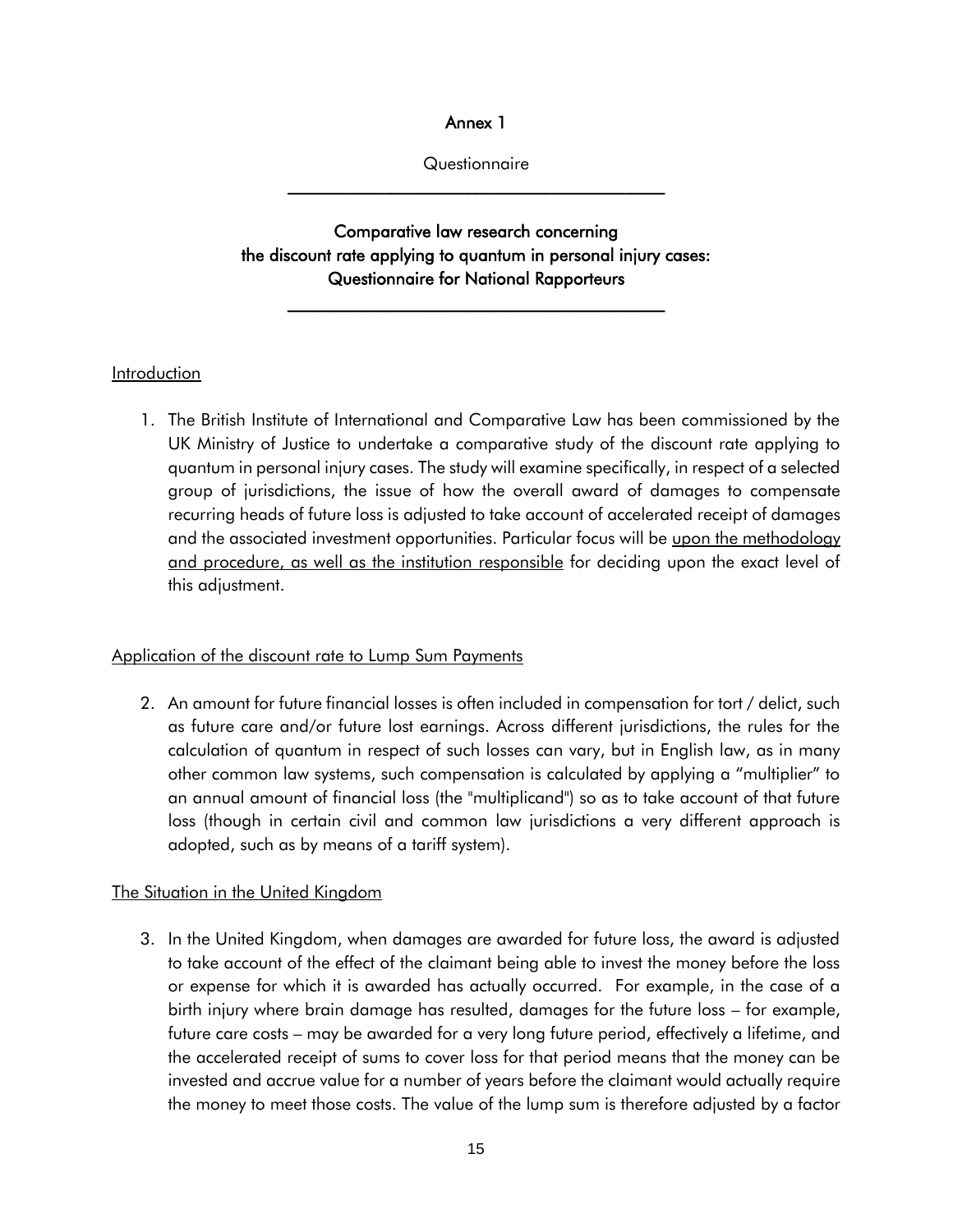that represents the appropriate rate of return on investing the award. This is what is known as the "*discount rate*".

## Recent developments in the UK and context for this research

4. On 27<sup>th</sup> February 2017, the Lord Chancellor announced a change in the personal injury discount rate as it applies to England and Wales. The new rate is minus 0.75%. The Lord Chancellor is empowered to set the rate under section 1 of the Damages Act 1996, and the courts must take into account the rate set when settling the size of lump sum damages awards for future pecuniary loss caused by a personal injury. When the Lord Chancellor made her announcement of the new rate she said she would consult on whether the method for setting the discount rate should be changed. The current survey is undertaken within the context of that consultation.

# Issues to be covered by National Rapporteurs

5. We envisage that the following issues should be addressed in the report of National Rapporteurs :-

# a) On what basis are personal injury damages awards assessed in your jurisdiction?

- 6. National Rapporteurs should give a very brief overview of the approach to the award of damages for personal injuries in their jurisdiction. It should be explained (briefly and only in general terms) whether the award is meant to compensate fully for the losses suffered as a result of the injury and how the assessment of future loss in personal injuries cases is undertaken in the jurisdiction. Is this undertaken by means of the award of a lump sum? If so, is the multiplicand/multiplier approach used in setting the lump sum? If so, briefly explain how the multiplicand and multiplier are calculated. If not, please indicate briefly the main differences.
- 7. It would also be helpful if National Rapporteurs could indicate whether instead of a lump sum for future loss it is possible for periodical payments to be awarded for personal injury damages in their jurisdiction so that the defendant or, for example, its insurer pays the expected losses at the times they are planned to occur in a series of inflation protected payments. If so, it would be useful to have a brief description of the circumstances in which periodical payments can be awarded. How, if at all, is the erosion of monetary value taken into account (e.g. are periodical payments index-linked)? It would be helpful also to have an indication from the rapporteurs on the extent to which the option of periodic payments is in fact taken up.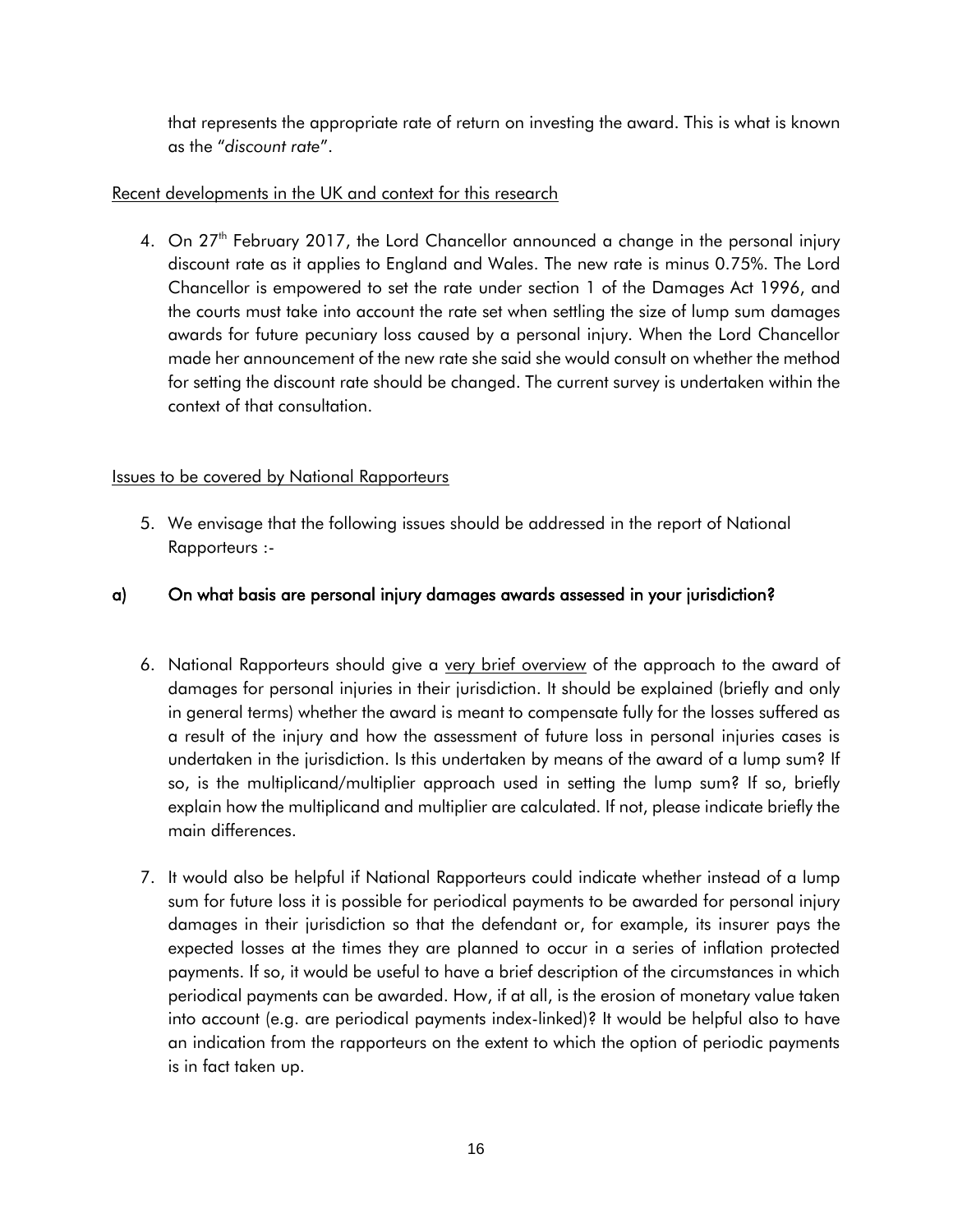## b) Application of a discount rate, or rates, to lump sum awards

- 8. National Rapporteurs are asked to confirm whether in their jurisdiction lump sum awards are adjusted to take account of accelerated receipt i.e. an adjustment is made to an award for the effect of the claimant being able to invest the money before the loss or expense for which it is awarded has actually occurred.
- 9. National Rapporteurs should explain how the award is so adjusted. How is the adjustment rate ("discount rate") determined? Does it relate to a specific rate of return on capital? Is reference made to a particular financial instrument / or alternatively to central bank figures? If not, what are the relevant factors / parameters for defining how the rate is set? Is allowance also made for the effect of inflation (e.g. is a "real' rate of return set)?
- 10. In undertaking the adjustment, is any distinction made between different types of harm, such as between earnings and non-earnings related losses, or when the loss is expected to occur? If so, National Rapporteurs are asked to provide a very succinct explanation of the relevant types of loss, and how the method of adjustment/discount rate is calculated for each type of loss.
- 11. It would be helpful if a word could be included about whether contingency deductions are made for other factors such as risk of premature death or illness or labour market hazards or the impact of taxes or otherwise? Please also indicate if different rules apply to losses sustained over different time periods in the future.

## c) Details concerning the process for setting the relevant discount rate

- 12. Another concern for us is to know more about the actual process of setting the discount rate. Who is responsible for determining the relevant level of the discount rate referred to above? Is the rate in question fixed by the executive, an independent body, or instead determined by the courts? What is the legal basis for this process?
- 13. If there is a court-based procedure by which the judge sets the relevant discount rate, are guidelines (or actuarial tables) provided to guide the judge in this process? If so, by whom? If a broad discretion is accorded to judges in undertaking this exercise, is it possible to give a steer as to how the judge exercises this discretion (with, if possible, reference to judgments)? Which factors are relevant? Are the parties in litigation expected to provide evidence on this issue in order to assist the judge?
- 14. If the discount rate is instead set by the Executive / or an independent body, what is the relevant procedure for setting the discount rate? How frequently are reviews undertaken? What factors are taken into account by the Executive / or an independent body in undertaking the review?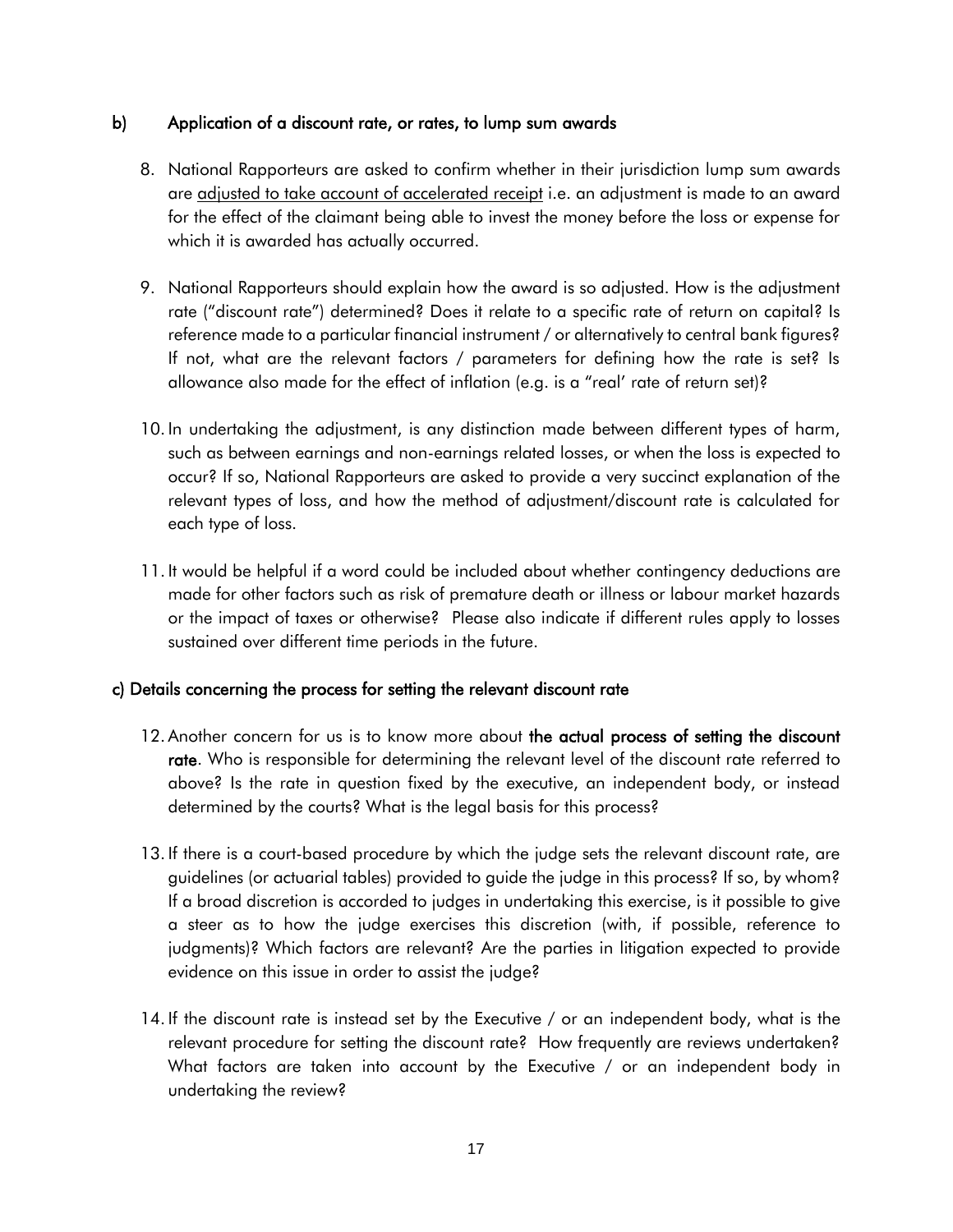15. The aforementioned issues in this section are closely related to those in the previous section, and National Rapporteurs might want to answer these issues in a combined response.

### National Report & Timings

- 16. We would like to ask you to prepare a short report responding to the series of issues above. At this stage, we require simply a brief description of the relevant legal rules as they currently stand and it is not necessary for any critical appraisal to be given of those rules.
- 17. Given the MoJ consultation deadlines, we would need your report by 7 April 2017.
- 18. BIICL will then produce a comparative law report based on the country reports provided by the National Rapporteurs.

Duncan Fairgrieve Jean-Pierre Gauci British Institute of International and Comparative Law, London 20 March 2017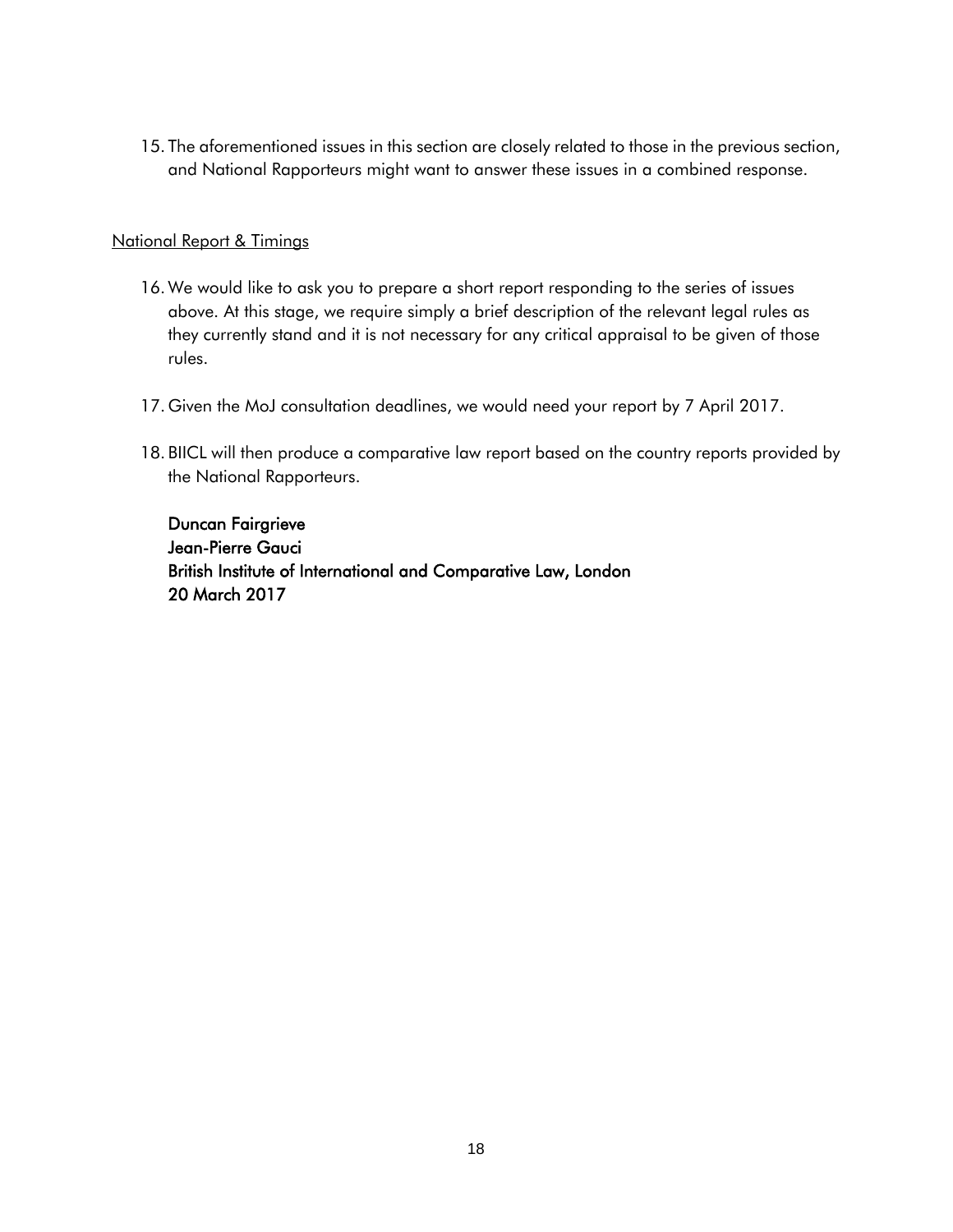## Annex 2

## AUSTRALIA

## Professor Mark Lunney\*

## <span id="page-18-0"></span>A) On what basis are personal injury damages awards assessed in your jurisdiction?

- 1. This report is concerned with damages awards in tort claims in Australian jurisdictions. It does not consider awards of compensation under no-fault workers compensation or motor vehicle accident schemes. Such schemes usually award future economic loss by way of periodic payments so discount rates are largely irrelevant in such schemes.
- 2. Personal injury damages awards in Australia are the province of state jurisdictions. Although damages can be awarded in the exercise of a federal jurisdiction (for example, for a cause of action created by a federal statute), these damages are awarded either by adopting the damages regime of the state in which the court exercising federal jurisdictions sits or by federal legislative damages regimes that mirror in essential characteristics the law of the states.
- 3. The primary means by which compensation is paid for personal injury suffered as a result of a tort is a once-and-for-all lump sum award.<sup>61</sup> Although there is now significant differences between Australian jurisdictions in the calculation of the lump sum (through caps and thresholds), the lump sum itself is common throughout Australia.
- 4. There are very few exceptions to lump sum awards in personal injury actions. Statutory provisions in South Australia and Western Australia provide for periodic payments in limited circumstances<sup>62</sup> but a leading text comments that there are no reported cases in which the

l \* Professor Mark Lunney is a Professor in the School of Law at the University of New England in Australia. Previously he held posts at the School of Law, King's College London and the College of Law at the Australian National University. He has written extensively on the law of torts in both England and Australia (e.g Tort Law: Text and Materials (OUP, 5<sup>th</sup> edn, 2013) (with Ken Oliphant) and The Law of Torts in Australia (OUP, 5<sup>th</sup> edn, 2012) (with Kit Barker, Peter Cane and Francis Trindade).

<sup>61</sup> *Todorovic v Waller* (1981) 150 CLR 402.

 $62$  In South Australia, periodic payments can be awarded as a form of interim damages but the provision allows for such payments to be made 'until further order' although the provision seems to assume a final order being made: *Supreme Court Act 1935* (SA) s 30B. In Western Australia the power lies only in motor vehicle accidents: *Motor Vehicle (Third Party Insurance) Act 1943* (WA) s 16. In both jurisdictions the periodic payment can be reviewed on an application by the parties (or in Western Australia on the court's own motion) but no guidance is given as to how the review should be conducted. In New South Wales, a general power is given to the court to make 'one or more payments' on an interim basis which would include some form of periodic payment: *Civil Procedure Act 2005* (NSW) s 82. Again, it is clear the provision contemplates a lump sum award being made as the interim payments are not to exceed 'a reasonable proportion of the damages that, in the court's opinion, are likely to be recovered by the plaintiff'  $(s 82(5))$ .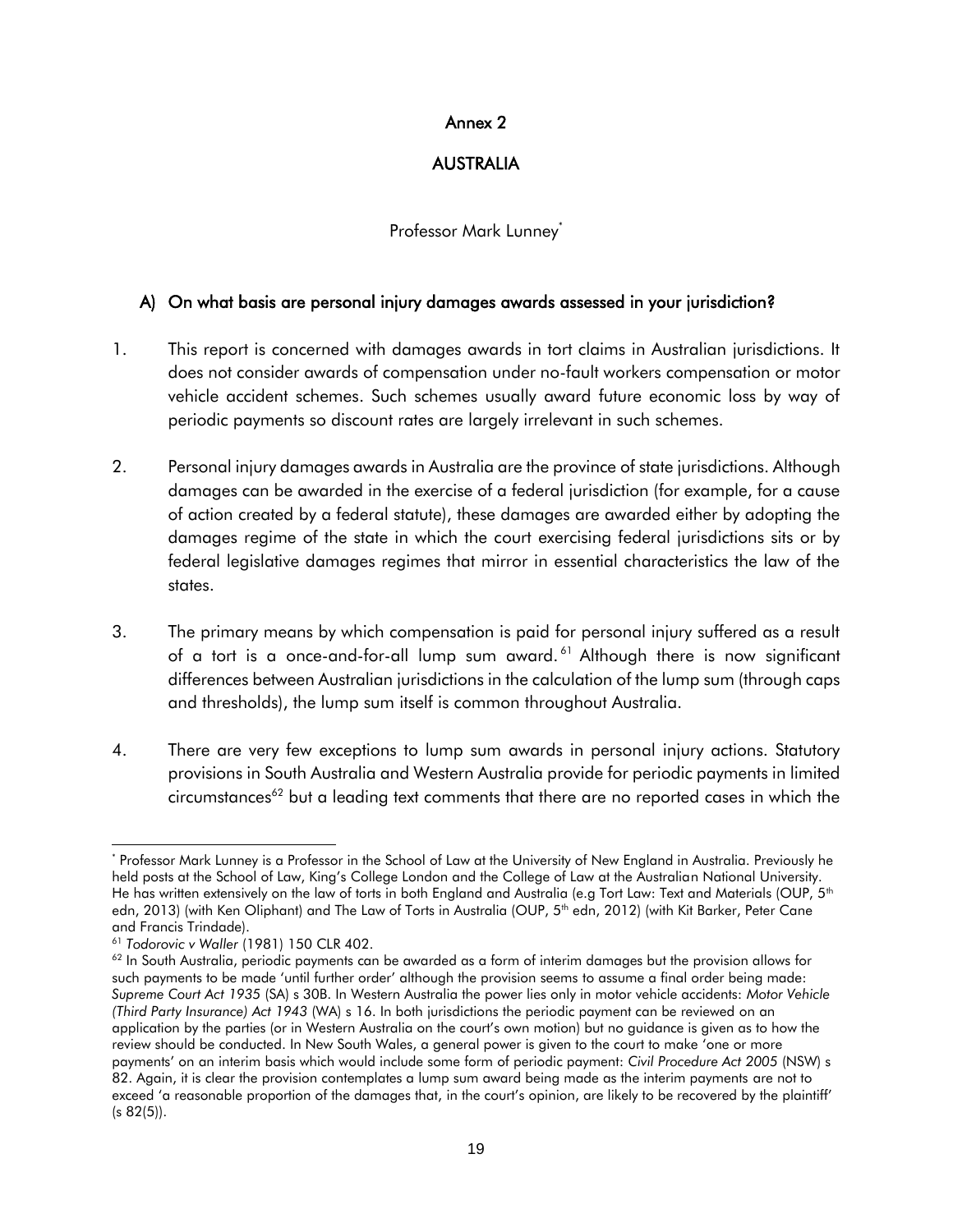power to make such an award had been exercised.<sup>63</sup> Structured settlements – which usually provide a mix of lump sum and periodic payments – can be ordered by a court in all but one Australian jurisdiction<sup>64</sup> but only with the consent of the parties. In some jurisdictions provisional<sup>65</sup> or interim<sup>66</sup> damages are available but these do not change the fundamental nature of the underlying lump sum award.

5. Broadly, damages for future loss are assessed by using the multiplicand/multiplier method. As in English law, the multiplicand is based on the net annual loss that the plaintiff will suffer post-trial as a result of the tort. The multiplier is multiplied by a figure that is based on the length of time for which the loss will be suffered but the actual figure used reflects a discount that is applied to awards of damages relating to future economic losses. The amount so calculated is then adjusted (usually downwards) by a percentage for contingencies, the primary one being that the plaintiff may have suffered the losses in future even in the tort had not occurred.

#### b) Application of a discount rate, or rates, to lump sum awards

- 6. Australian courts take account of the investment possibilities given to a plaintiff by receiving a lump sum award which covers losses that will be incurred post-trial. At common law, this was affirmed by the High Court of Australia in 1981 where a majority held that some form of discount on damages awarded to compensate future losses was required to prevent the plaintiff from being overcompensated. $^{67}$
- 7. Although in practice the discount is reflected in the multiplier that is chosen, the multipliers themselves are based on the particular discount rate that is chosen by which the award is to be reduced. At common law, the amount of the discount is three (3) percent.<sup>68</sup> However, the common law discount only applies in one Australian jurisdiction (the Australian Capital Territory). In all other jurisdictions the discount rate is set by statute. Moreover, in some jurisdictions the discount rate is set separately for workplace and motor vehicle accident plaintiffs than for other accident victims. In all Australian jurisdictions, the discount applies generally to any future economic losses. In practice, the discount primarily affects claims

l <sup>63</sup> R Balkin & J Davis, Law of Torts (Lexis Nexis, 5<sup>th</sup> edn, 2013) 378.

<sup>&</sup>lt;sup>64</sup> The Australian Capital Territory.

<sup>&</sup>lt;sup>65</sup> These awards are available only in relation to dust or asbestos related diseases in South Australia, New South Wales, Victoria and Tasmania: *[Dust Diseases Act 2005](http://www.austlii.edu.au/au/legis/sa/consol_act/dda2005154/)* (SA) s 9; *Dust Diseases Tribunal Act 1989* (NSW) s 11A; *Asbestos Diseases Compensation Act 2008* (Vic) s 4; *Civil Liability Act 2002* (Tas) s 8B. Provisional damages are awarded when there is a risk that the plaintiff may suffer a dust or asbestos-related condition as a result of the tort which has not manifested itself by the date of trial. Damages are awarded on the basis that the condition will not occur with leave given to the plaintiff to return to court at a later date to seek additional damages if the condition does materialise. Awards are only available for contracting a new condition, not an increase in severity of an existing condition. There are considerable limitations attaching to these awards (e.g. that only one further application for additional damages may be made in relation to each condition specified in the award: see *Asbestos Diseases Compensation Act 2008* (Vic) s 5; *Dust Diseases Tribunal Rules* (NSW) Reg 5). <sup>66</sup> Interim awards of damages are made where the defendant's liability is established but it is ordered that quantum be assessed at a later date. In the interim period between the liability judgment and the quantum judgment, interim damages can

be awarded in a number of Australian jurisdictions (see n 2, above).

<sup>67</sup> *Todorovic v Waller* (1981) 150 CLR 402.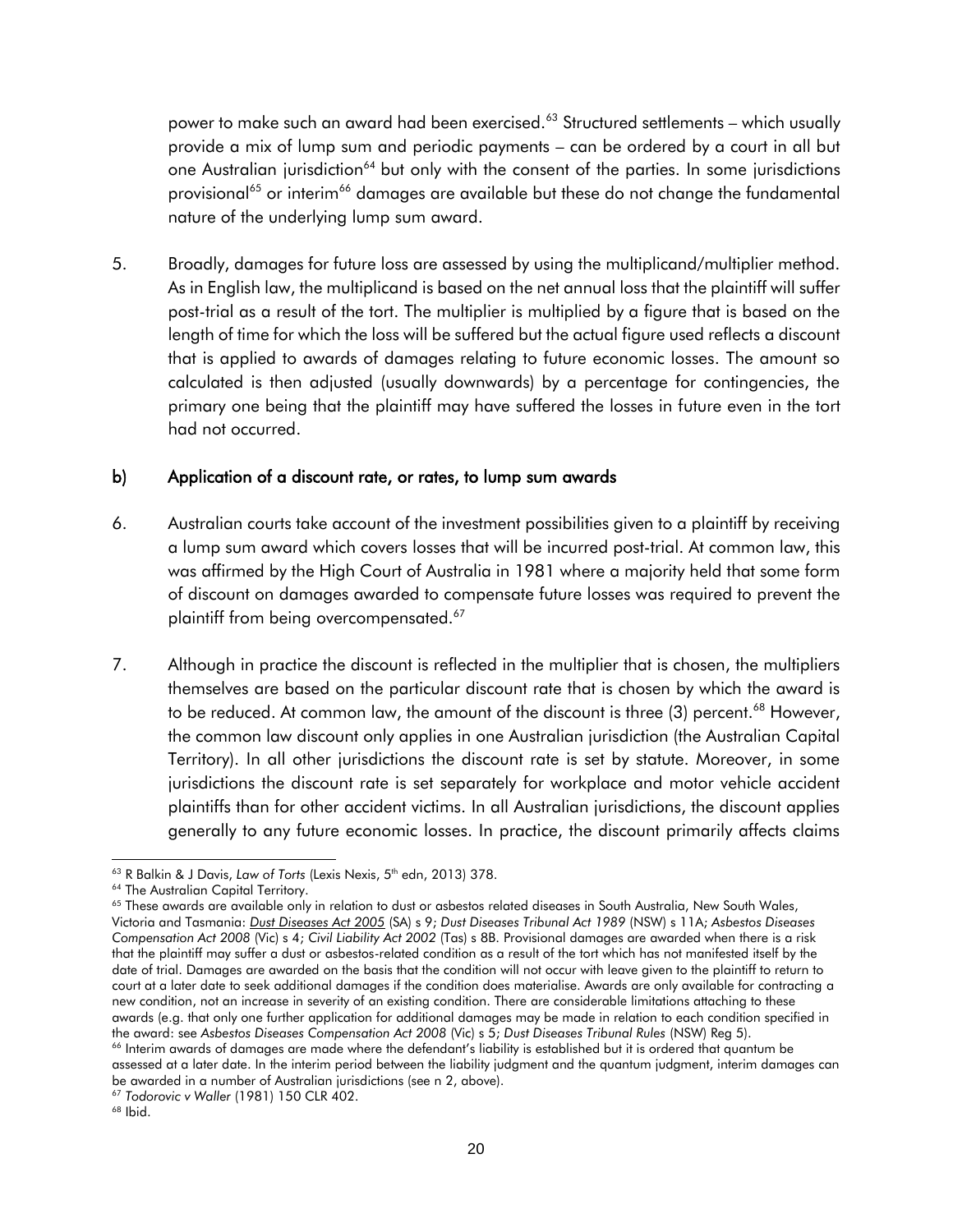for future loss of earning capacity but it can apply to any economic loss to be incurred post trial (such as claims for the cost of future caring services).

- 8. The current discount rates are as follows. In New South Wales, the discount rate is five (5) per cent for all accident victims.<sup>69</sup> In Victoria, the rate for motor vehicle and workplace accident victims is six (6) per cent but is five (5) per cent for other accident victims.<sup>70</sup> In Queensland, the rate is five (5) percent for all accident victims.<sup>71</sup> In Tasmania it is five (5) per cent for non-workplace accident victims and three (3) per cent for workplace accident victims.<sup>72</sup> In Western Australia the rate is six (6) per cent for all accident victims.<sup>73</sup> In South Australia the rate is five  $(5)$  percent for all accident victims.<sup>74</sup> In the Northern Territory the rate is five  $(5)$  per cent for accident victims who have a claim in tort.<sup>75</sup> Where federal legislation provides a damages regime for personal injury, the discount is also five (5) per cent.<sup>76</sup> Almost all of these provisions are in the form that the rate to be applied is a rate prescribed by secondary legislation but that in the absence of such legislation the rate is set at the amount described above. No jurisdiction has altered the rate by secondary legislation so the default figure operates in all jurisdictions. Once the rate has been set by primary or secondary legislation, courts have no power to set an alternative rate.
- (C) Details concerning the process for setting the relevant discount rate
- 9. Discount rates are set on the basis that they reflect the 'real rate of return' that a plaintiff could expect if the component of the damages award relating to future economic losses was invested. In Australia, this means that the discount takes into account the impact of any personal taxation on income derived from the lump sum and also the effects of inflation.<sup>77</sup>
- 10. It is extremely difficult to give a simple answer as to how the discount rate is set. In *Todorovic v Waller*, a primary driver of the decision of the majority of the High Court of Australia was to promote uniformity in the discount rate given the discrepancy that had arisen between the rate chosen in different state courts. Individual members of the court were influenced by the then current assumptions about rates of return from various investments which makes the judgements of limited use in determining an appropriate rate today but all recognised

l <sup>69</sup> *[Civil Liability Act 2002](http://www.austlii.edu.au/au/legis/nsw/consol_act/cla2002161/)* (NSW) s 14; *[Motor Accidents Compensation Act 1999](http://www.austlii.edu.au/au/legis/nsw/consol_act/maca1999298/)* (NSW) s 127; *[Workers Compensation Act 1987](http://www.austlii.edu.au/au/legis/nsw/consol_act/wca1987255/)* (NSW) s 151J.

<sup>70</sup> *[Transport Accident Act 1986](http://www.austlii.edu.au/au/legis/vic/consol_act/taa1986204/)* (Vic) s 93(13); *[Workplace Injury Rehabilitation and Compensation Act 2013](http://www.austlii.edu.au/au/legis/vic/num_act/wiraca201367o2013530/)* (Vic) s 345; *[Wrongs](http://www.austlii.edu.au/au/legis/vic/consol_act/wa1958111/)  [Act 1958](http://www.austlii.edu.au/au/legis/vic/consol_act/wa1958111/)* (Vic) s 28I.

<sup>71</sup> *[Civil Liability Act 2003](http://www.austlii.edu.au/au/legis/qld/consol_act/cla2003161/)* (Qld) s 57 (which refers to *[Civil Proceedings Act 2011](http://www.austlii.edu.au/au/legis/qld/consol_act/cpa2011175/)* (Qld) s 61); *[Workers Compensation and](http://www.austlii.edu.au/au/legis/qld/consol_act/wcara2003400/)  [Rehabilitation Act 2003](http://www.austlii.edu.au/au/legis/qld/consol_act/wcara2003400/)* (Qld) s 306L. Motor accidents are covered under the general civil liability legislation.

<sup>&</sup>lt;sup>2</sup> [Civil Liability Act 2002](http://www.austlii.edu.au/au/legis/nsw/consol_act/cla2002161/) (Tas) s 28A. Motor accidents fall under this provision. Workplace accidents are governed by the common law rate: *Mercer v Allianz Australia Insurance Ltd (No. 2)* [2013] TASSC 35, [68] per Blow CJ.

<sup>73</sup> *[Law Reform \(Miscellaneous Provisions\) Act 1941](http://www.austlii.edu.au/au/legis/wa/consol_act/lrpa1941404/)* (WA) s 5. Motor and workplace accidents fall under this provision.

<sup>74</sup> *[Civil Liability Act 1936](http://www.austlii.edu.au/au/legis/sa/consol_act/cla1936161/)* (SA) ss 3, 55; *[Return to Work Act 2014](http://www.austlii.edu.au/au/legis/sa/consol_act/rtwa2014207/)* (SA) s 94.

<sup>75</sup> *[Personal Injuries \(Liabilities and Damages\) Act 2002](http://www.austlii.edu.au/au/legis/nt/consol_act/piada365/)* (NT) s 22. Workplace and motor vehicle accidents are the subject of no fault schemes.

<sup>76</sup> *[Competition and Consumer Act 2010](http://www.austlii.edu.au/au/legis/cth/consol_act/caca2010265/)* (Cth) s 87Y.

<sup>77</sup> *Todorovic v Waller* (1981) 150 CLR 402.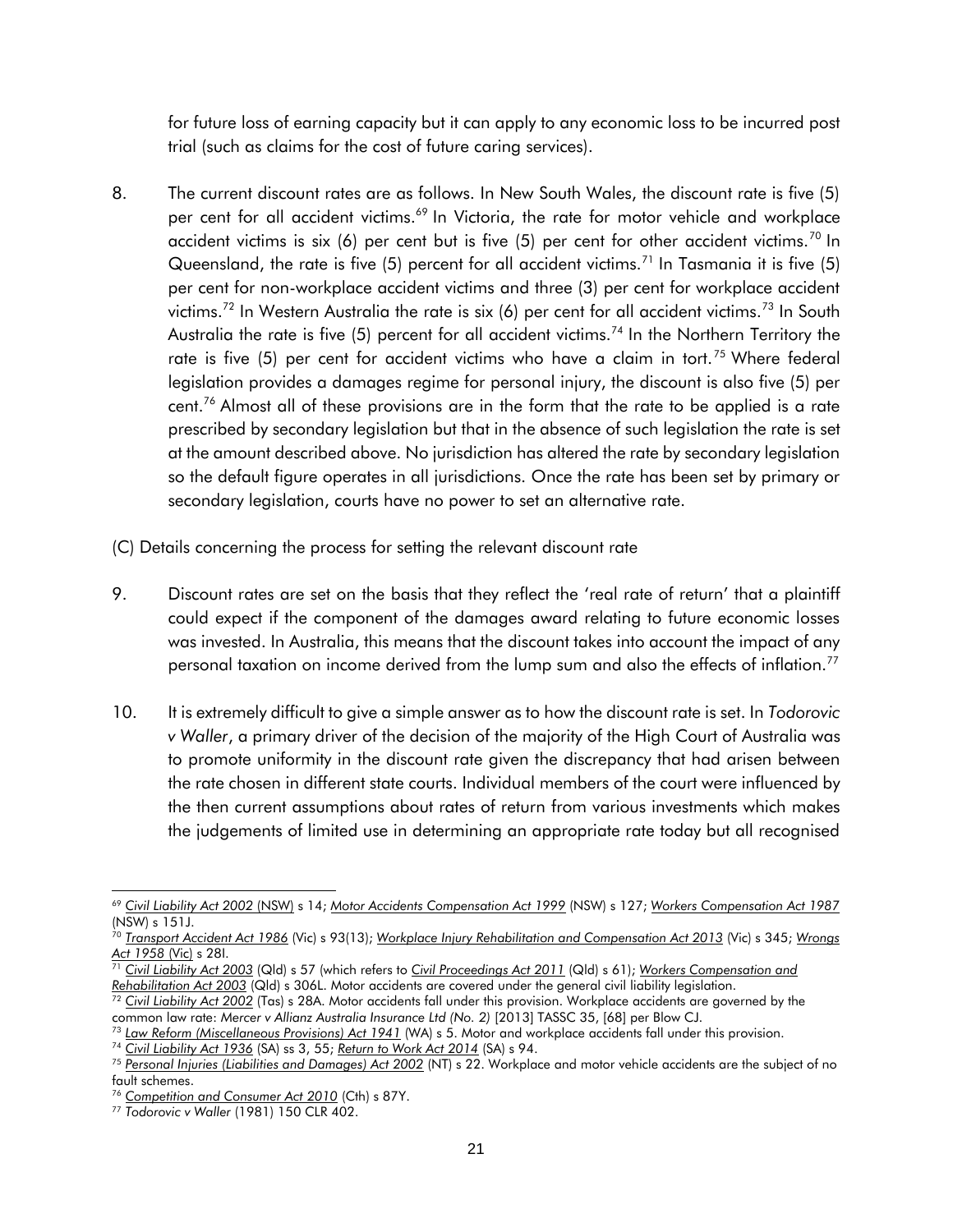that any figure chosen was essentially a matter of judgement. Perhaps the best general guidance was given by Gibbs CJ and Wilson:

It would seem to accord with the general approach of the common law that the rate should be that produced by reasonably safe investments - such investments as a prudent man in the position of the plaintiff, very much concerned to preserve his capital, but not over cautious, would make - such investments as loans issued by public authorities such as electricity commissions and water boards, or debentures issued by large wellestablished industrial companies.<sup>78</sup>

- 11. Statutory provisions setting discount rates provide no detail on when or how any regulation setting the rate should be determined. Apart Western Australia, which refers to the Governor making an order-in-council determining the rate 'on the recommendation of the Attorney General<sup>179</sup>, the process is left entirely unregulated.
- 12. The best evidence obtainable for reasons behind the rates set lies in the evidence to and recommendations of ad-hoc reports of bodies entrusted with reviewing aspects of civil law. In 2002, the Ipp Panel was commissioned to report on ways in which liability under the law of negligence could be reduced in response to what was widely perceived to be an insurance crisis. In that context, the Panel recommended that the common law rate of 3% was the preferred rate. Despite evidence that statutory rates were set at 5% or higher, the Panel thought a 3% discount appropriate in light of evidence from the Australian Government Actuary that a realistic after-tax rate might be 2-4%.<sup>80</sup> Subsequent tort reform legislation did not adopt this recommendation.
- 13. It is difficult to generalise but it may fairly be said that there have been two phases in statutory reform of the discount rate. The first reflected the view that the actual returns on investments were sufficiently high to justify an increase in the discount rate beyond 3%.<sup>81</sup> The second and most recent phase recognises that the choice of a discount rate is a balance between fairness to the individual plaintiff and the impact of greater damages awards in individual cases on insurance premiums if a lower discount rate is chosen.

<sup>78</sup> Ibid, 415.

<sup>79</sup> *[Law Reform \(Miscellaneous Provisions\) Act 1941](http://www.austlii.edu.au/au/legis/wa/consol_act/lrpa1941404/)* (WA) s 5(2).

<sup>80</sup> D Ipp et al, *Reform of the Law of Negligence: Final Report* (Commonwealth of Australia, 2002) para 13.106. 81 See the comments on the Acting Tasmanian Attorney General on introducing legislation in 1986 to increase the discount rate to 7 percent, referring to a plaintiff investing 'at something like 15%': Tasmanian Hansard, House of Assembly, 26 November 1986, 4511. For similar views in Western Australia see the comments of the Premier of Western Australia in 1986 introducing legislation increasing the discount rate to 6% suggesting that 6% was an appropriate rate in the economic circumstances (Western Australian Hansard, Legislative Assembly, 17 June 1986, 299).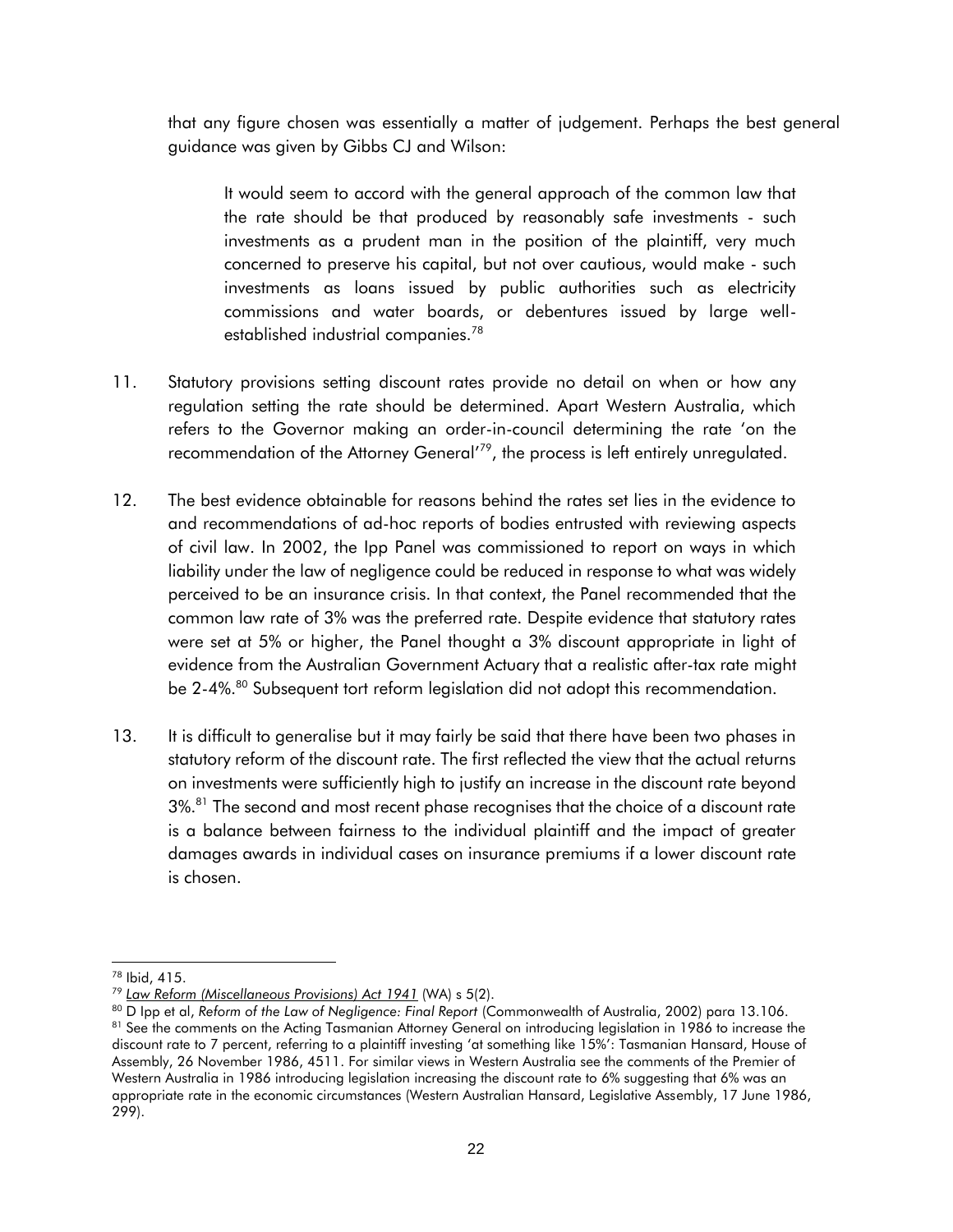- 14. A good example of this second phase is the report of the Victorian Competition and Efficiency Commission, *Adjusting the Balance: Inquiry into Aspects of the Wrongs Act*  1958, published in February 2014.<sup>82</sup> Using data on yields on 10 year Commonwealth bonds, the Commission thought that the rate of 5% was too high and could be reduced to 4%.<sup>83</sup> However, it did not make this one of its recommendations to government because, while the figure chosen should represent a real rate of return, it was also necessary to consider the effect of changes in the discount rate on the cost of insurance premiums. Given that a discount rate of 5% was widely adopted in Australian jurisdictions and that evidence presented to it from insurers that premiums would rise if a 4% discount rate was chosen, the potential for an unduly adverse impact on insurance premiums — up to eight per cent for medical indemnity premiums – and the greater inconsistency between discount rates across Victorian personal injury Acts if 4% was introduced under the Wrongs Act, led the Commission to make no recommendation in this area.<sup>84</sup>
- 15. As evidenced by the Victorian report, the discount rate in Australia seems to be set by reaching a compromise between a discount that accurately reflects the real rate of return a tort plaintiff might obtain if investing in reasonably safe investments and one that takes into account the fact that too low a rate of return might have adverse consequences on the provision and cost of liability insurance.<sup>85</sup> Whether the first phase described above was ever entirely based on market conditions may be doubted, but in the second phase the increase in the discount rate for non-workplace and motor vehicle accidents to the level applying in those categories through tort reform legislation in the early 2000s was a direct response to concerns from the insurance industry. These concerns as to the availability and price of insurance continues to play a role in determining as to the appropriate discount rate.
- 16 As is apparent from the above, while the factors that influence the setting of the rate are known, the mechanism for determination is much more ad-hoc. When opportunities for reviewing the discount rate arise, the battle lines drawn are predictable: the insurance industry suggests decreases in the rate will raise premiums while plaintiff advocates note the unfairness of setting a rate which does not reflect market conditions. <sup>86</sup> As the question is decided in each jurisdiction in Australia,

l 82 Adjusting the Balance: Inquiry into Aspects of the Wrongs Act 1958: Final Report (State of Victoria, 2014). 83 Ibid, Ch 5.3.

<sup>84</sup>Ibid, Ch 5.4.

<sup>85</sup> See the comments of the New South Wales Government, *Response to the Legislative Council General Purpose Standing Committee No. 1 Inquiry Report into Personal Injury Compensation Legislation*

[<sup>\(</sup>https://www.parliament.nsw.gov.au/committees/DBAssets/InquiryReport/GovernmentResponse/5450/Govt%20Respon](https://www.parliament.nsw.gov.au/committees/DBAssets/InquiryReport/GovernmentResponse/5450/Govt%20Response%208%20June%202006.pdf) [se%208%20June%202006.pdf](https://www.parliament.nsw.gov.au/committees/DBAssets/InquiryReport/GovernmentResponse/5450/Govt%20Response%208%20June%202006.pdf)), June 2006, 6: 'As the Government sees it, the task is to strike a balance between the rights of the injured person to compensation, and the ability of the rest of the community to pay for that compensation.' 86<sup>Adjusting the Balance: Inquiry into Aspects of the Wrongs Act 1958: Final Report (State of Victoria, 2014), Ch. 5.4.</sup> See also Legislative Council of New South Wales, General Purpose Standing Committee No. 1, Personal Injury Compensation Legislation, 28 February 2006:

[https://www.parliament.nsw.gov.au/committees/DBAssets/InquiryReport/ReportAcrobat/5450/Final%20Personal%20Inj](https://www.parliament.nsw.gov.au/committees/DBAssets/InquiryReport/ReportAcrobat/5450/Final%20Personal%20Injury%20Report%208%20Dec%202005.pdf)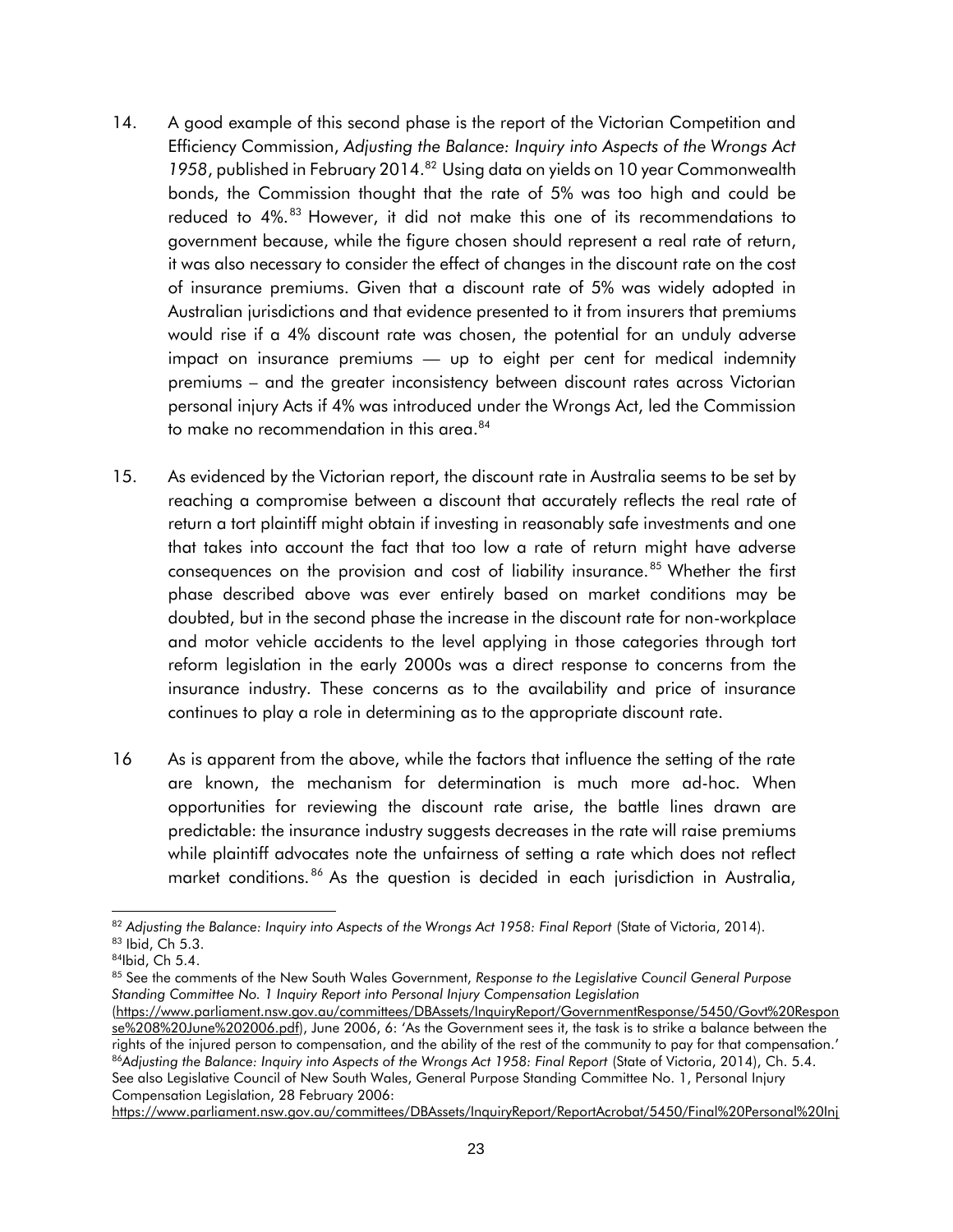insurers are also able to argue that reducing the rate in one jurisdiction would mean it would be 'out of line' with rates in other jurisdictions.<sup>87</sup> Given that primary or secondary legislation is required to change existing rates so that the decision is essentially political, this creates something of a stasis in the absence of compelling evidence to change the status quo.<sup>88</sup> This may well explain the dearth of legislative change to rates once initially established. Moreover, the availability in Australia of a variety of no-fault benefits payable to accident victims in workplace and motor vehicle accidents – where periodic payments are the norm – mean that the discount rate may be less significant in practice, albeit that it highlights the disparity between the treatment of accident victims depending where the accident took place.

Date: 8 April 2017

[ury%20Report%208%20Dec%202005.pdf,](https://www.parliament.nsw.gov.au/committees/DBAssets/InquiryReport/ReportAcrobat/5450/Final%20Personal%20Injury%20Report%208%20Dec%202005.pdf) Ch. 16, finding that the 5% discount rate was too high and suggesting a rate of 3% be adopted.

<sup>87</sup> See the response of the New South Wales Government to the recommendation made in the report by General Purpose Standing Committee No. 1, above n 19, that in no other jurisdiction was the prescribed rate less than 5%. 88 Cf. Discount Rate Reduction (Miscellaneous Acts Amendment) Bill 2017 (NSW), a private members bill to reduce the

discount rate in New South Wales for all accidents to 3%. Despite the coincidence, the member introducing the bill made no reference to contemporary debates on the issue in the United Kingdom.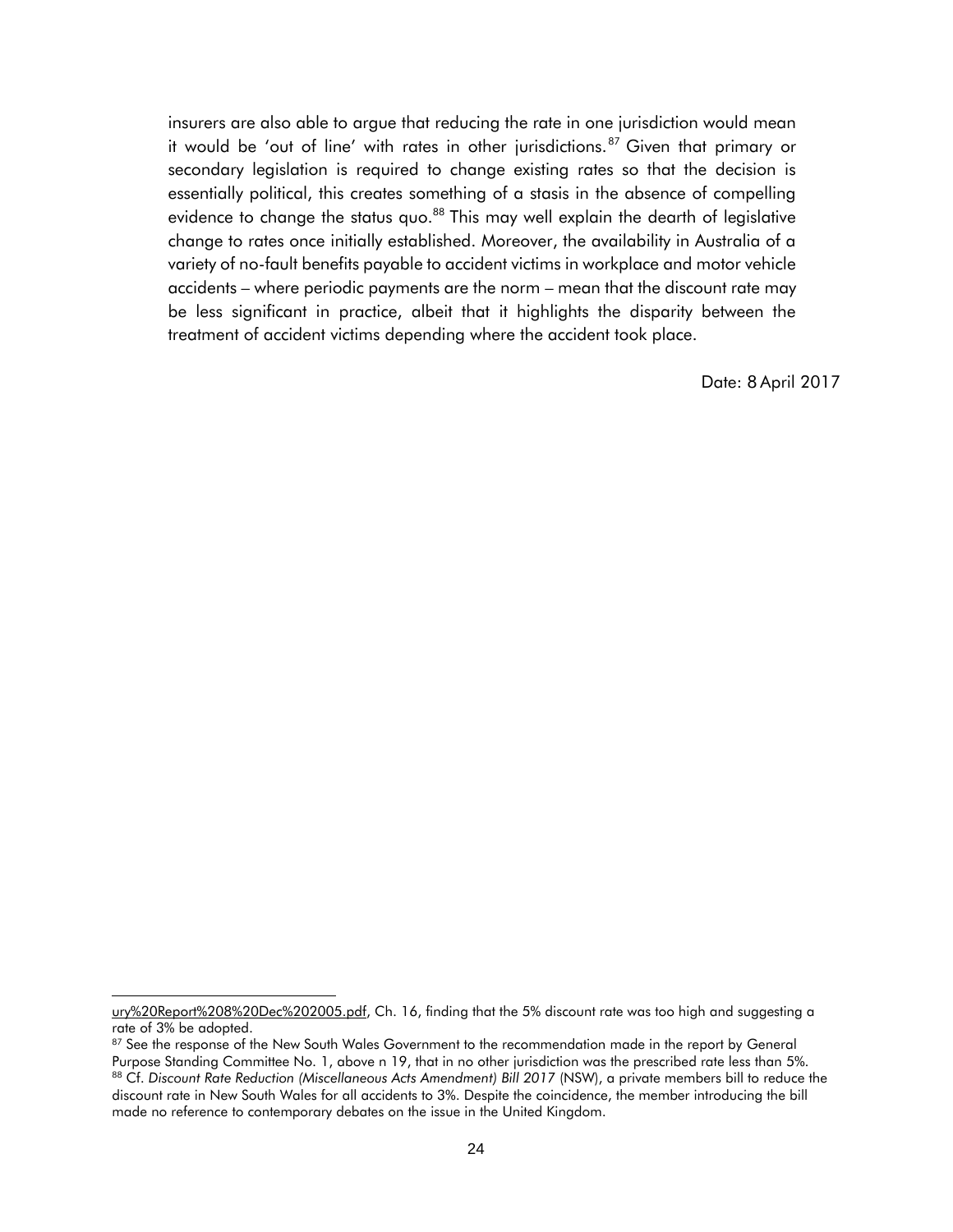## Annex 3

## **CANADA**

Shane C. D'Souza and Ralph Fenik\*

### <span id="page-24-0"></span>(A) On what basis are personal injury damages awards assessed in your jurisdiction?

## General Damages Principles

1. A plaintiff has the onus of proving her damages with cogent fact and expert evidence if liability is established. The plaintiff may be entitled to pecuniary damages (such as past care, future care, past and future loss of income, loss of support, out of pocket expenses), non-pecuniary damages (general damages, statutory damages for family members), and rarely, punitive damages. With respect to future care costs,<sup>89</sup> a plaintiff must prove that the proposed expenditure is medically justified and reasonable given the plaintiff's specific limitations, and that the quantum sought is fair to all parties. $90$ 

## Personal Injury Damage Awards

- 2. Currently, awards of damages are, subject to any liability apportionment, intended to provide full compensation for losses sustained. In general terms, compensation is predicated on the principle of *restitutio in integrum*.
- 3. The assessment of future losses is determined by a multiplier/multiplicand methodology.<sup>91</sup> Specifically, a discount factor is applied to the annual future needs to calculate the present value (i.e. lump sum) required to satisfy the future financial loss.
- 4. Based on expert evidence led by the parties at trial, or on consent, the Court makes contingency adjustments for both mortality and morbidity in calculating damages.

l \* *Shane C. D'Souza* is a Litigation Partner at McCarthy Tétrault LLP, a full service Canadian law firm. *Ralph Fenik*, FCIP is the President of McKellar Structured Settlements, a market leading company in Canada that specializes in arranging structured settlements.

<sup>89</sup> The cost of medical care or treatment, rehabilitation services or other care, treatment, services, products or accommodations that is incurred at a time after judgment.

<sup>90</sup> *Milina v. Bartsch*, [1985] B.C.J. No. 2762, at paras. 198-200 (S.C.), aff'd. [1987] B.C.J. No. 1833 (C.A.); See also *Andrews v. Grand & Toy Alberta Ltd*., [1978] 2 S.C.R. 229.

<sup>91</sup> *Andrews v. Grand & Toy Alberta Ltd.,* [1978] 2 S.C.R. 229 (SCC); *Thornton v. School District No. 57 (Prince George) et al.,* [1978] 2 S.C.R. 267 (SCC); and *Arnold v. Teno*, [1978] 2 S.C.R. 287 (SCC).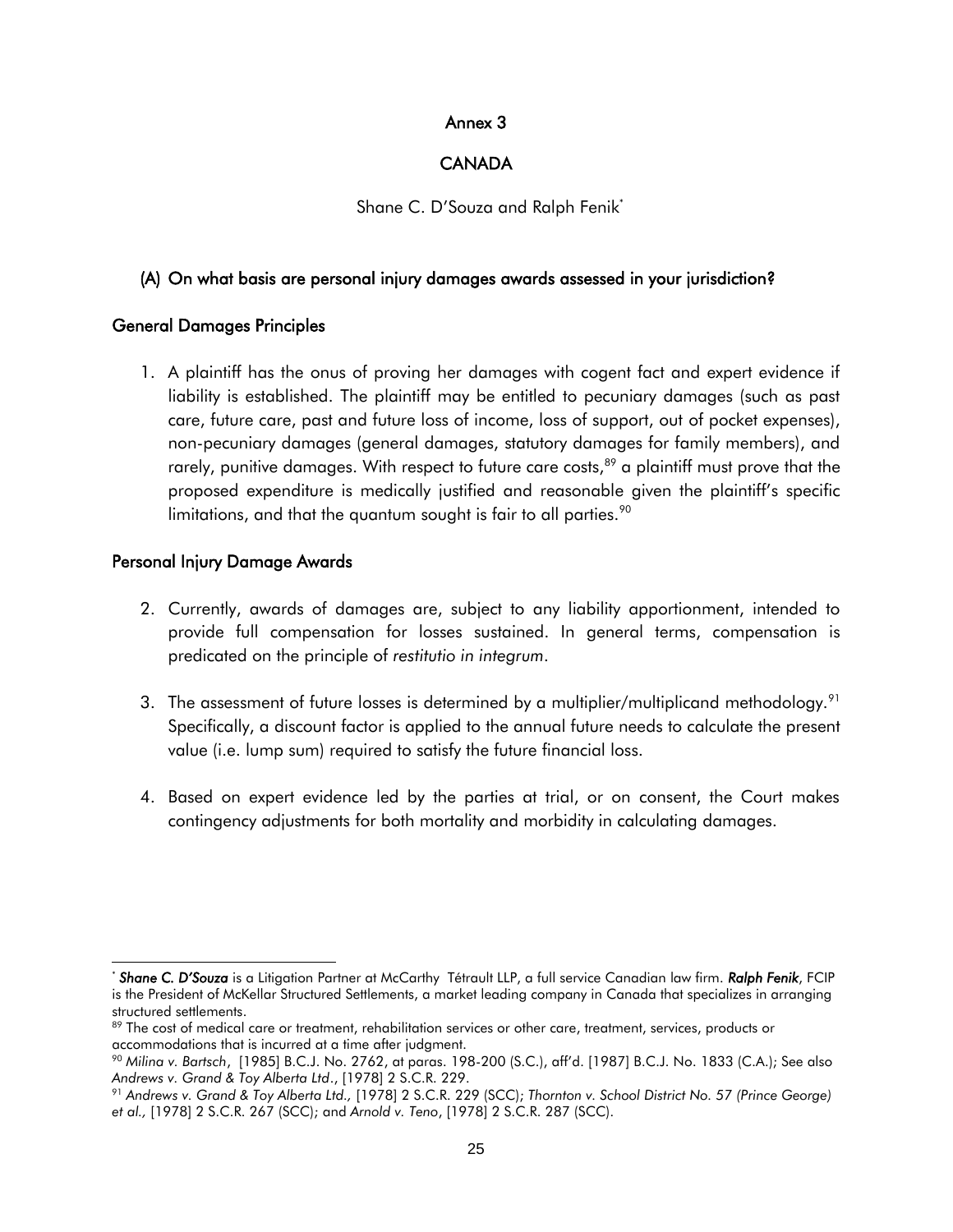## (b) Application of a Discount Rate to lump sum amounts

- 5. In Canada, the provinces of British Columbia, Saskatchewan, Manitoba, Ontario, Quebec, New Brunswick, Nova Scotia, and Prince Edward Island, and the Northwest Territories and the territory of Nunavut each use a discount rate that is set by statute or regulation; whereas the provinces of Alberta and Newfoundland and Labrador and the Yukon Territory have no statutory discount rate, and instead require that expert evidence, of economists and actuaries, be lead to allow the Court to determine the discount rate applicable in a given action. Appendix "A" herein briefly summarizes the discount rate applied in various Canadian provinces and territories.<sup>92</sup>
- 6. For instance, since 2000, Ontario has used a statutory discount rate, the present formula for which is set out in Rule 53.09 of the *Rules of Civil Procedure<sup>93</sup>* (see Appendix "B"). The Rule 53.09 discount rate is bifurcated (depending on the period to which the damages relate) and set annually and by the Attorney General, following receipt of advice from the Civil Rules Committee, a body which is composed of 29 members predominantly drawn from the judiciary, but which also includes representatives of the Court services administration as well as the private bar.
- 7. The rate applicable to damages in the 15 years following the start of the trial is the greater of either (a) zero, or (b) the average return rate on a prescribed day for specific long-term Government of Canada real return bonds, less ½ per cent and rounded to the nearest 1/10 per cent (see Rule 53.09(1)(a) in Appendix B). The choice of this 15-year "select" period is reflective of the duration of these long-term Government of Canada real rate of return bonds, for which there is a sufficiently liquid market that their yields are, generally, reliable. Nevertheless, the negative  $\frac{1}{2}$  per cent adjustment in the formula acknowledges that these bonds have more limited marketability (than do other Government of Canada bonds), given that they are primarily the domain of institutional investors, which likely has the effect of reducing their prices and increasing their yields somewhat.
- 8. The rate applicable to losses after 15 years from the start of the trial is 2.5% per year for each year in that period (see Rule 53.09(1)(b) in Appendix B). Ontario's 2.5% fixed rate is an attempt to reflect the long-term real rate of return. (During the period from 1950 through 2000, the annualized real rate of return on conventional Canadian bonds was  $2.5\%^{94}$ .

l  $92$  This information is currently as of March 31, 2017.

<sup>93</sup> The Civil Rules Committee has the mandate to make recommendations to the Attorney General for rules in relation to civil practice and procedure. The committee members include judges, lawyers, representatives of court services and members of the private bar. See

https://www.attorneygeneral.jus.gov.on.ca/english/courts/civil/civil\_rules\_committee.php

<sup>94</sup> Dimson, Elroy, Paul Marsh, and Mike Staunton. *Triumph of the Optimists: 101 Years of Global Investment Returns*, p. 80. Princeton University Press, 2002.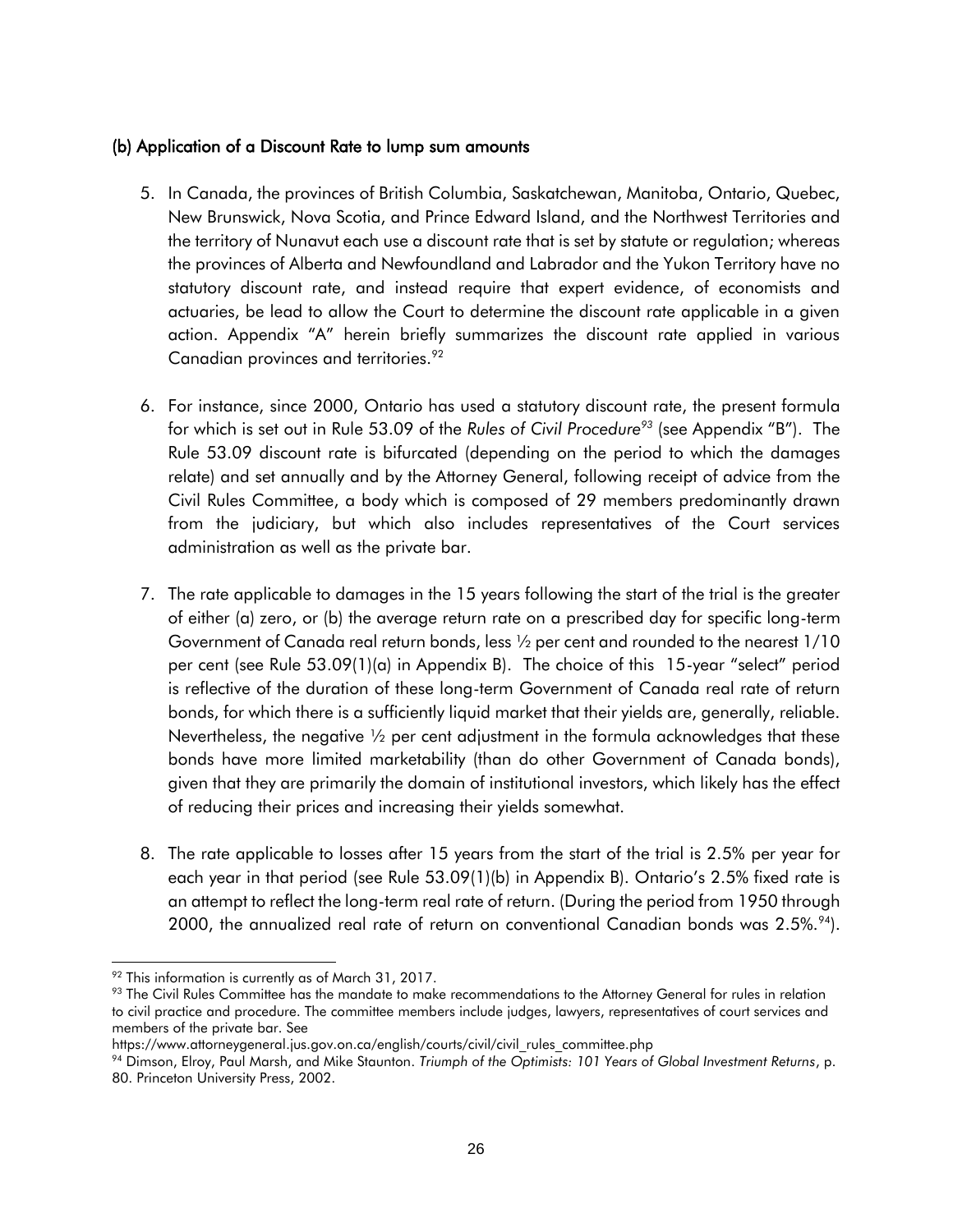Rule 53.09 ensures that the applicable discount rate is objectively determined, without the need for expert evidence. However, an Ontario Court has the discretion to depart from the prescribed discount rate if justified by the evidence and circumstances, albeit this is rarely done because of the obvious difficulty associated with arguing against the collective wisdom supporting the prescribed rate.

- (C) Details concerning the process for setting the relevant discount rate
	- 9. In Ontario, discount rates based on Rule 53.09 are published online by the Attorney General.<sup>95</sup> (See Appendix "C" for statutory discount rates in Ontario since their inception in 2000.)
	- 10. For amendments to the methodology of Rule 53.09(1)(a), or generally to Rule 53.09, Section 66(2)(p) of the Courts of *Justice Act* <sup>96</sup> allows the Civil Rules Committee, subject to the approval of the Attorney General, to make rules for the Ontario Court of Appeal and the Ontario Superior Court of Justice in respect of the discount rate, and Section 66(4) of the *Courts of Justice Act* <sup>97</sup> requires that the Civil Rules Committee review the discount rate rule at least once every four years. The quadrennial review of Rule 53.09 is undertaken by a subcommittee of the Civil Rules Committee, which Subcommittee receives submissions from, among others, economists, actuaries, and the personal injury bar as part of forming its recommendations with respect to any amendments to Rule 53.09. The last such review of Rule 53.09 was conducted in the spring of 2013, and at that time the possibility for negative discount rates during the 15-year "select" period did not form part of the Subcommittee's deliberations. Given changes in the economic environment over the course of the ensuing 4 years as well as the now several decade long continuation of historically low interest rates, it is likely that the Subcommittee will consider the possibility of negative discount rates when it meets again in 2017, and, potentially, may recommend amending the methodology of Rule 53.09(1)(a) to eliminate the 0% floor.
	- 11. For the Subcommittee, however, to recommend the amendment of the 2.5% fixed real rate of return presently prescribed by Rule 53.09(1)(b) for awards of future pecuniary losses more than 15 years following the start of a trial, an extraordinarily persuasive body of evidence would need to establish that the long-term real rate of return has permanently diverged from its historical norm of 2.5%.
	- 12. Several provinces use differing discount rates for calculating the present value of future care versus future income loss, with the rate for future wage loss currently being somewhat lower than the rate for future care (See Appendix "A").

<sup>95</sup> [https://www.attorneygeneral.jus.gov.on.ca/english/courts/civil/pecuniary\\_damages.php](https://www.attorneygeneral.jus.gov.on.ca/english/courts/civil/pecuniary_damages.php)

<sup>&</sup>lt;sup>96</sup> R.S.O. 1990, C.43.

<sup>97</sup> R.S.O. 1990, C.43.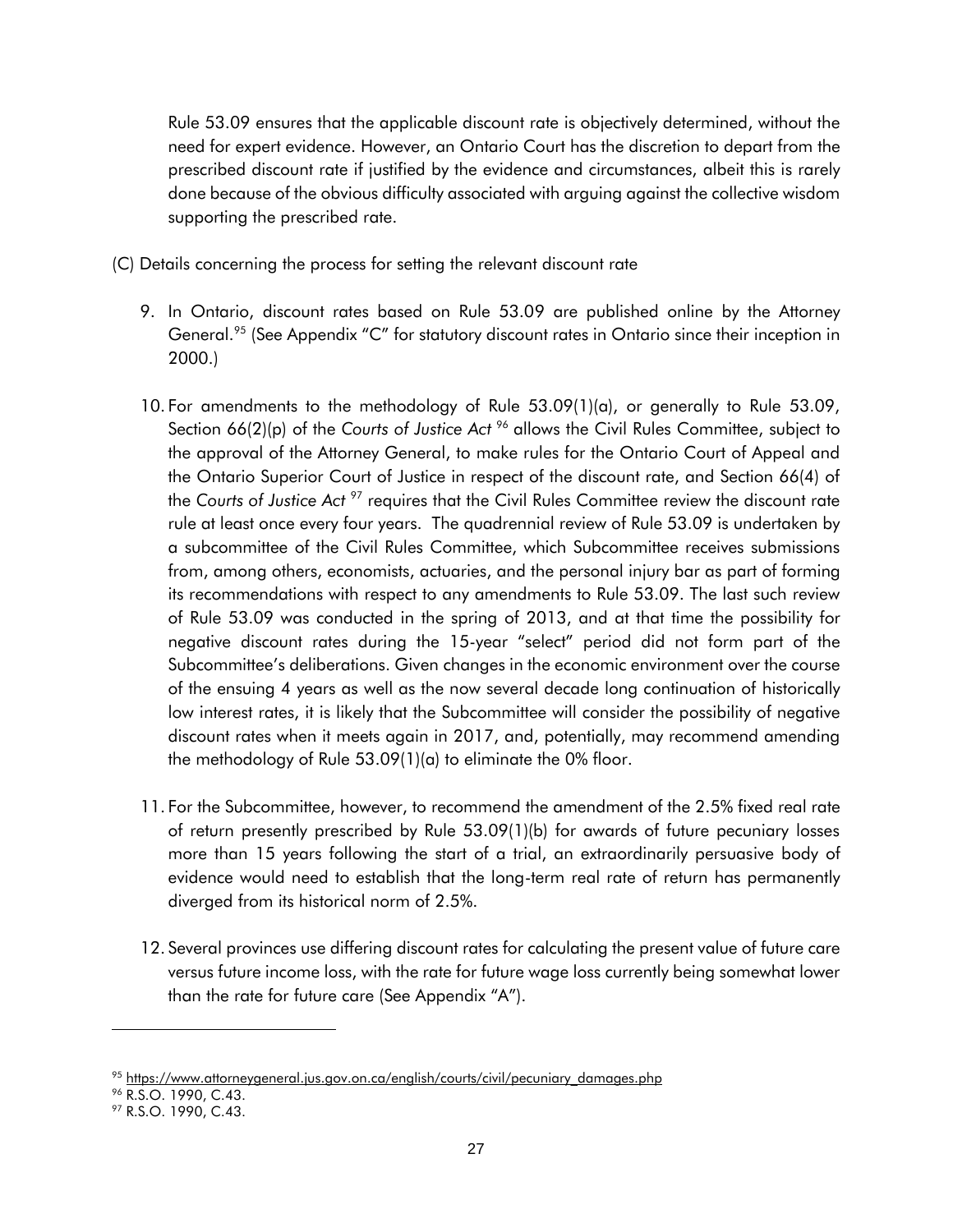13. At the discretion of the Court, and if a structured settlement is not used, the award of future care damages may include a gross-up for future taxation on the investment of the lump sum representing future pecuniary damages (See Rule 53.09(2) in Appendix "B"). Such a gross-up is, of course, not required when a structured settlement providing tax-free periodic payments is purchased. As with discount rates, in Ontario, the gross up rates based on Rule 53.09 are published online by the Attorney General.<sup>98</sup>

#### Periodic Payments in Personal Injury and Medical Malpractice Cases

- 14. The provinces of British Columbia, Alberta, Saskatchewan, Manitoba, Ontario, Nova Scotia, and Quebec each have statutory provisions allowing for Court-ordered periodic payments.
- 15. In Ontario, the Court assesses damages as a lump sum but has the discretion to order periodic payments. The regime for awarding period payments in personal injury cases is different than that in medical malpractice cases.<sup>99</sup>
- 16. In *personal injury cases*, the Court may order a defendant to pay all or part of the damages award periodically in two circumstances. First, on consent of all parties. Second, on request of the plaintiff that an amount be included in the award to offset any income tax liability from investment income derived from the award, unless ordering periodic payments in lieu of an award to offset income tax is not in the best interests of the plaintiff.<sup>100</sup> The plaintiff's best interests must be assessed by also considering the defendant's ability to fund periodic payments, whether the plaintiff has an alternative available to her that is better able to meet her interests than periodic payments by the defendant, and whether a periodic payment scheme is practicable in the circumstances.<sup>101</sup> The Court may revise its order if the affected parties agree to subject the order to the Court's future review.<sup>102</sup>
- 17. In *medical malpractice cases*, when damages are higher than the prescribed amount, currently \$250,000, the Court shall, on a motion by any party, order that the damages for the plaintiffs' future care costs be satisfied by way of periodic payments.<sup>103</sup> Periodic payments are made from an annuity contract<sup>104</sup> (a) issued by a life insurer, (b) designed to

<sup>&</sup>lt;sup>98</sup> https://www.attorneygeneral.jus.gov.on.ca/english/courts/civil/pecuniary\_damages.php

<sup>99</sup> An action for personal injuries alleged to have arisen from negligence or malpractice in respect of professional services requested of, or rendered by, a health professional who is a member of a health profession as defined in the *Regulated Health Professions Act*, 1991 or an employee of the health professional or for which a hospital as defined in the *Public Hospitals Act* is held liable.

<sup>100</sup> Sections 116(1)(b) and (2), *Courts of Justice Act*, R.S.O. 1990, C.43.

<sup>101</sup> Section 116(3), *Courts of Justice Act*, R.S.O. 1990, C.43.

<sup>102</sup> Section 116 (4), *Courts of Justice Act*, R.S.O. 1990, C.43.

<sup>103</sup> Section 116.1(1), *Courts of Justice Act*, R.S.O. 1990, C.43.

<sup>104</sup> Section 116.1(2), *Courts of Justice Act*, R.S.O. 1990, C.43.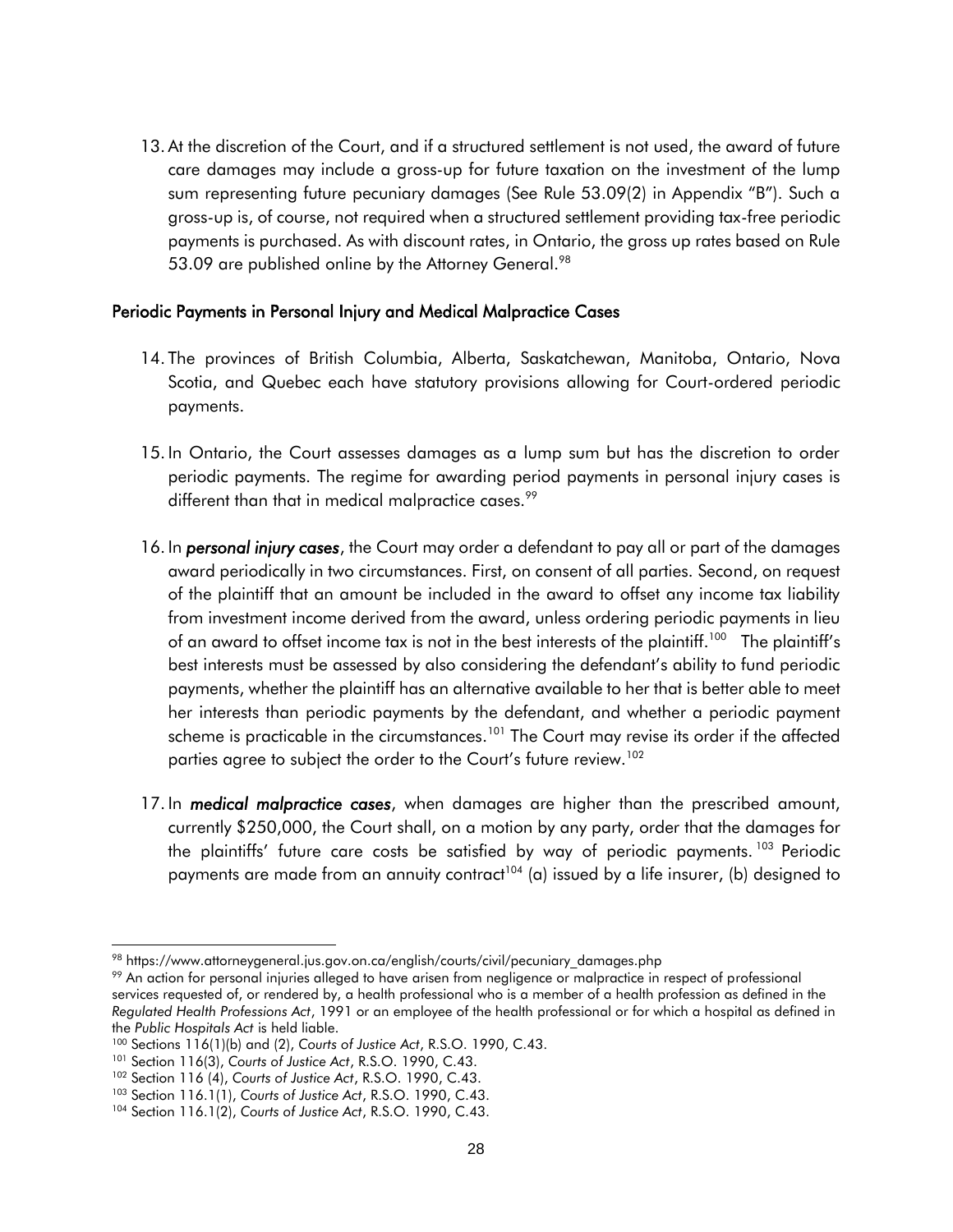generate a tax-free stream of payments, and (c) that includes protection from inflation to a degree "reasonably available in the market for such annuities".

18. The first two requirements are not controversial. Structured settlement products are sold by several life insurance companies in Canada. The last requirement often leads to a dispute between the plaintiff and defendant about the appropriate indexation rate necessary in the circumstances. Plaintiffs typically seek structured settlements indexed to the Consumer Price Index ("CPI"). Defendants typically seek structured settlements indexed at a fixed rate between 1-3%. Before expanding on this debate, some background about structured annuities in Canada is necessary.

## Basics about Structured Annuities

- 19. There are three main components to a structured annuity: (a) the premium, (b) the duration or term, and (c) the indexation rate. The *premium* is the actual purchase amount going into the annuity, or the cost of the annuity. The *duration* is the length of time over which the periodic payments are made. The duration of an annuity could either be for a "fixed" term or a "lifetime". A lifetime annuity will continue to make payments as long as an individual is alive. A fixed-term annuity would pay for a specified defined period of time (e.g. 10 years). In most cases, a lifetime annuity includes a minimum guaranteed number of payments, meaning that all of the guaranteed payments must be made regardless of whether the beneficiary is alive. If the beneficiary dies before the termination of the guarantee period, the remaining guaranteed payments will continue tax-free to the estate of the beneficiary.
- 20. *Indexation rate* is a cost of living adjustment that may be built into the annuity to protect against future inflation. There are three kinds of annuity indexation. Payments can be level payments (no indexation), which means that the amount of the periodic payments will stay the same over the course of the term. Alternatively, an annuity can be indexed either at a fixed percentage (such as 1%, 2%, 3%, etc.) or a variable amount linked to CPI.
- 21. Ontario's legislature has granted the Courts the flexibility to determine the appropriate indexation rate for a structured settlement. The option of explicitly requiring settlements to be indexed to the CPI was raised before the Standing Committee on Justice Policy in September 2006. The transcript of this discussion confirms that the current provision is intended not to "tie the hands of the courts". $^{105}$  The Court relies on evidence (from fact or expert witnesses) to assist it in determining the appropriate indexation rate in the circumstances.

l <sup>105</sup> Ontario, Legislative Assembly, *Debates*, 12 September 2006 (Jim Simpson), online: [http://www.ontla.on.ca/committee-proceedings/transcripts/files\\_html/2006-09-12\\_JP023.htm.](http://www.ontla.on.ca/committee-proceedings/transcripts/files_html/2006-09-12_JP023.htm)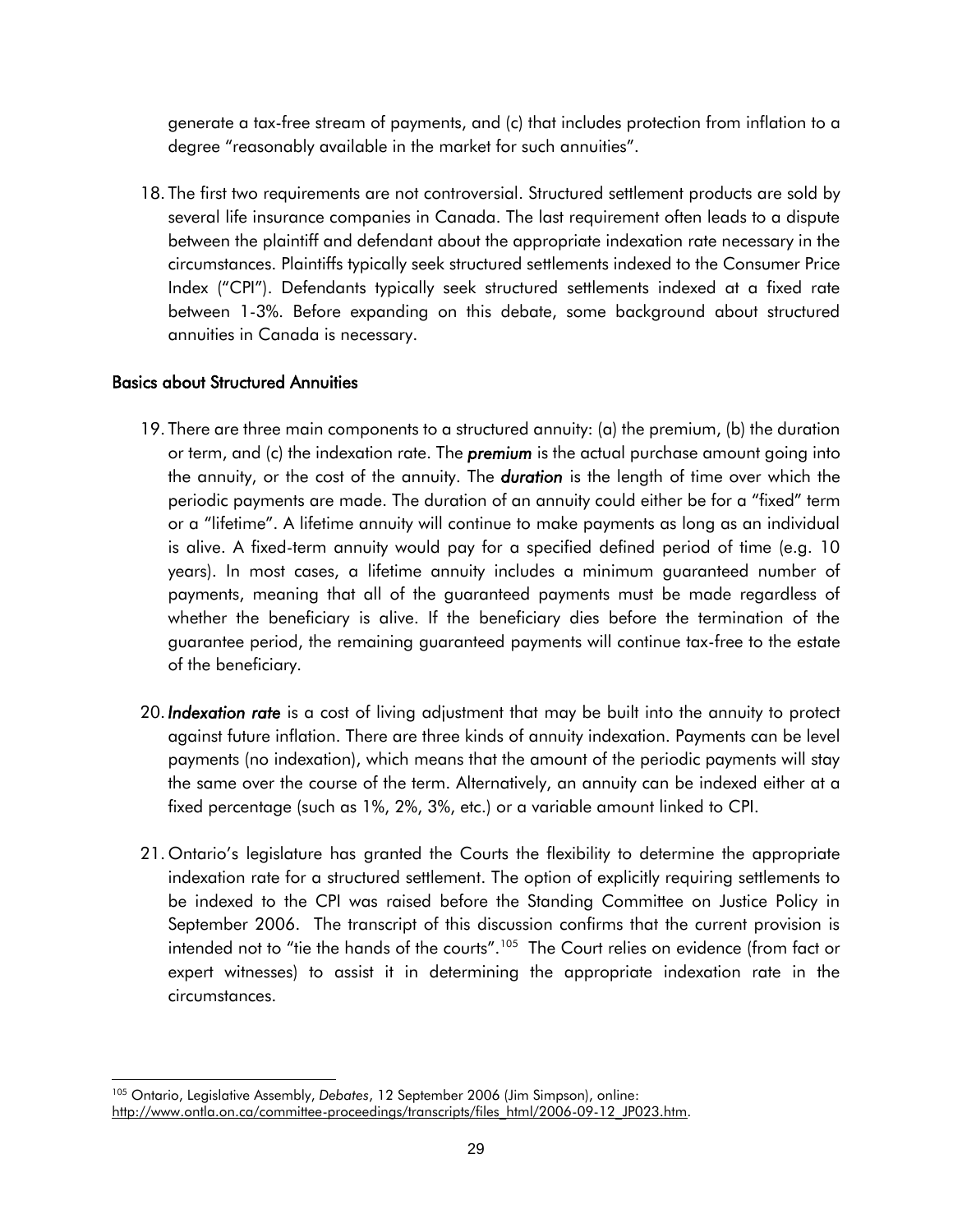#### Fixed Indexation vs. Variable Indexation

- 22. Returning to the indexation rate debate referenced earlier, in determining what annuity is "reasonably available" in the market of annuities, the Court will consider the extent to which they are offered and their purchase price.<sup>106</sup> All life insurance companies offer fixed-rate annuities. Fixed rate annuities are the overwhelming product of choice for protecting an individual from inflation.
- 23. Only a few life insurance companies in Canada offer "CPI-linked" annuities. The "CPIlinked" annuities available in the market do not reflect decreases in the event of deflation. They are based on the September to September Statistics Canada CPI "all Canada all items" figure. This represents the aggregate increase of the total basket of goods (i.e. all of the goods and services listed on the Statistics Canada website<sup>107</sup>) for all of Canada. The CPI figure does not necessarily reflect the change in price for any particular basket or category of goods related to future care costs. For example, the January 2017 to February 2017 "all items" CPI increased by 0.2% but the CPI for health and personal care decreased 0.2%. In other words, the CPI for "health and personal care" (a large component of future care damages) is lower than "all items" CPI.
- 24. As a practical matter, CPI-linked annuities are rarely purchased. According to the sales data of McKellar Structured Settlements Inc. ("McKellar"), a market leading company that specializes in arranging structured settlements, which brokered over 60% of the structured settlements purchased in Canada from 2009-2014, during said period McKellar brokered over 4,000 structured settlements of which only 2 were CPI-linked annuities. CPI-linked annuities are rarely purchased because they are expensive relative to other products, namely, annuities with fixed indexation rates.

l <sup>106</sup> *Sandhu (Litigation Guardian of) v. Wellington Place Apartments*, 2006 CarswellOnt 2387 (S.C.J.); aff'd. 2008 ONCA 215 at paras. 17-18.

<sup>107</sup> http://www.statcan.gc.ca/tables-tableaux/sum-som/l01/cst01/cpis01a-eng.htm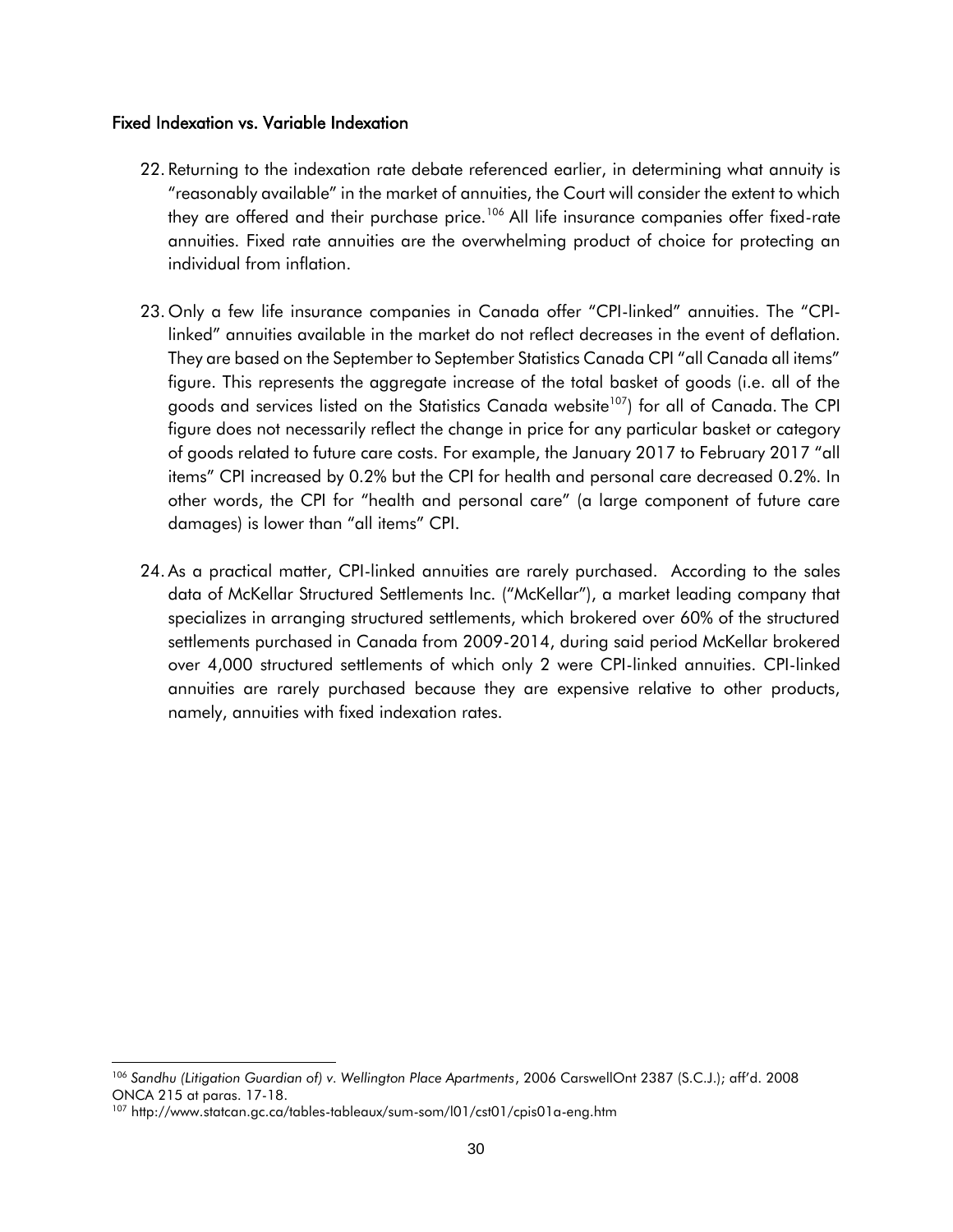# APPENDIX A: SUMMARY OF DISCOUNT RATES IN CANADA

| <b>DISCOUNT RATES APPLICABLE FOR</b><br><b>TORT CASES - ACROSS THE</b><br><b>COUNTRY PROVINCE /TERRITORY</b> | <b>ITEM</b>             | <b>SOURCE</b>                                           | <b>DISCOUNT RATE</b>                                                             |
|--------------------------------------------------------------------------------------------------------------|-------------------------|---------------------------------------------------------|----------------------------------------------------------------------------------|
| <b>British Columbia</b>                                                                                      | <b>Future Care</b>      | Law and Equity Act, s. 56(2)(b)                         | 2.0%                                                                             |
|                                                                                                              | Future Wage Loss        | Law and Equity Act, s. 56(2)(a)                         | 1.5%                                                                             |
| Alberta                                                                                                      | Future Care & Wage Loss | No mandatory discount rate                              |                                                                                  |
| Saskatchewan                                                                                                 | Future Care & Wage Loss | Queen's Bench Rules, Rule<br>284B(1)(b)                 | 3%                                                                               |
| Manitoba                                                                                                     | Future Care & Wage Loss | Court of Queen's Bench Act s.<br>83(1) and 83(2)        | 3%                                                                               |
| Ontario                                                                                                      | Future Care & Wage Loss | Rule 53.09 (Ontario Rules of Civil<br>Procedure)        | 0% for first 15 years,<br>2.5% thereafter for<br>trials as of January 1,<br>2017 |
| Quebec                                                                                                       | Future Wage Loss        | Civil Code                                              | $1\%$                                                                            |
|                                                                                                              | Future Care (goods)     | Regulation under Article 1614                           | 3.25%                                                                            |
|                                                                                                              | Future Care (services)  |                                                         | 2%                                                                               |
| New Brunswick                                                                                                | Future Care & Wage Loss | Rules of Court, N.B. Reg. 82-73,<br>Rule 54.10(2)       | 2.5%                                                                             |
| Nova Scotia                                                                                                  | Future Care & Wage Loss | Civil Procedure Rules, Rule 70.06<br>Prev Rule 31.10(2) | 2.5%                                                                             |
| PEI                                                                                                          | Future Care & Wage Loss | Rules of Civil Procedure, Rule<br>53.09(1)              | 2.5%                                                                             |
| Newfoundland and Labrador                                                                                    | Future Care & Wage Loss |                                                         | No<br>mandatory                                                                  |
|                                                                                                              |                         |                                                         | discount rate                                                                    |
| <b>Northwest Territories</b>                                                                                 | Future Care & Wage Loss | Judicature Act, R.S.N.W.T. 1988,                        | 2.5%                                                                             |
|                                                                                                              |                         | c. J-1, s. $57(1)$                                      |                                                                                  |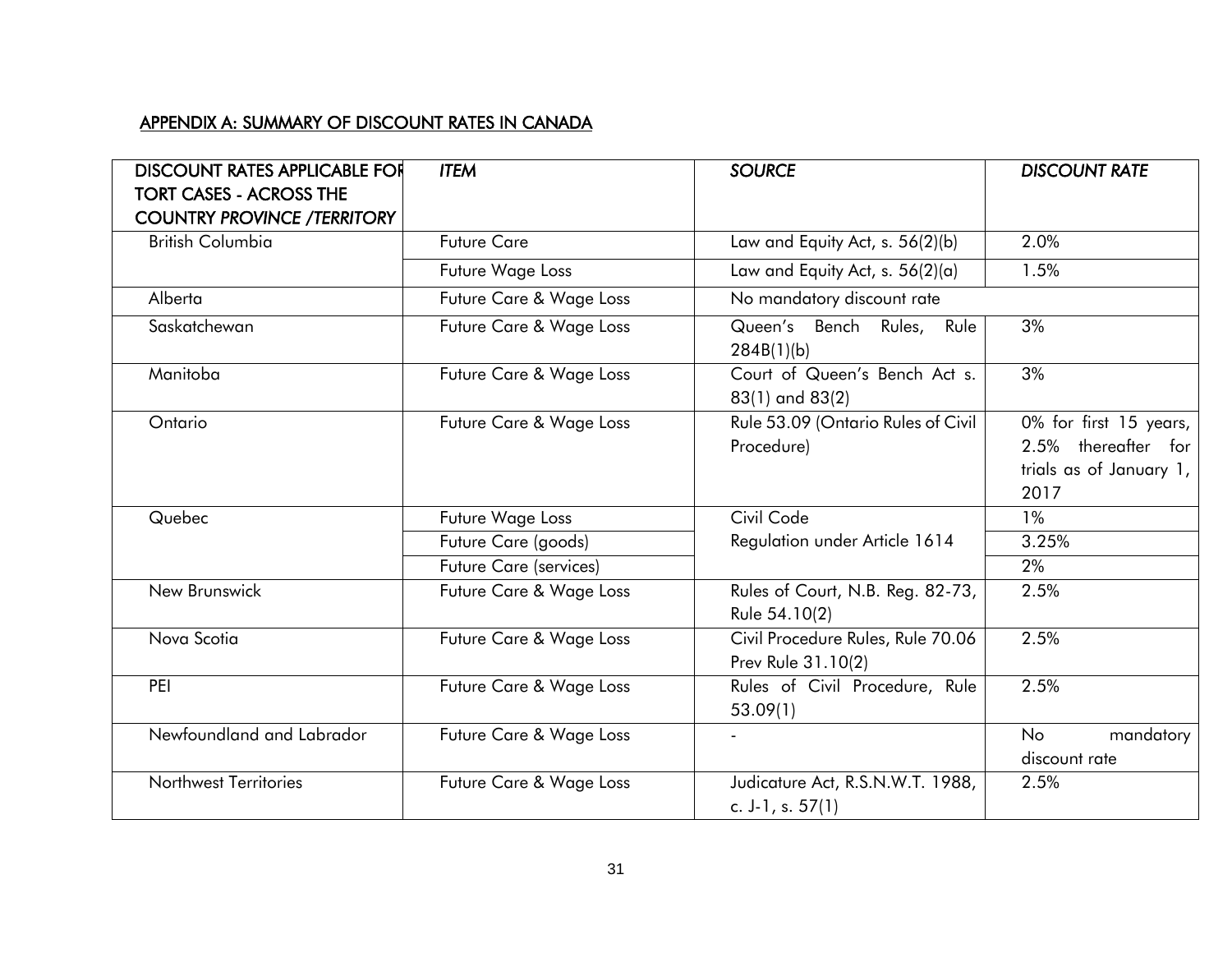| Nunavut | Future Care & Wage Loss | Judicature Act, S.N.W.T. 1998, c. | 2.5% |
|---------|-------------------------|-----------------------------------|------|
|         |                         | $J-1, s. 56(1)$                   |      |
| Yukon   | Future Care & Wage Loss | No mandatory discount rate        |      |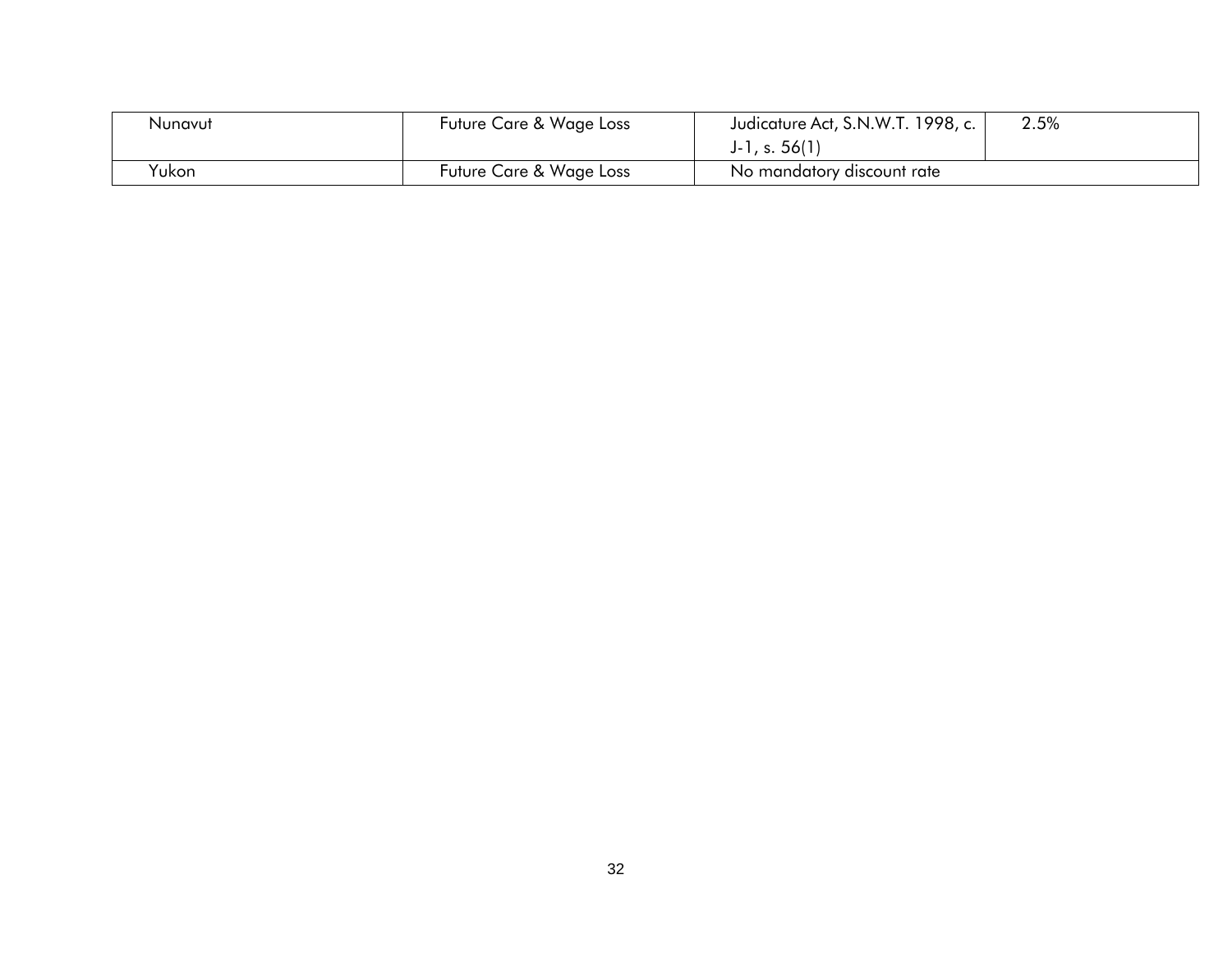# APPENDIX B: Rule 53.09, Rules of Civil Procedure (Ontario)

## CALCULATION OF AWARDS FOR FUTURE PECUNIARY DAMAGES

## Discount Rate

53.09 (1) The discount rate to be used in determining the amount of an award in respect of future pecuniary damages, to the extent that it reflects the difference between estimated investment and price inflation rates, is,

(a) for the 15-year period that follows the start of the trial, the greater of,

(i) the average of the value for the last Wednesday in each month of the real rate of interest on long-term Government of Canada real return bonds (Series V121808, formerly Series B113911), as published in the Bank of Canada's Weekly Financial Statistics for the period starting on March 1 and ending on August 31 in the year before the year in which the trial begins, less ½ per cent and rounded to the nearest 1/10 per cent, and

(ii) zero; and

(b) for any later period covered by the award, 2.5 per cent per year for each year in that period.

# Gross Up

(2) In calculating the amount to be included in the award to offset any liability for income tax on income from investment of the award, the court shall,

(a) assume that the entire award will be invested in fixed income securities; and

(b) determine the rate to be assumed for future inflation in accordance with the following formula:

g rounded to the nearest 1/10 per cent where,

 $g = (1 + i)/(1 + d) - 1$ 

"i" is the average of the value for the last Wednesday in each month of the nominal rate of interest on long-term Government of Canada bonds (Series V121758, formerly Series B113867), as published in the Bank of Canada's Weekly Financial Statistics for the period starting on March 1 and ending on August 31 in the year before the year in which the trial begins;

"d" is,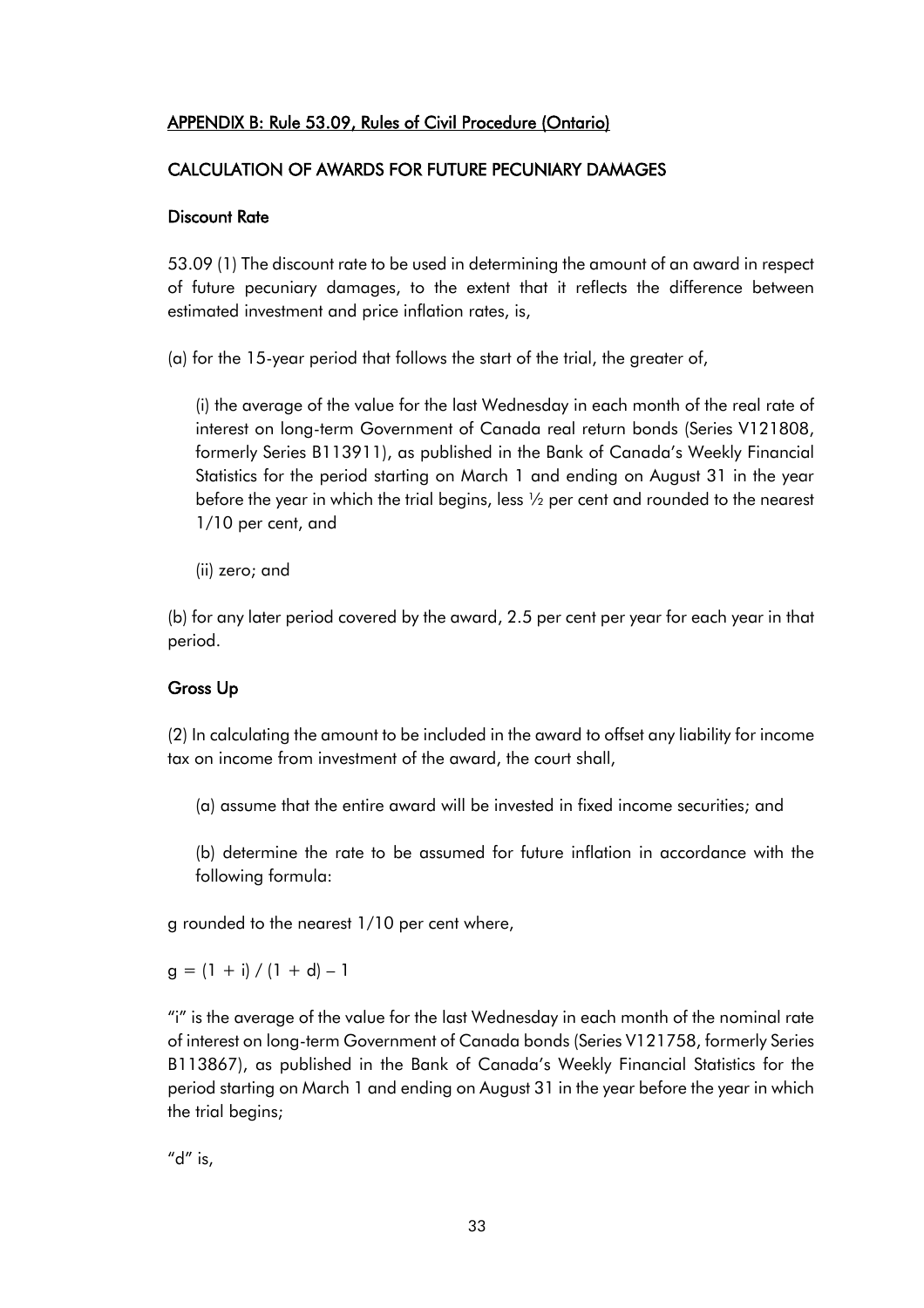(a) for the 15-year period that follows the start of the trial, the greater of,

(i) the average of the value for the last Wednesday in each month of the real rate of interest on long-term Government of Canada real return bonds (Series V121808, formerly Series B113911), as published in the Bank of Canada's Weekly Financial Statistics for the period starting on March 1 and ending on August 31 in the year before the year in which the trial begins, less ½ per cent, and

(ii) zero, and

(b) for any later period covered by the award, 2.5 per cent per year for each year in that period.

#### **Transition**

(3) This rule, as it read on December 31, 2013, continues to apply with respect to actions in which the trial commenced before January 1, 2014.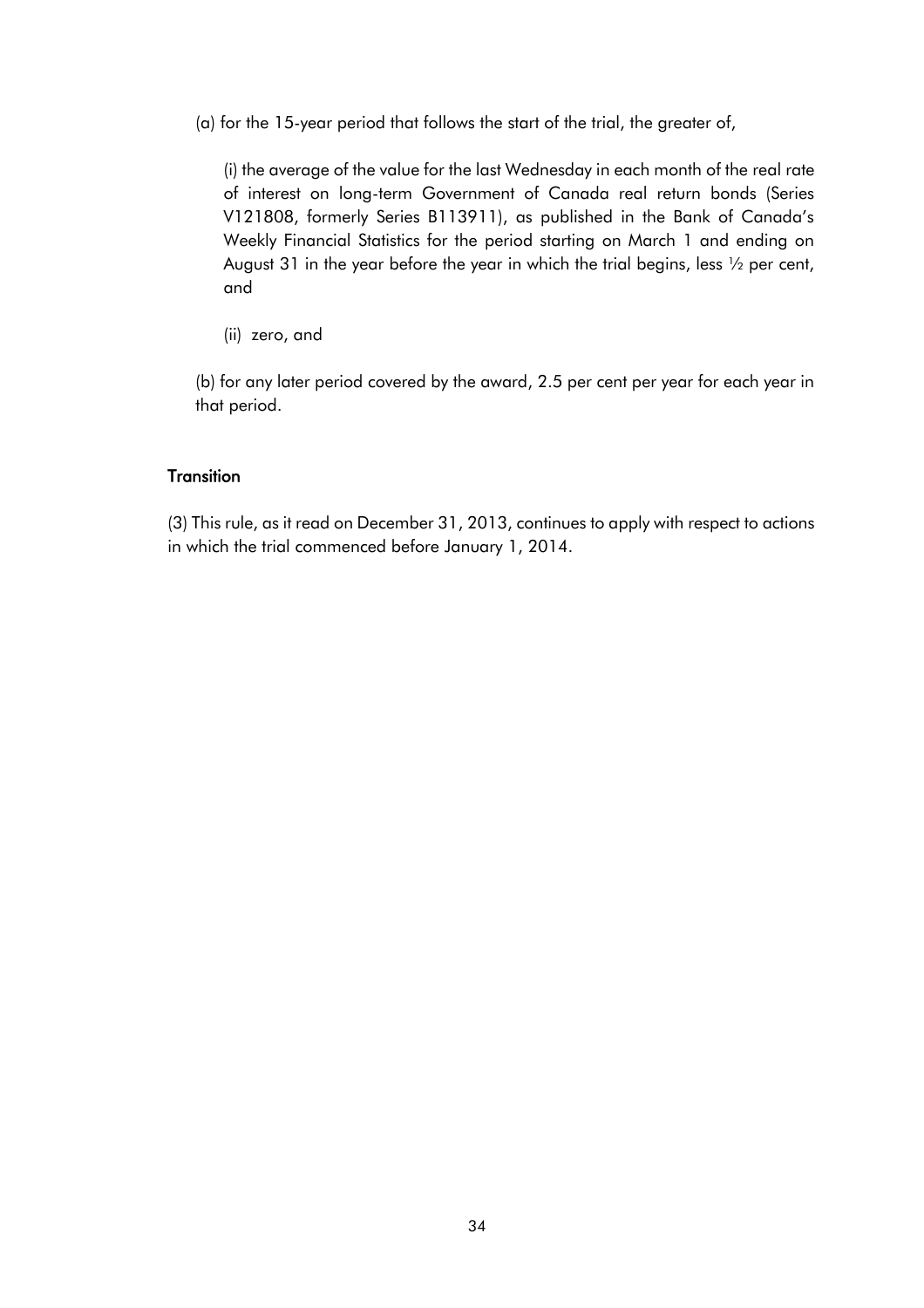# APPENDIX C: Ontario Statutory Discount Rates Since Inception

|                                       | <b>Ontario Discount Rates For</b>                                                                                       |                                                                                                 |  |  |  |
|---------------------------------------|-------------------------------------------------------------------------------------------------------------------------|-------------------------------------------------------------------------------------------------|--|--|--|
| <b>Both Future Care and Wage Loss</b> |                                                                                                                         |                                                                                                 |  |  |  |
| <b>YEAR</b>                           | <b>15-YEAR PERIOD FROM</b><br>THE START OF THE TRIAL<br>(SELECT REAL RATE),<br>pursuant to Rule<br>53.09(1)(a)          | <b>THEREAFTER ULTIMATE</b><br><b>REAL RATE</b><br>(FIXED RATE),<br>pursuant to Rule 53.09(1)(b) |  |  |  |
| 2000                                  | 3.00%                                                                                                                   | 2.50%                                                                                           |  |  |  |
| 2001                                  | 2.75%                                                                                                                   | 2.50%                                                                                           |  |  |  |
| 2002                                  | 2.50%                                                                                                                   | 2.50%                                                                                           |  |  |  |
| 2003                                  | 2.50%                                                                                                                   | 2.50%                                                                                           |  |  |  |
| 2004                                  | 2.25%                                                                                                                   | 2.50%                                                                                           |  |  |  |
| 2005                                  | 1.50%                                                                                                                   | 2.50%                                                                                           |  |  |  |
| 2006                                  | 1.00%                                                                                                                   | 2.50%                                                                                           |  |  |  |
| 2007                                  | 0.75%                                                                                                                   | 2.50%                                                                                           |  |  |  |
| 2008                                  | 0.75%                                                                                                                   | 2.50%                                                                                           |  |  |  |
| 2009                                  | 0.75%                                                                                                                   | 2.50%                                                                                           |  |  |  |
| 2010                                  | 1.25%                                                                                                                   | 2.50%                                                                                           |  |  |  |
| 2011                                  | 0.50%                                                                                                                   | 2.50%                                                                                           |  |  |  |
| 2012                                  | 0%                                                                                                                      | 2.50%                                                                                           |  |  |  |
| 2013                                  | -0.50% (amended effective<br>January 1, 2014 to allow real<br>rates during the said 15-year<br>period no lower than 0%) | 2.50%                                                                                           |  |  |  |
| 2014                                  | 0.30%                                                                                                                   | 2.50%                                                                                           |  |  |  |
| 2015                                  | 0.30%                                                                                                                   | 2.50%                                                                                           |  |  |  |
| 2016                                  | 0%                                                                                                                      | 2.50%                                                                                           |  |  |  |
| 2017                                  | 0%                                                                                                                      | 2.50%                                                                                           |  |  |  |

Date: 07 May 2017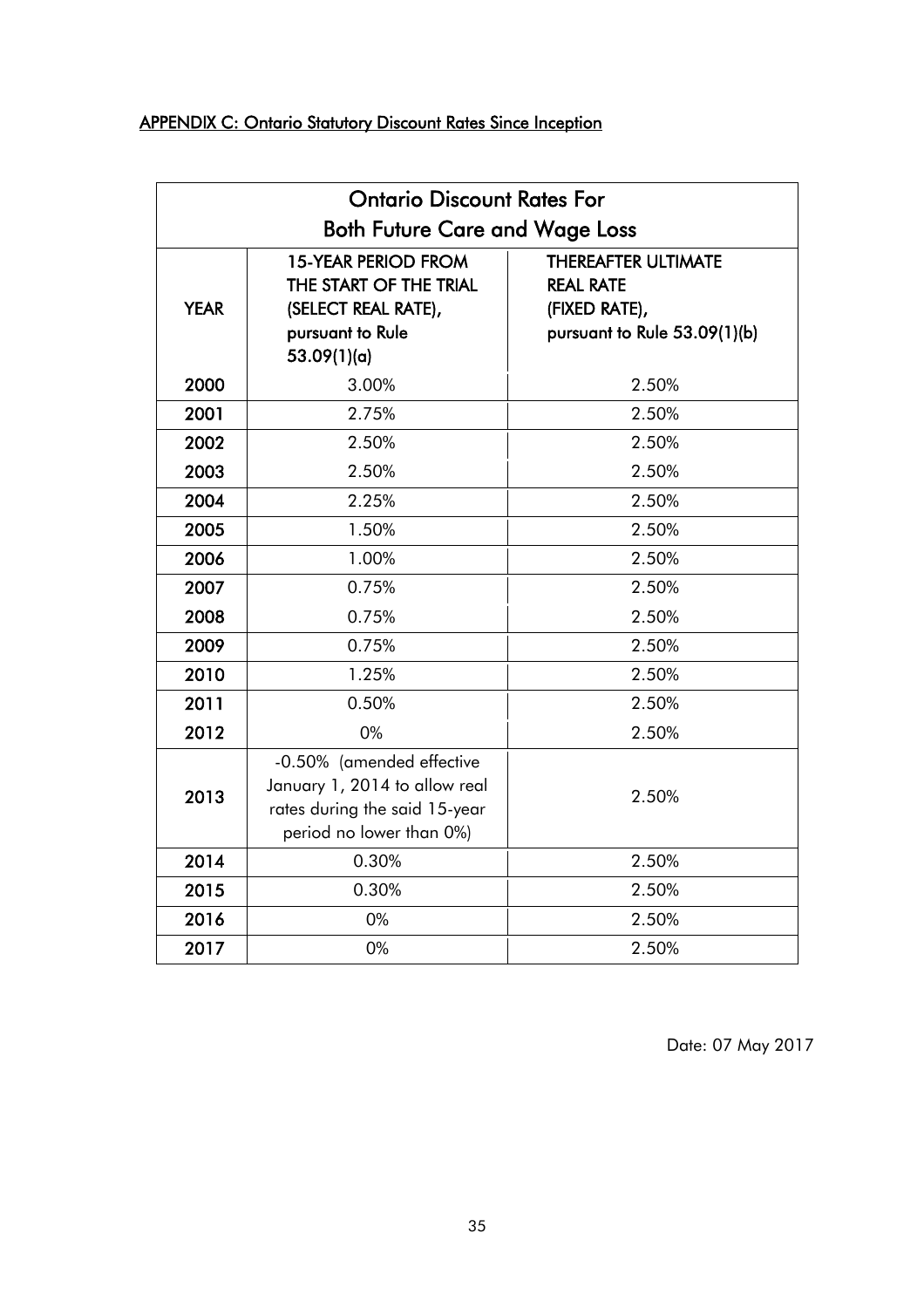## Annex 4

## HONG KONG

<span id="page-35-0"></span>Dr Felix W.H. Chan<sup>\*</sup> Associate Professor Faculty of Law, University of Hong Kong

## (A) On what basis are personal injury damages awards assessed in Hong Kong?

- 1. The multiplicand-multiplier approach is adopted in ascertaining the lump-sum awards. Periodical payments are not available in Hong Kong.
- 2. Hong Kong applies the English common law principles laid down by the House of Lords (now known as the UK Supreme Court) in *Wells v Wells* [1999] 1 AC 345. In awarding damages in the form of a lump sum, the court had to calculate as best it could the sum that would be adequate, by drawing down both capital and income, to provide periodical sums equal to the claimant's estimated loss over the period during which that loss was likely to continue.
- 3. Hong Kong does not have the equivalent of the UK Damages Act 1996. Assessment of personal injury damages in Hong Kong is governed purely by common law principles.
- 4. Hong Kong has its own set of actuarial tables (the latest edition is *Personal Injury Tables Hong Kong 2016: Tables for the Calculation of Damages*, Sweet and Maxwell 2016). The tables were jointly prepared by a research team funded by the Hong Kong Research Grant Council. The members of the research team are:
	- Neville Sarony QC, a respected and experienced personal injury practitioner in Hong Kong.
	- Felix W.H. Chan, Associate Professor of the Law Faculty, University of Hong Kong.
	- Wai-sum Chan, Professor of Finance, Chinese University of Hong Kong. He is a Fellow of Society of Actuaries.
	- Johnny S.H. Li, Fairfax Chair in Risk Management at the University of Waterloo, Canada. He is a Fellow of Society of Actuaries.

l \* Dr Felix W.H. Chan (together with N. Sarony QC, WS Chan and JSH Li) is a contributor to the latest edition of Personal Injury Tables Hong Kong 2016: Tables for the Calculation of Damages (Sweet and Maxwell). He is qualified as a solicitor in Hong Kong, England and Wales, and practised in the shipping department of JSM Norton Rose (now JSM Mayer Brown) before entering academia. When he was in private practice, he acted for shipping companies, cargo insurers and Protection & Indemnity Clubs in disputes ranging from bill of lading claims to personal injuries on board.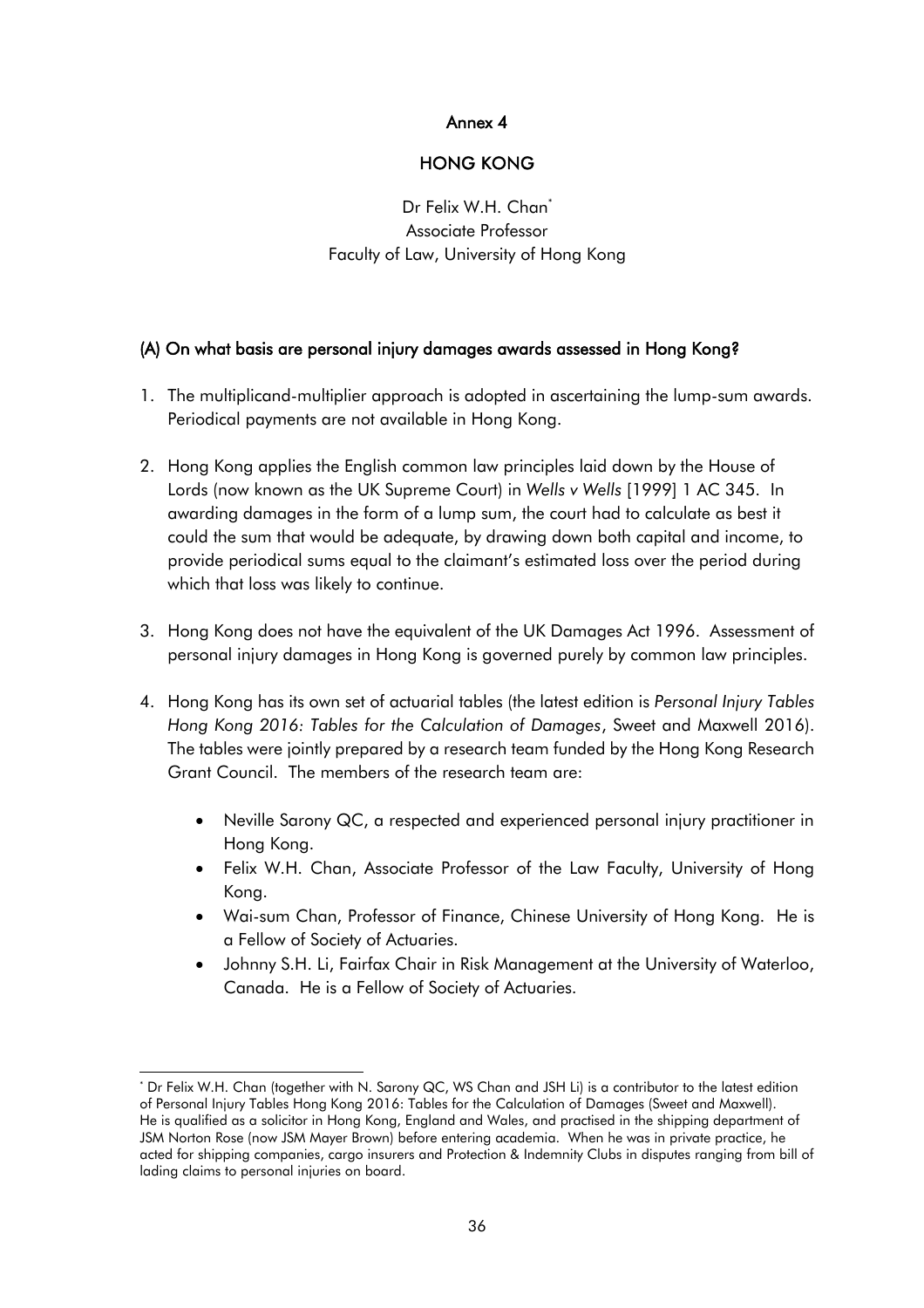- 5. The 2016 edition is based on the revised Hong Kong mortality projections by the Hong Kong Census and Statistics Department (Hong Kong Population Projections 2015- 2064), under which there is an increase in life expectancy. Whether a new edition is needed in the future will depend on the next mortality projections to be issued by the Hong Kong Government. It is estimated that on average, a new edition is needed in every 5 or 6 years.
- 6. The actuarial tables are judicially accepted as the starting point in Hong Kong, just as the Ogden Tables are accepted as the starting point in the UK. (Bharwaney J. in *Chan Pak Ting (No.1)* [2012] HKCFI 1584<sup>1</sup> and *Chan Pak Ting (No.2)* [2013] HKCFI 179; confirmed by the HK Court of Appeal in *Chan Wai Ming v Leung Shing Wah* [2014] HKCA 318<sup>2</sup> and *Hussain Kamran v Khan Amar* [2016] HKCA 455).<sup>3</sup>

## Periodical payments

7. Periodical payments are not available in Hong Kong. The Law Reform Commission of Hong Kong has recently set up a committee to explore the possibility of introducing periodical payments in the future. Details of this law reform sub-committee can be found on this website:<http://www.hkreform.gov.hk/en/members/personalinjury.htm>

# (b) Application of a Discount Rate to lump sum awards

- 8. Lump sum awards *are adjusted to take account of accelerated receipt*
- 9. Hong Kong does not have the equivalent of Damages Act 1996. Assessment of personal injury damages in Hong Kong, including the determination of the discount rate, is governed purely by common law principles.
- 10. In England and Wales, the discount rate of 4 5% was set in *Cookson v Knowles* [1979] A.C. 556. The same discount rate of 4 - 5% was followed in Hong Kong until 2013.
- 11. In *Chan Pak Ting (No.2)* [2013] HKCFI 179, Bharwaney J. departed from the conventional discount rate of 4.5% per annum (set by the House of Lords in *Cookson v Knowles* and endorsed by the Hong Kong Court of Appeal in *Chan Pui Ki v Leung On*  [1996] HKCA 678;<sup>4</sup> [1996] 2 HKC 565).

l <sup>1</sup> *Chan Pak Ting (No.1)* [2012] HKCFI 1584 [http://www.hklii.hk/cgi](http://www.hklii.hk/cgi-bin/sinodisp/eng/hk/cases/hkcfi/2012/1584.html)[bin/sinodisp/eng/hk/cases/hkcfi/2012/1584.html](http://www.hklii.hk/cgi-bin/sinodisp/eng/hk/cases/hkcfi/2012/1584.html)

<sup>&</sup>lt;sup>2</sup> Chan Wai Ming v Leung Shing Wah [2014] HKCA 318 [http://www.hklii.hk/cgi](http://www.hklii.hk/cgi-bin/sinodisp/eng/hk/cases/hkca/2014/318.html)[bin/sinodisp/eng/hk/cases/hkca/2014/318.html](http://www.hklii.hk/cgi-bin/sinodisp/eng/hk/cases/hkca/2014/318.html)

<sup>&</sup>lt;sup>3</sup> Hussain Kamran v Khan Amar [2016] HKCA 455 [http://www.hklii.hk/cgi](http://www.hklii.hk/cgi-bin/sinodisp/eng/hk/cases/hkca/2016/455.html)[bin/sinodisp/eng/hk/cases/hkca/2016/455.html](http://www.hklii.hk/cgi-bin/sinodisp/eng/hk/cases/hkca/2016/455.html)

<sup>4</sup> *Chan Pui Ki v Leung On* [1996] HKCA 678 [http://www.hklii.hk/cgi](http://www.hklii.hk/cgi-bin/sinodisp/eng/hk/cases/hkca/1996/678.html)[bin/sinodisp/eng/hk/cases/hkca/1996/678.html](http://www.hklii.hk/cgi-bin/sinodisp/eng/hk/cases/hkca/1996/678.html)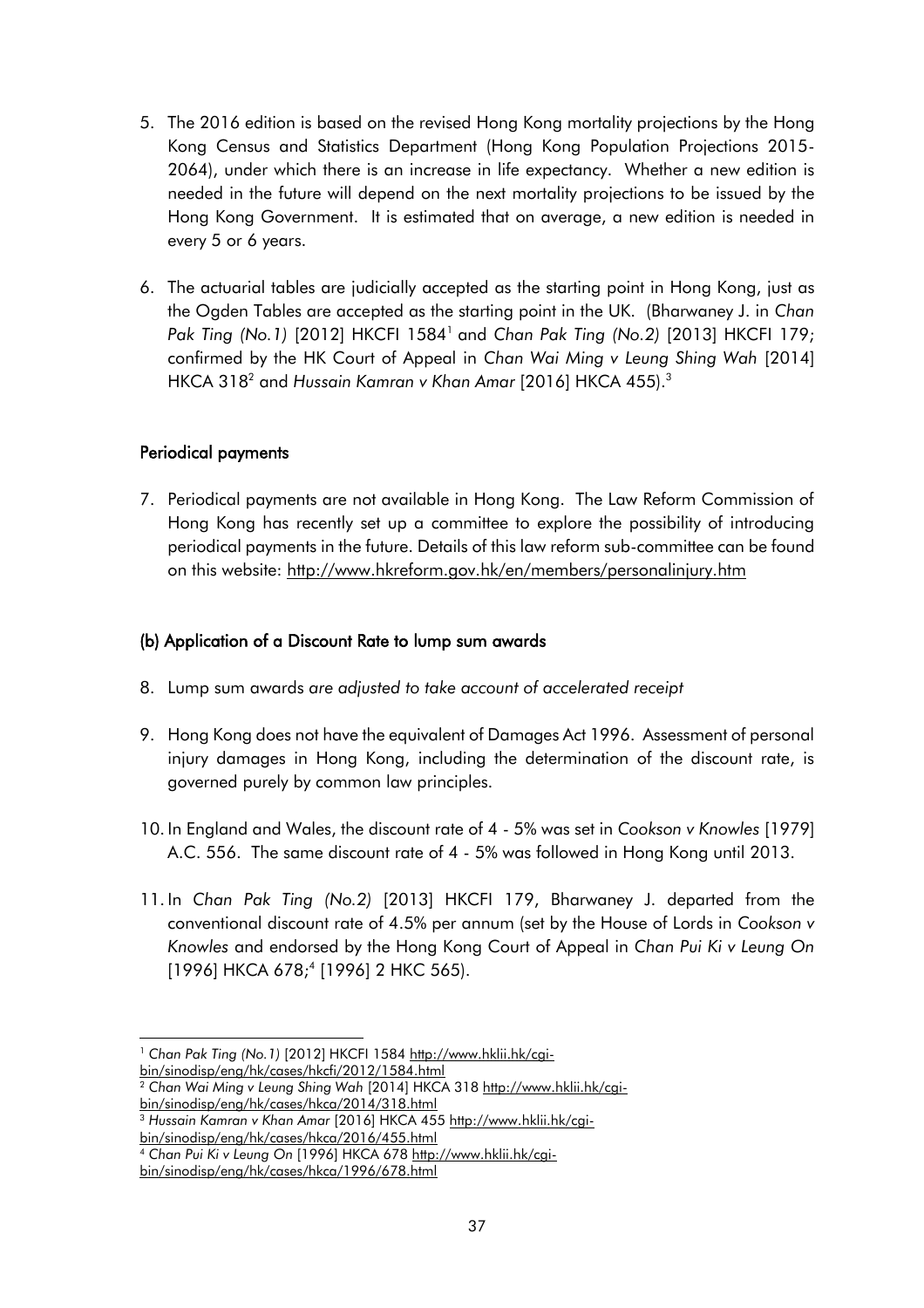- 12. Having examined Hong Kong's economic conditions, he set 3 different discount rates, reflecting the investment choices of each class of investors as driven by their specific needs and goals.
- 13. The discount rate is the annual net rate of investment return in excess of inflation that a claimant is assumed to achieve on the lump-sum award. To calculate the real rate of return, net of price inflation, the Hong Kong Court employed the changes in the Composite Consumer Price Index ("CPI") as the proxy for price inflation, as it covers approximately 90% of all households in Hong Kong.
- 14. For needs exceeding 10 years, he set a discount rate of 2.5% per annum by taking an "average" portfolio of: (1) 10% in time deposits; (2) 70% in high quality bonds; and (3) 20% in high quality blue-chips which qualify as "widows and orphans" stock. For needs extending beyond 5 years but not exceeding 10 years, the court set a discount rate of 1% per annum, by taking a portfolio of: (1) about 15% in time deposits; (2) 85% in HK Government Exchange Fund Notes and high quality bonds. For needs not exceeding 5 years, a negative discount rate of -0.5% per annum was set, following the Privy Council's decision in *Simon v Helmot* [2012] UKPC 5 (an appeal from Guernsey Court of Appeal) that there was nothing wrong in principle to set a negative discount rate. The portfolio is: (1) about 20% in time deposits; and (2) 80% in Hong Kong Government Exchange Fund Notes.
- 15. Bharwaney J. in *Chan Pak Ting (No.2)* [2013] HKCFI 179 (at [82 & 99]) gave a brief explanation as to the thinking behind adopting a three-fold set of discount rates. He pointed out that given current economic conditions at that time in Hong Kong, the investment choices of the reasonable victim of a tort must be driven by the duration of his future needs. A plaintiff with long term needs will not invest all his damages into short term bank deposits whilst a plaintiff with short term needs will not invest all his damages into long term bonds. A plaintiff with needs not exceeding 5 years should invest in highly liquid assets, while a reasonable plaintiff with future needs extending beyond 5 years ought to invest his award of damages for future loss not only in EFNs, but also in high quality bonds. A plaintiff with needs extending beyond 10 years ought to include an equity content ranging from 10-30% of the award of damages made in respect of future losses. The volatility of the stock markets and the risks of loss of capital can be offset by an investment strategy to hold such stocks, which pay dividends, for the long term.
- 16. Bharwaney J. cited Ontario of Canada as an example of a jurisdiction with different discount rates. The rate prescribed in Ontario under Rule 53.09(1) of the Ontario Rules of Civil Procedure at that time was a rate of 0.5% for the initial 15 years, and 2.5% after the initial 15 years.
- 17. It should be noted that Hong Kong does not have the equivalent of I.L.G.S. in the UK. Although Hong Kong iBond are similar to I.L.G.S. in that the interest was adjusted in accordance with inflation (with the minimum return rate set at 1%), there is a sharp distinction between HK iBond and I.L.G.S.. For HK iBond, the principal would be repaid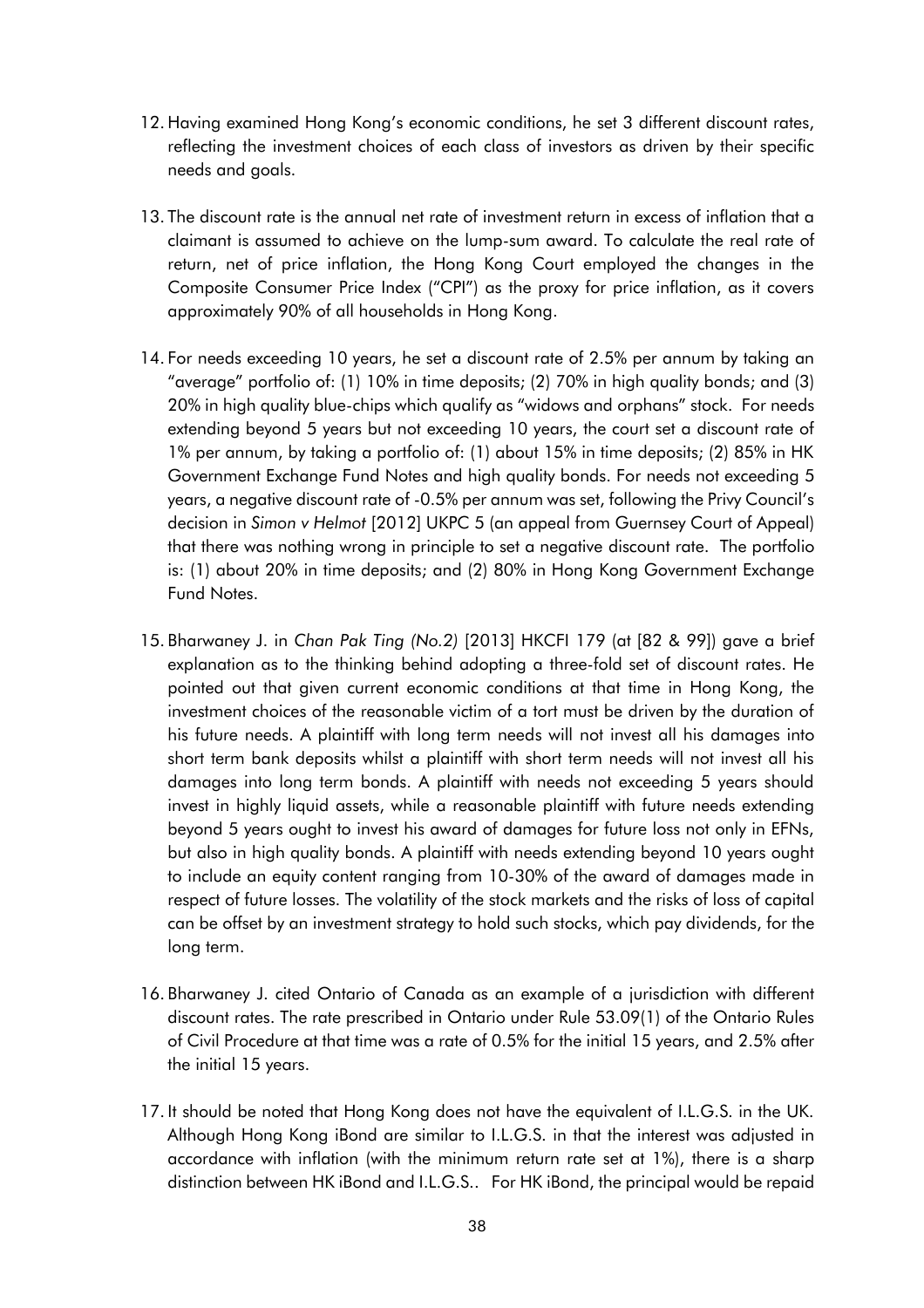in full on maturity without adjustment based on inflation. The HK court in *Chan Pak Ting (No.2)* [2013] HKCFI 179 (at [65]) excluded iBond as a possible investment vehicle for plaintiffs because the iBond market in Hong Kong was still in its infancy.

*Distinction between earnings and non-earnings losses*

18. In *Chan Pak Ting (No 2)* [2013] HKCFI 179 (at [39]), the economic data of Hong Kong show that the difference between price inflation and wage inflation (from 2001 to 2012) was only 0.43%, which was not substantial enough to justify separate discount rates for earnings-related and non-earnings related losses.

Other contingency deductions

- 19. Contingency deductions are also made for other factors. The Hong Kong actuarial tables "do not take account of the other risks and vicissitudes of life, such as the possibility that the claimant would for periods have ceased to earn due to ill-health or loss of employment." (quoted from paragraph 19 of the Explanatory Notes to the  $7<sup>th</sup>$ Edition of the UK Ogden Tables). The principles regarding the UK Ogden Tables are equally applicable in Hong Kong. The relevant evidence, including expert evidence, can be submitted to prove matters related to ill-health or loss of employment.
- 20. As explained in the response to Q9 above, different discount rates apply to losses sustained over different time periods.

## (C) Details concerning the process for setting the discount rates

- 21. The discount rates are set by the judges in Hong Kong by applying the common law principles. As explained above, Hong Kong does not have the equivalent of the UK Damages Act 1996. Hence, the actual process is similar to that used in in *Simon v Helmot* [2012] UKPC 5 (an appeal from Guernsey Court of Appeal).
- 22.Judges in Hong Kong can take into consideration the "changed economic landscape" (*Wells v Wells* [1999] 1 AC 345 *per* Lord Stern) in setting and adjusting the discount rates. Economic evidence prepared by economists and actuaries are admissible and given due weight in the process.
- 23. The discount rates have been substantially adjusted in 2013 (conducted by Bharwaney J. in *Chan Pak Ting (No.1)* [2012] HKCFI 1584 and *Chan Pak Ting (No.2)* [2013] HKCFI 179). Unless there are drastic changes in Hong Kong's economic landscape, it is anticipated that there will not be substantial changes in the near future.
- *24.* Before the substantial adjustment of the discount rate in *Chan Pak Ting* in 2013, the Hong Kong courts simply followed the 4-5% discount rate indicated in *Cookson v Knowles* [1979] AC 556. This is due to the Hong Kong Court of Appeal's decision in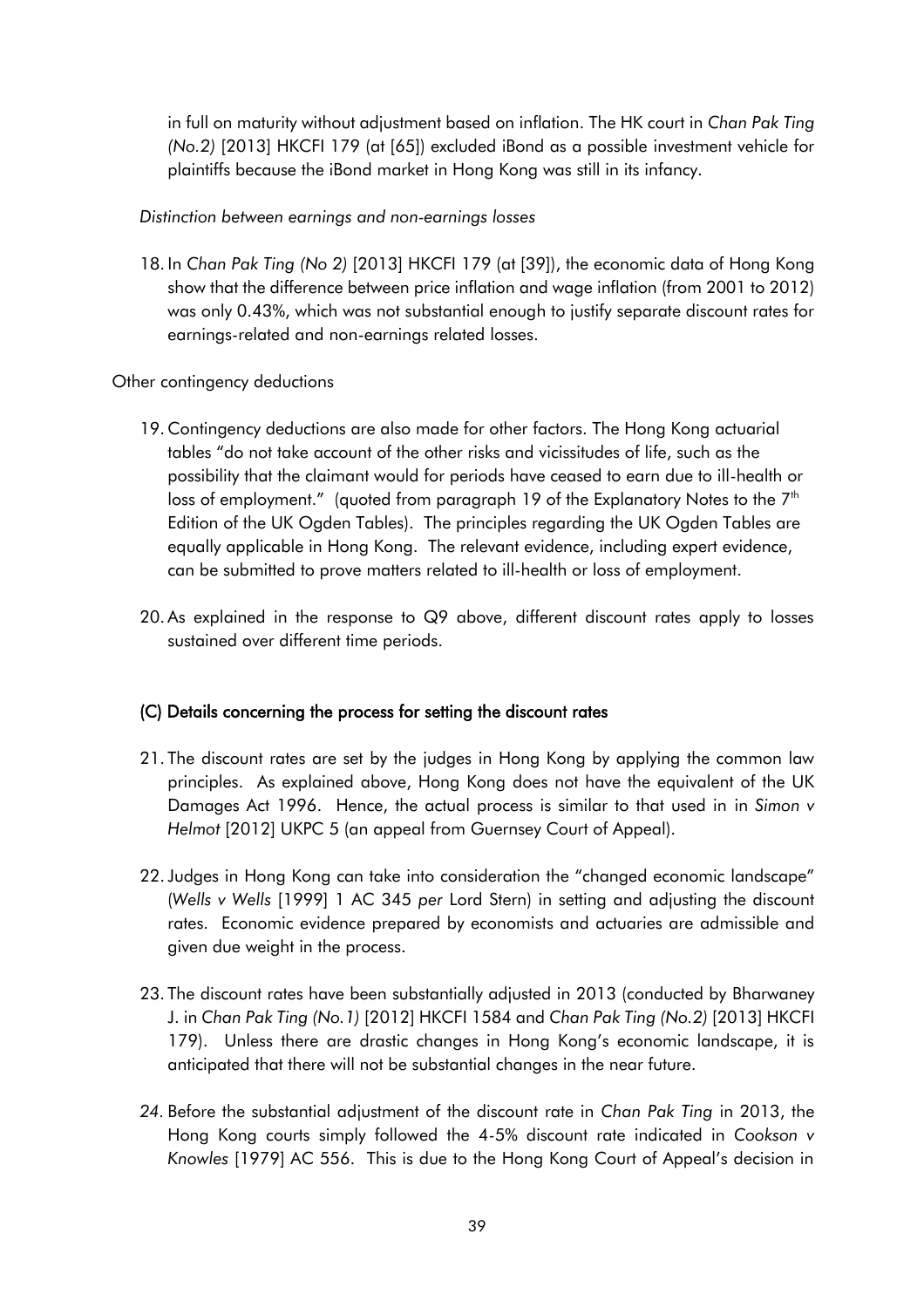*Chan Pui Ki v Leung On* [1996] HKCA 678 that affirmed the conventional 4-5% discount rate indicated in *Cookson v Knowles.* 

- 25. Because actuarial tables were not judicially recognised in Hong Kong before 2013, it was not very meaningful for the litigants to discuss about the discount rates before 2013 in any event. The multipliers were simply chosen "on impressionist grounds, by reference to a spread of multipliers in comparable cases" (*per* Lord Lloyd of Berwick in *Wells v Wells* [1999] 1 AC 345.)
- 26. However, actuarial tables gained formal judicial recognition in *Chan Pak Ting* in 2013.<sup>5</sup> The same case provides the Hong Kong court with an opportunity to develop the common law principles regarding the setting and adjustment of discount rates in the Hong Kong context.

Date: 6 April 2017

<sup>&</sup>lt;sup>5</sup> Chan Pak Ting (No.2) [2013] HKCFI 179 [http://www.hklii.hk/cgi](http://www.hklii.hk/cgi-bin/sinodisp/eng/hk/cases/hkcfi/2013/179.html)[bin/sinodisp/eng/hk/cases/hkcfi/2013/179.html](http://www.hklii.hk/cgi-bin/sinodisp/eng/hk/cases/hkcfi/2013/179.html)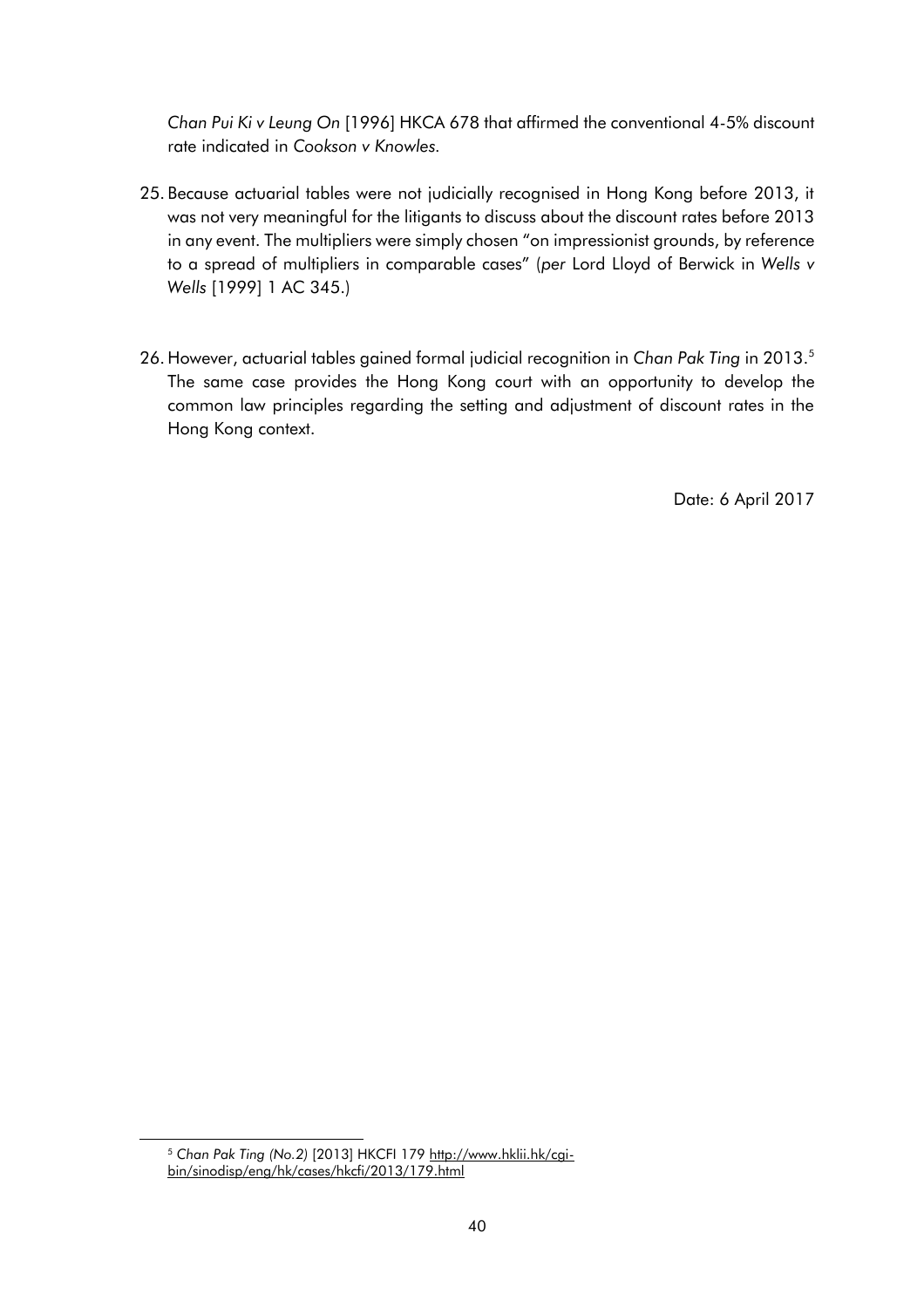#### Annex 5

#### IRELAND

Orla Keane - Arthur Cox<sup>\*</sup> David Strahan - Arthur Cox<sup>\*\*</sup> Grace-Ann Meghen - Arthur Cox\*\*\*

#### <span id="page-40-0"></span>(A) On what basis are personal injury damages awards assessed in your jurisdiction?

- 1. All personal injury claims in Ireland (except for cases involving medical negligence<sup>6</sup>, claims under the Montreal and Warsaw Conventions, and claims in admiralty) must be submitted to the Injuries Board<sup>7</sup> for assessment before proceedings can be issued. The Injuries Board is an independent statutory body set up under the Personal Injuries Assessment Board Act 2003. When the Injuries Board was first established in 2004, it published a "Book of Quantum", which provides guidelines for the assessment of compensation to which an injured person may be entitled, in the context of certain specific injuries. The Book of Quantum<sup>8</sup> was updated in 2016. However, not all types of injuries are covered by the Book of Quantum. In assessing damages, the Court must have regard to the Book of Quantum but it is not bound by it.<sup>9</sup>
- 2. Upon receipt of an application, the Board sends each defendant a written notice requesting that they consent to an assessment being made of the claim<sup>10</sup>. If the defendant consents, or fails to respond within 90 days, the Board will assess the claim. The Board will then inform all parties of the assessment amount. If both parties accept the assessment, the Board will issue an Order to Pay to the defendant(s). If one or both parties reject the assessment the Board will issue an authorisation to commence proceedings.

<sup>\*</sup> Orla is a partner in the Litigation and Dispute Resolution Group. Her practice focuses on healthcare – contentious and advisory. She has advised the Mental Health Commission, the State Claims Agency, the HSE, the Irish Blood Transfusion Scheme, the Medical Defence Union, Medtronic and other clients (public and private). She has represented clients in all Courts, in statutory and non-statutory inquiries and at the Dental / Medical Council. She has a vast experience in judicial review proceedings and has advised a number of State Agencies on various administrative law and corporate governance matters. She also has a wealth of experience in relation to independent reviews of adverse incidents. She lectures on various issues in relation to healthcare.

<sup>\*</sup> David is a senior associate in the Litigation and Dispute Resolution Group. His practice has a particular focus on Insurance based litigation and dispute resolution concerning professional indemnity policies, property damage, D&O policies, employers' liability and public liability. David also advises across a range of areas including financial services and banking disputes, insurance disputes and technology disputes. He has considerable experience in managing large scale commercial disputes before the Irish Commercial Court and in international arbitrations under the International Chamber of Commerce. David has also represented a number of life insurance companies in hearings before the Financial Services Ombudsman.

<sup>\*\*\*</sup> Grace-Ann Meghen is an associate in the Litigation & Dispute Resolution Group advising across a range of insurance, healthcare, and commercial disputes.

<sup>6</sup> Section 3(d) of the Personal Injuries Assessment Board Act 2003.

<sup>7</sup> <http://www.injuriesboard.ie/eng/>

<sup>8</sup> <http://www.injuriesboard.ie/eng/How-to-make-a-claim/compensation-calculator/>

<sup>&</sup>lt;sup>9</sup> [Section 22 of the Civil Liability and Courts Act 2004](http://www.irishstatutebook.ie/eli/2004/act/31/enacted/en/pdf)

<sup>&</sup>lt;sup>10</sup> Assessment of the claim under section 20 of the Act of 2003.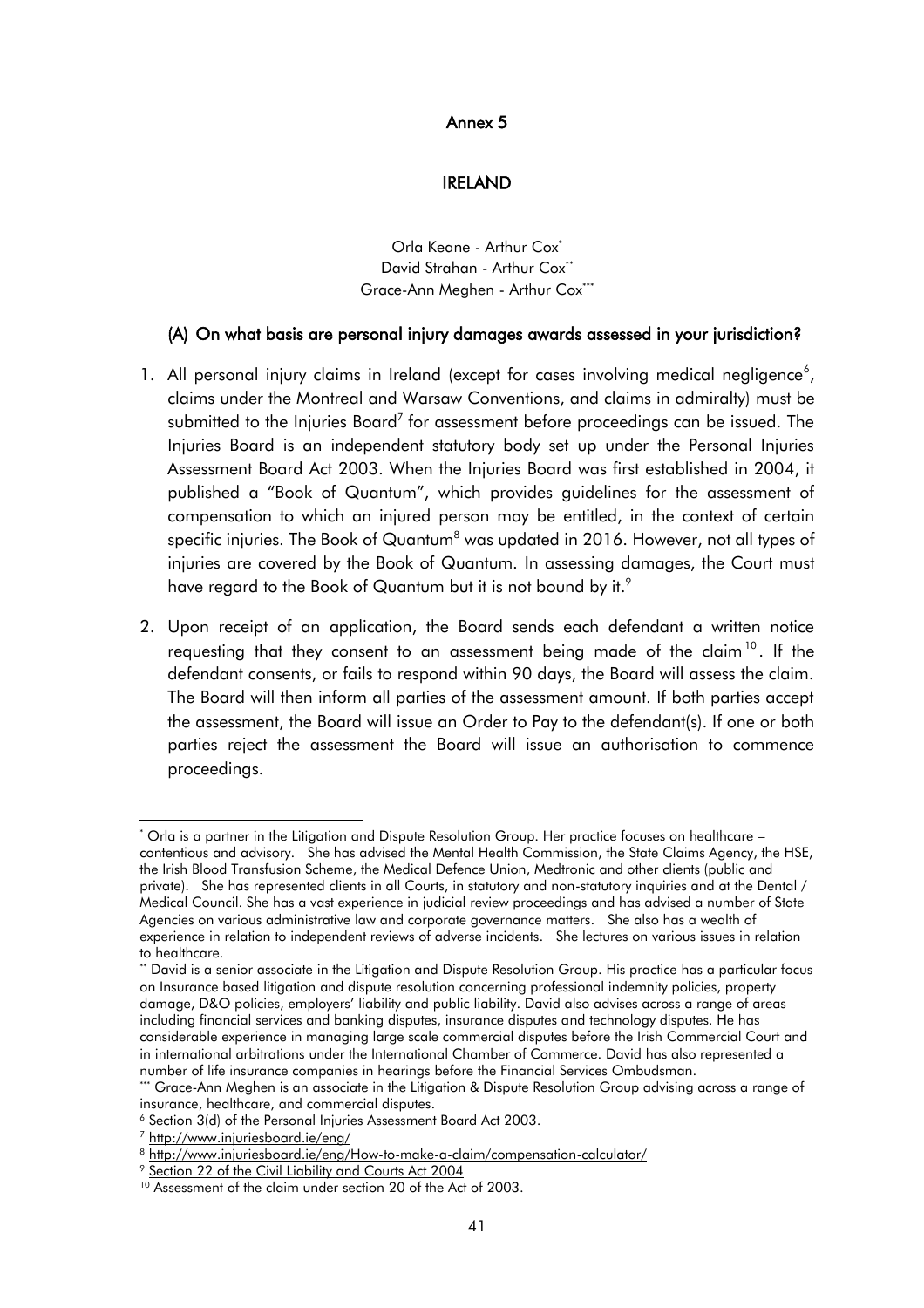- 3. It is then up to the plaintiff to bring their claim in the appropriate court, having regard to the likely damages that they might be awarded at trial. Those cases not within the remit of the Injuries Boards can issue proceedings immediately. The following jurisdiction limits apply in respect of the Irish Courts:
	- a. Civil claims with a monetary jurisdiction of €15,000 are dealt with in the District Court;
	- b. Claims up to €60,000 (€75,000 in non-personal injury proceedings) are dealt with in the Circuit Court; and
	- c. The High Court has an unlimited monetary jurisdiction.
- 4. Damages are calculated and awarded by a Judge sitting alone and are assessed on the basis of putting the plaintiff back into the position they were in prior to the cause of action, insofar as this is possible, by awarding compensation. Damages are divided as follows:
	- (a) General damages (Non-economic Damages) pain and suffering to the date of determination; and pain and suffering into the future.

Case law has established a 'cap' on the amount of general damages which can be awarded. This is currently set at €450,000 $^{\text{\tiny{11}}}$ .

- (b) Special damages (Pecuniary Damages) these include:
	- (i) medical expenses;
	- (ii) loss of earnings (past and future);
	- (iii) nursing care (past and future);
	- (iv) maintenance of equipment.
- 5. In awarding damages for pecuniary loss, the objective of the court is to provide the plaintiff with full (100%) compensation for all of his or her probable future pecuniary loss. Pecuniary loss is assessed by an actuarial calculation by determining the cost and the frequency with which it will recur, the age and the life expectancy of the plaintiff. The actuary will determine in capital terms the value of a  $\epsilon$  per week of loss, based upon the above criteria of age and life expectancy and the rate of return on investment income. In the case of catastrophic injury, future losses may relate to the cost of future care and loss of earnings.
- 6. In assessing loss of future earnings, loss of earning capacity is based on what the plaintiff would have earned rather than what he could have earned.
- 7. The usual method of calculation in assessing future care is to identify the "multiplicand" (the annual net cost of future care), which is multiplied by the "multiplier". The multiplier

l <sup>11</sup> This cap relates to catastrophic injuries eg. cerebral palsy or paraplegia.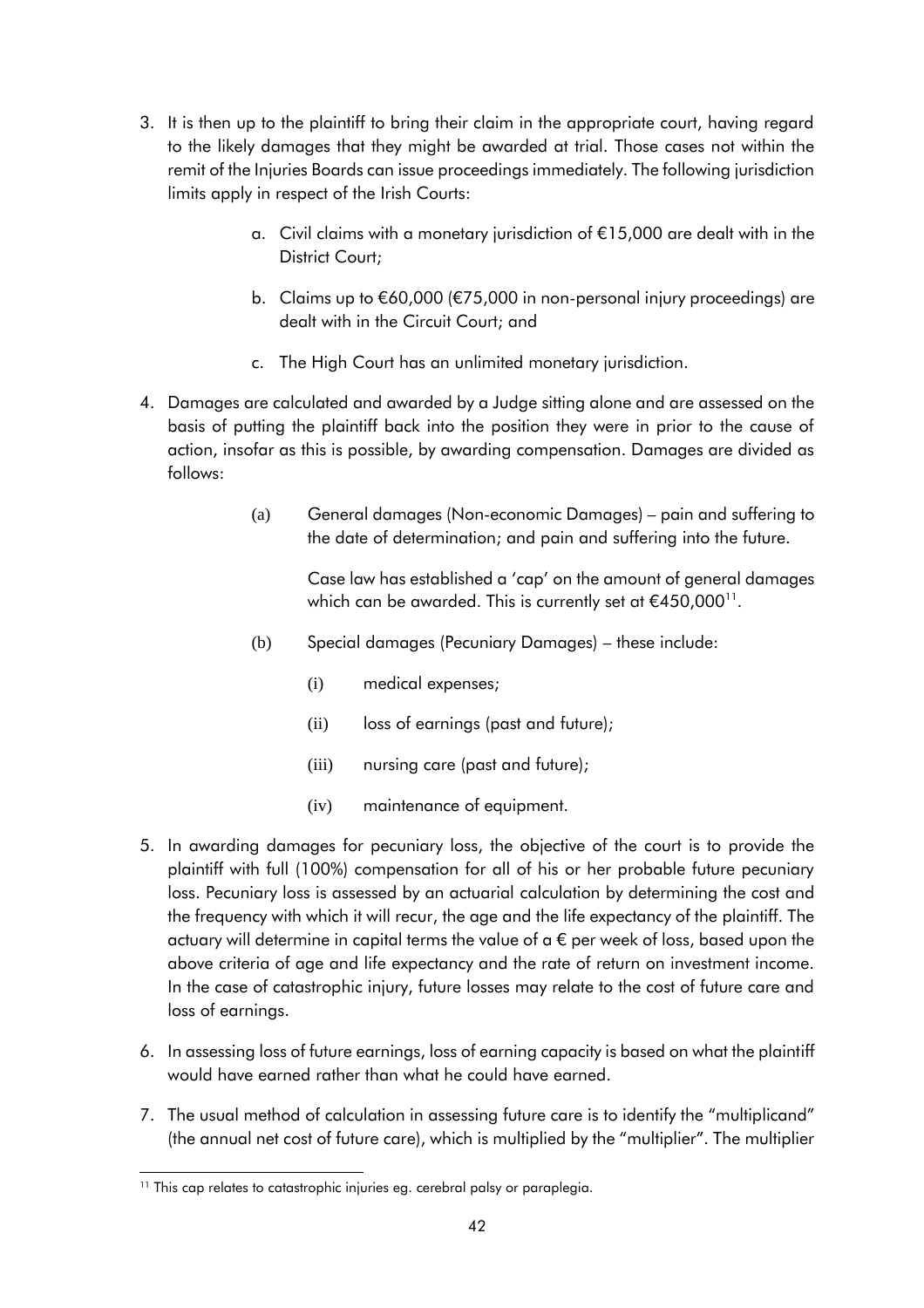is derived from annuity tables and can be actuarially calculated based upon life expectancy.

- 8. A court may also award:
	- (a) aggravated damages, where the plaintiff suffers further injury due to:
		- 1. the manner in which the wrong was committed; and/or
		- 2. the conduct of the defendant after the commission of the wrong; and/or
		- 3. the defendant's conduct in the defence of his action, including the trial

and

ii. exemplary damages where, given the nature of the wrong in question and the manner of its commission, a court wishes to mark its disapproval of a defendant's conduct.

## Lump Sum v. Periodic Payments

- 9. In the vast majority of cases the assessment of future loss in personal injuries cases is undertaken by means of the award of a lump sum. There are no court rules or statutory basis which provide for periodical payments to be awarded for personal injury damages in Ireland. Periodical payment orders are made on an ad hoc basis by the courts and generally only where all parties to the proceedings agree.
- 10. In 2010, the Working Group on Medical Negligence and Periodic Payments was established which published its first report<sup>12</sup>, detailing proposals for draft legislation on periodic payments, in October 2010.
- 11. In 2015, a general scheme of a Civil Liability (Amendment) Bill 2015<sup>13</sup> was published by the Minister for Justice, Equality and Law Reform, the expressed intent of which was to provide for damages to be awarded in the form of periodic payments to persons suffering catastrophic injuries.
- 12. On 13 January 2017, the Civil Liability (Amendment) Bill 2017<sup>14</sup> was published. The Bill is currently at Committee Stage. The stated purpose of the Bill is to empower the

<sup>&</sup>lt;sup>12</sup>[http://courts.ie/Courts.ie/library3.nsf/\(WebFiles\)/5CEEA19C4A5959BC802577DC0055C9F4/\\$FILE/Medical](http://courts.ie/Courts.ie/library3.nsf/(WebFiles)/5CEEA19C4A5959BC802577DC0055C9F4/$FILE/Medical%20Negligence%201.pdf) [%20Negligence%201.pdf](http://courts.ie/Courts.ie/library3.nsf/(WebFiles)/5CEEA19C4A5959BC802577DC0055C9F4/$FILE/Medical%20Negligence%201.pdf)

<sup>13</sup><http://www.justice.ie/en/JELR/CivilLiabilityAmendmentBill2015.pdf/Files/CivilLiabilityAmendmentBill2015.pdf>

<sup>&</sup>lt;sup>14</sup>http://www.justice.ie/en/JELR/Civil\_Liability (Amendment)\_Bill\_2017.pdf/Files/Civil\_Liability\_(Amendment)\_B [ill\\_2017.pdf](http://www.justice.ie/en/JELR/Civil_Liability_(Amendment)_Bill_2017.pdf/Files/Civil_Liability_(Amendment)_Bill_2017.pdf)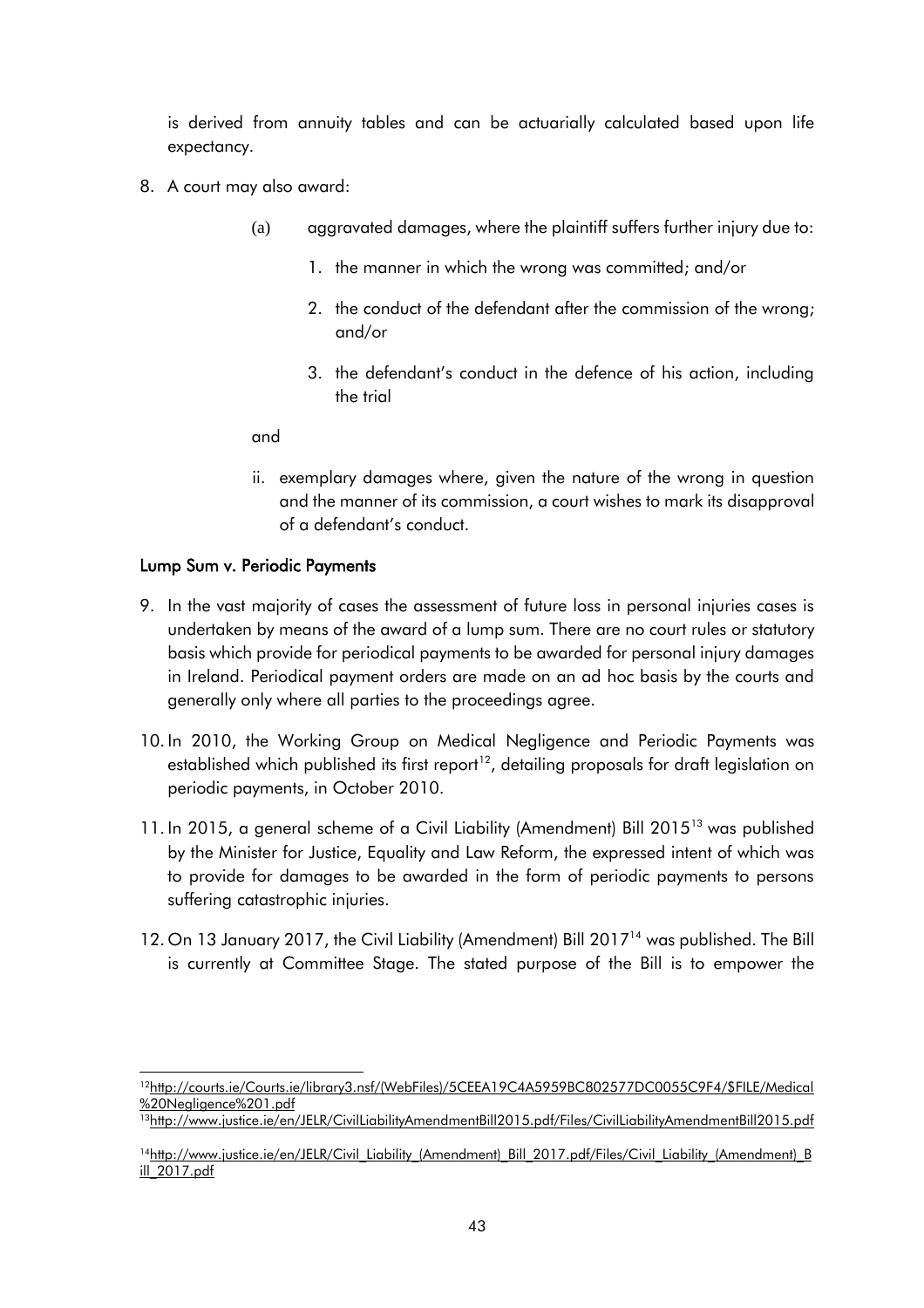courts, as an alternative to lump sum awards of damages, to make consensual and nonconsensual periodic payments orders (PPOs) to compensate injured victims in cases of catastrophic injury where long term permanent care would be required.

- 13. The Bill contains the following provisions:
	- i. Where a court awards damages for personal injuries to a plaintiff who has suffered a catastrophic injury, the court may order that the whole or part of such damages (which relate to future medical treatment; future care; the provision of aids and appliances associated with the medical treatment; and, where the parties consent in writing, damages in respect of future loss of earnings) be paid in the form of periodic payments.
	- ii. In deciding whether or not to make a PPO, the court shall have regard to a number of factors including the amount of any payments proposed to be made to the plaintiff and the form of the award preferred by the parties and the reasons therefor.
	- iii. A PPO shall provide for the amount of a payment under the order to be adjusted annually by reference to the Harmonised Index of Consumer Prices as published by the Central Statistics Office or such other index as may be specified.
	- iv. The index and its suitability for the purposes of the annual adjustment of the amount of payments provided for under PPOs will be reviewed by the Minister for Justice, Equality and Law Reform.
	- v. The award of damages by way of PPO is only allowed in cases where a plaintiff has suffered catastrophic injuries.

"Catastrophic injury" is defined as meaning "a personal injury which is of such severity that it results in a permanent disability requiring the person to receive life-long care and assistance in all activities of daily living or a substantial part thereof". "Activities of daily living" are defined as including activities such as dressing, eating, walking, washing and bathing.

vi. The courts are empowered to make provision in a PPO for a 'stepped payment'. This allows the courts, where it is anticipated that there will be changes in a plaintiff's circumstances during his or her life which are likely to have an effect on his or her needs, to make provision in a PPO that a payment under the order shall, from a specified date, increase or decrease by a specified amount.

## (B) Application of a Discount Rate to lump sum payments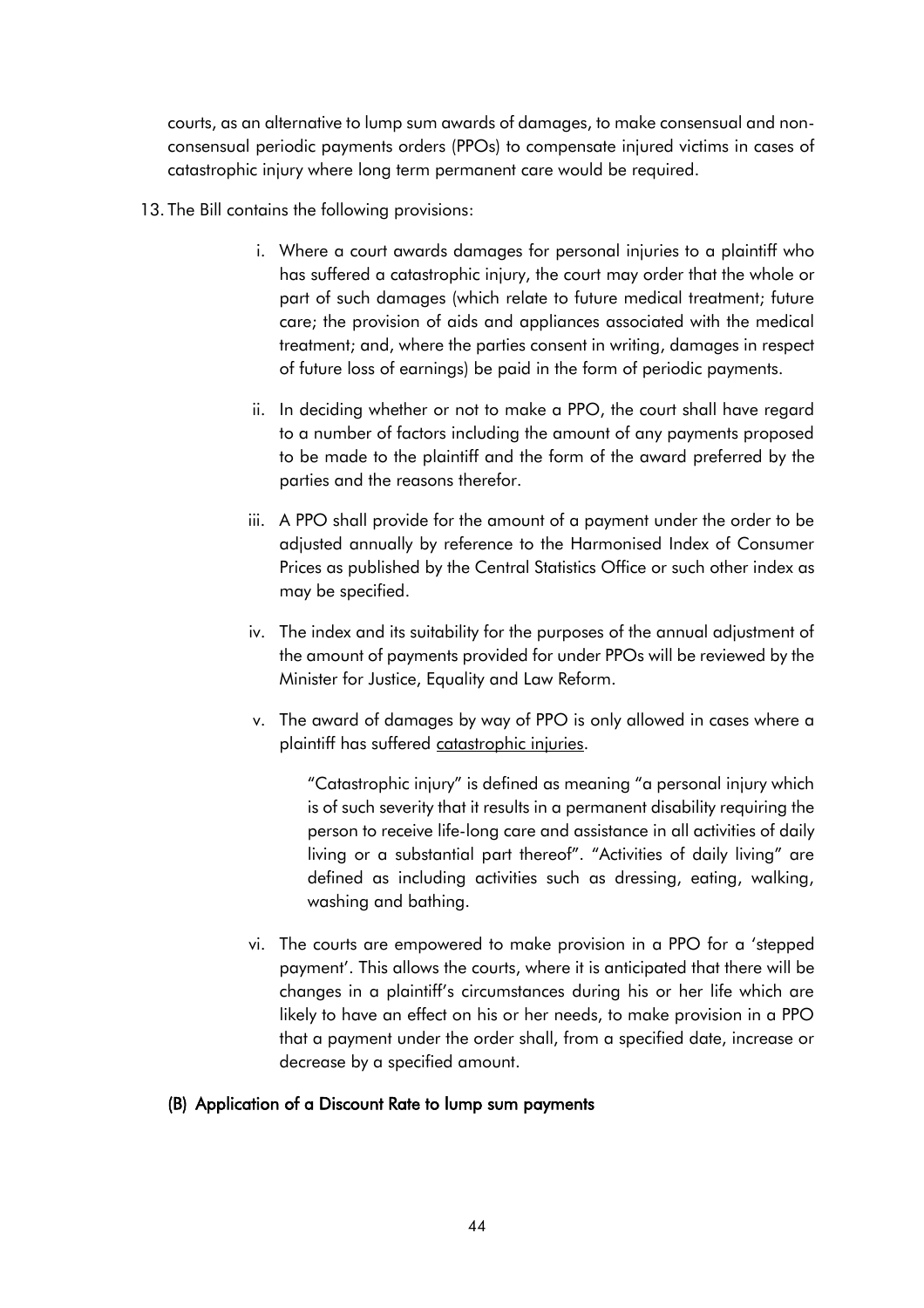- 14. The real rate of return is the annual percentage return realised on an investment, which is adjusted for changes in prices due to inflation or other external effects. The real rate of return is very much case law driven and is determined by the courts.
- 15. The courts have stated that the plaintiff's damages are to be calculated on the basis that he or she should be entitled to pursue the most risk averse investment reasonably available to meet his or her needs.
- 16. Since the decision of Finnegan P. in *Boyne v Dublin Bus*<sup>15</sup> the real rate of return, which it was assumed an injured plaintiff would obtain, was 3% on the investment of any such sum awarded to them in respect of future pecuniary loss. This was challenged in the High Court case of Gill Russell (a minor) v Health Service Executive<sup>16</sup> and the court held that the real rate of return should be reduced from the traditional 3% to a rate of return of between 1% and 1.5%. That decision was upheld by the Court of Appeal<sup>17</sup>. The State sought leave to appeal to the Supreme Court<sup>18</sup>, but this was refused.
- 17. In its decision, the Court of Appeal stated that "*any court considering a claim for future pecuniary loss must be concerned to ensure that a plaintiff will be able to invest their lump sum in a manner that will provide them with the money they would have had but for the defendants negligence or as in the present case the cost of meeting their tortuously inflicted future needs despite the likely impact of inflation on their award over the period of the loss, because if they are not so protected they will not receive full compensation.*" The Court of Appeal further noted however that, up to the time of the High Court's decision, Irish judges did not take any special steps to seek to 'inflation proof' awards of damages for pecuniary loss. The Court of Appeal concluded that the real rate of return to be applied was 1.5% in respect of the plaintiff's outstanding claims for future pecuniary loss, with the exception of his claim for future care where the rate was reduced to 1% to take account of the extent to which wage inflation was likely to exceed the Consumer Price Index over the course of his lifetime.
- 18. The Court of Appeal upheld the High Court's decision that the real rate of return should be set on the assumption that the plaintiff is entitled to invest the award in the most risk free investment strategy as is available. The Court of Appeal also held that the plaintiff should not be treated as an investor who has income and surplus money to invest. The Court acknowledged that plaintiffs are *"entitled to take their award to Las Vegas or place it on a horse in the Grand National in the hope that they may enhance it*". However, it said that it is not the function of the Court to enquire into a plaintiff's intentions with regard to the award. If the Court did this, the amount of compensation payable to two plaintiffs with the exact same claim, *"one wise and one foolhardy*", might be different. The Court concluded that the reduction of the rate was necessary to enable the plaintiff

<sup>15</sup> Boyne v Dublin Bus [2003] 4 I.R. 47

<sup>&</sup>lt;sup>16</sup> Gill Russell (a minor) suing by his mother and next friend Karen Russell v Health Service Executive [2014] [IEHC 590](http://www.courts.ie/judgments.nsf/6681dee4565ecf2c80256e7e0052005b/2493a9b4fd1d54f280257dc8003a8b81?OpenDocument&Highlight=0,russell,v,hse)

<sup>&</sup>lt;sup>17</sup> Gill Russell (a minor) suing by his mother and next friend Karen Russell v Health Service Executive [2015] [IECA236](http://www.courts.ie/Judgments.nsf/bce24a8184816f1580256ef30048ca50/540733a66f93dc0580257efa005f0b7d?OpenDocument)

<sup>&</sup>lt;sup>18</sup> Gill Russell (a minor) suing by his mother and next friend Karen Russell v Health Service Executive [2017] [IESCDET 10](http://www.courts.ie/judgments.nsf/6681dee4565ecf2c80256e7e0052005b/fa40f9e95987a05c802580bb004c11bc?OpenDocument&Highlight=0,russell,v,hse)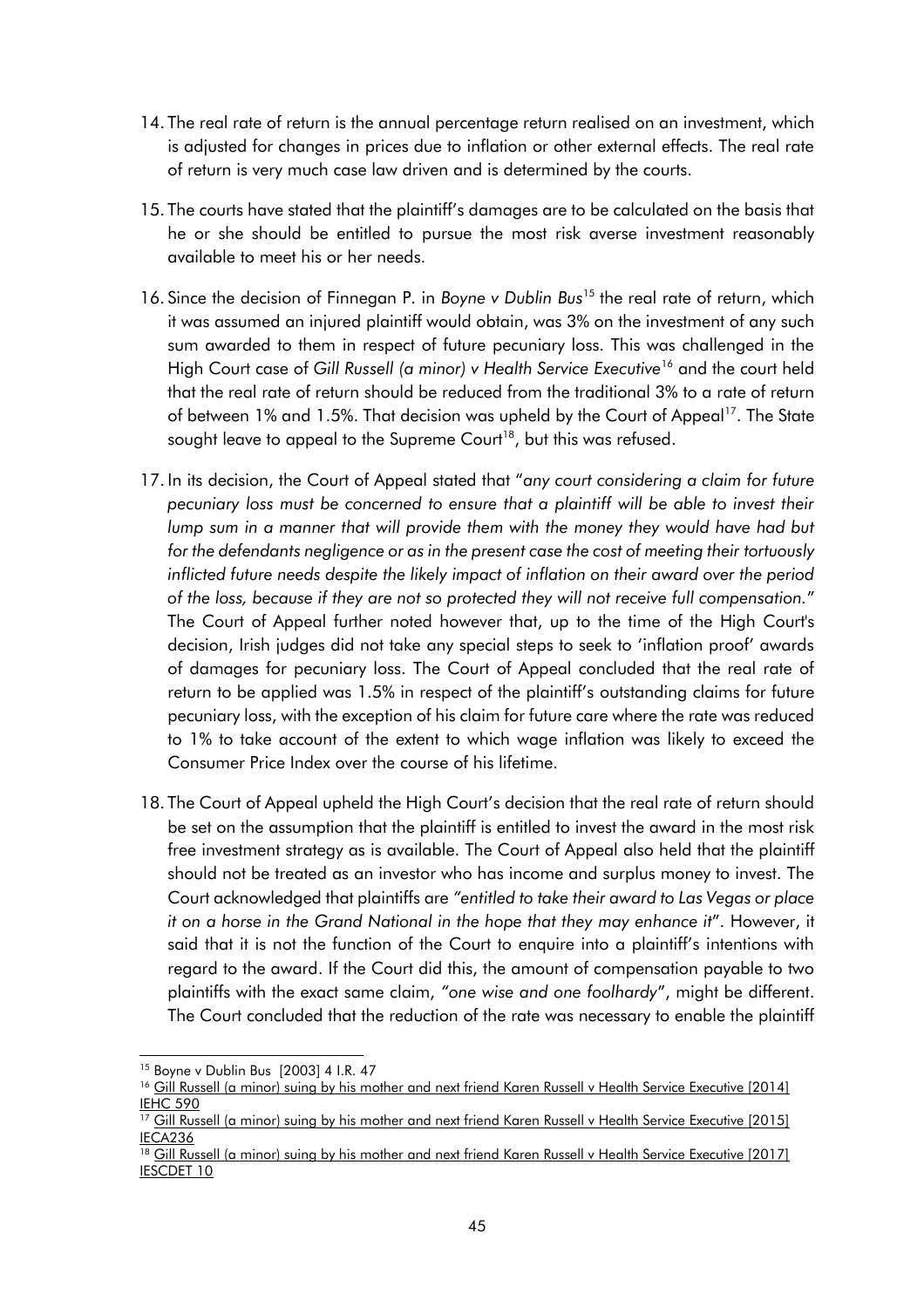to meet his future needs without him having to take unnecessary risks to achieve that end. To expect and indeed oblige him to take such risks would, in the Court's view, be both unjust and unacceptable. It is not yet clear whether these rates (1% and 1.5%) will apply only to catastrophic injuries.

- 19. We refer you to no. 4 above. In the Court of Appeal's decision in *Gill Russell (a minor) v Health Service Executive*, the court stated that, in calculating the plaintiff's claim for future pecuniary loss, allowance had to be made for any inflation in excess of ordinary inflation that would likely affect any particular expense to which he may be exposed over the period of the loss. The Court of Appeal noted that the cost of the plaintiff's care over future years was at issue. It stated that if wage inflation in the care sector was likely to exceed ordinary inflation then an adjustment in the real rate of return was required to meet that extra cost. Accordingly, the court concluded that the real rate of return was to be reduced from 1.5% to 1% in respect of the plaintiff's claim for future care to take account of likely wage inflation over the course of his lifetime.
- 20. There are no contingency deductions, as such, in Ireland. However, in any given case involving catastrophic injury, medical experts will give evidence regarding the life expectancy of the plaintiff on behalf of each party and actuaries will then calculate the amount of damages required based on the medical evidence provided.
- 21. With regard to labour market hazards, the case of *Reddy v Bates*<sup>19</sup> established that the present value of future loss of earnings, as calculated using actuarial techniques and the best estimate of probable actual losses in the future, should be reduced to take account of a degree of uncertainty as to whether a plaintiff would be employed continuously for the period assumed by the calculations. However, this remains at the discretion of the Court in each case.

# (C) Details concerning the process for setting the relevant Discount Rate

- 22. Section 24 of the Civil Liability and Courts Act 2004 provides that the Minister for Justice, Equality and Law Reform "may" prescribe the discount rate that applies for the purposes of the assessment of damages in respect of future financial loss. However, section 24 also provides that the court has jurisdiction to apply a different discount rate to that prescribed if it is satisfied that the application of the prescribed rate would result in injustice being done.
- 23. Section 23 of the Civil Liability and Courts Act 2004 states that the Minister for Justice, Equality and Law Reform "may" prescribe actuarial tables for the purpose of their being referred to by the courts when assessing damages in personal injuries actions in respect of future financial loss and it further states that a court in a personal injuries action shall, in assessing damages in respect of future financial loss, refer to such actuarial tables (if any) as are prescribed. However, no tables have been prescribed to date. The current practice is that the discount rate is determined by the courts.

l <sup>19</sup> Reddy v Bates [1984] ILRM 19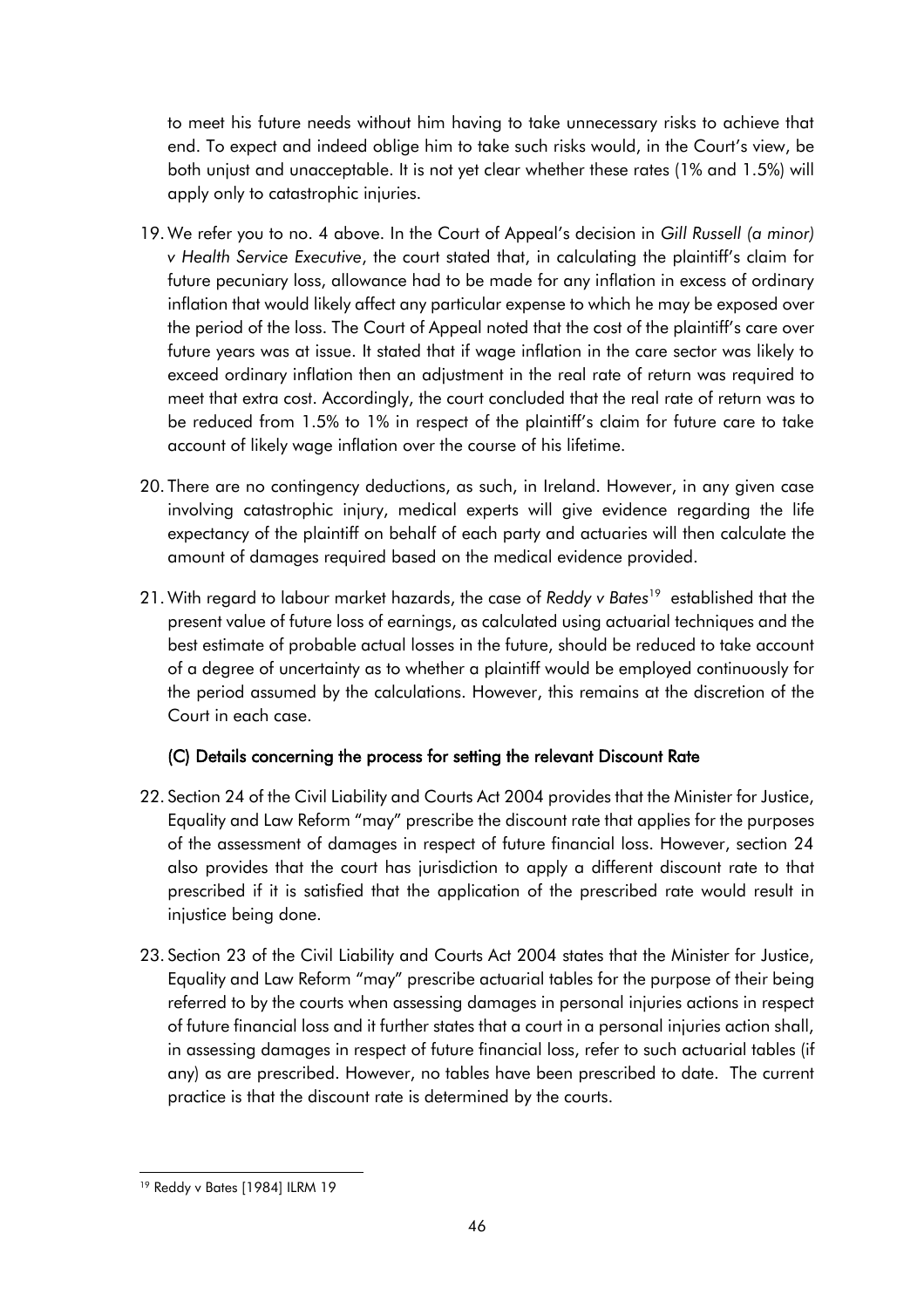# Court Based Procedure

- 24. As noted in no. 7 above, Section 23 of the Civil Liability and Courts Act 2004 states that the Minister for Justice, Equality and Law Reform may prescribe actuarial tables for the courts to refer to when assessing damages in personal injuries actions in respect of future financial loss, however, no tables have been prescribed to date.
- 25. The Court of Appeal decision in *Gill Russell (a minor) v Health Service Executive* will apply in cases going forward. The courts are unlikely to engage in any further consideration of this unless there is a material change in the economic environment. Prior to the Court of Appeal's decision in *Gill Russell (a minor) v Health Service Executive*, a rate of 3% had been applied since 1996. Prior to 1996, there was only one reported decision of the High Court, which set a rate of 2.5%. <sup>20</sup>
- 26. In *Gill Russell (a minor) v Health Service Executive*, the Court of Appeal noted that "*the purpose…of fixing the discount to which the defendant is entitled by reason of the upfront lump sum payment is to eliminate the possibility that the plaintiff might be overcompensated*". It further stated that the High Court had been correct in determining that the assessment of the real rate of return is to be made on the assumption that the plaintiff should be entitled to invest his award in as risk free an investment strategy as is available.
- 27. In making its determination, the Court of Appeal considered a number of factors, including:
	- The Plaintiff as an investor;
	- Investment strategies for the Plaintiff;
	- Inflation;
	- Currency Risk;
	- Lack of Diversification; and
	- Volatility in the Equity Market.

The parties to the litigation provided evidence, and called expert witnesses in respect of same, in relation to these factors.

Date: 4 April 2017

l <sup>20</sup> Cooke v Walsh [1983] ILRM 429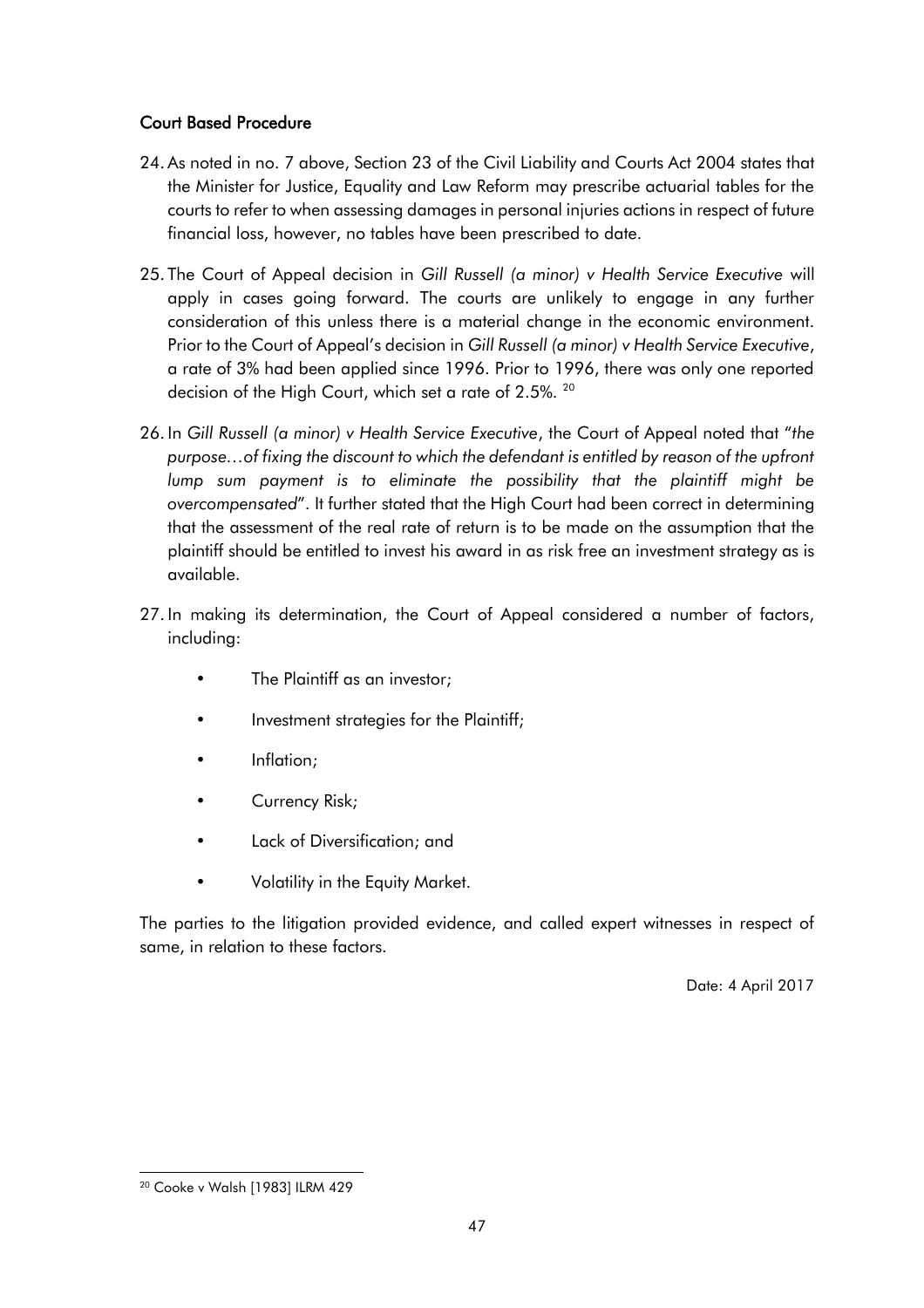## Annex 6

# SOUTH AFRICA

<span id="page-47-0"></span>Johan De Waal, Chambers, South Africa

**With** 

## N Kambaran and R Omardien

# (A) On what basis are personal injury damages awards assessed in your jurisdiction?

- 1 The South African courts, unlike those in United Kingdom, place considerable weight on actuarial evidence and it is rare for a damages claim for personal injury or death to be settled in or out of court without the benefit of an actuarial report. $^{21}$  For this reason, I have decided to compile this report with the assistance of Messrs Nilen S. Kambaran and Riyadh Omardien of ARCH Actuarial Consulting in Cape Town. Mr Kambaran has been the signing actuary for ARCH Actuarial Consulting's reports relating to personal injury and other lump sum compensation claims in South Africa for the past 10 years, in more than 10 000 individual matters.
- 2 ARCH Consulting and myself have placed reliance on two works of Robert J Koch, who is both a lawyer and an actuary and who specialises in claims for compensation for personal injury and death. The two works are:
	- 2.1 Reduced Utility of a Life Plan by R.J. Koch 1993, Chapter 8 (hereafter "*Koch Reduced Utility*");
	- 2.2 Damages For Personal Injury And Death: Legal Aspects Relevant to Actuarial Assessments – by R.J. Koch – South African Actuarial Journal 11 (2011) 111–33 (hereafter "*Koch SAAJ*").
- 3 The structure of this report is as follows:
	- 3.1 I first deal with the issue of whether and when lump-sum payments are used in damages claims for personal injury.
	- 3.2 In the next part, I deal with the question of how and by whom the discount rates are determined.

l <sup>21</sup> Koch <u>**SAAJ**</u> at p.112, para 1.6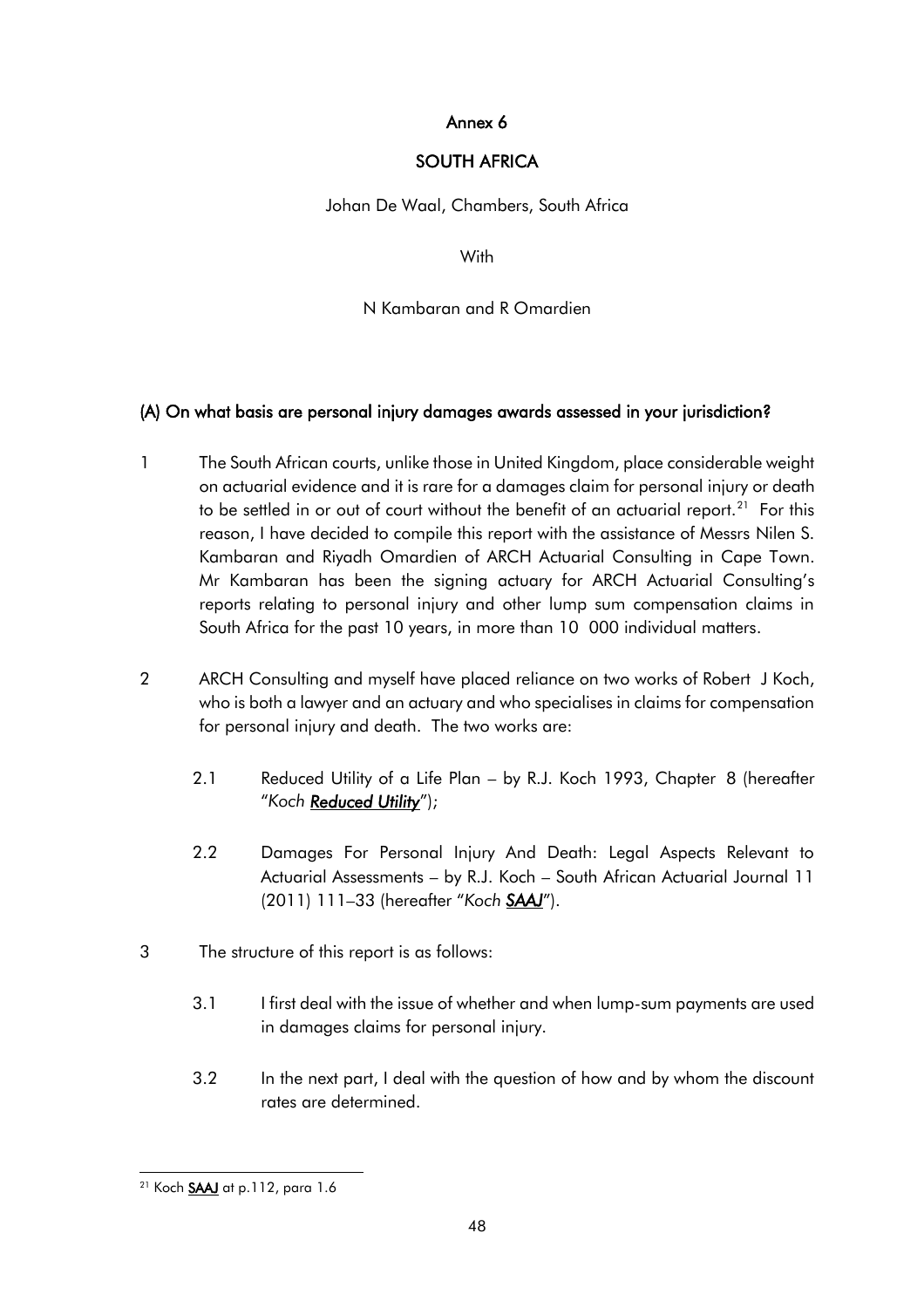- 4 In the context of the South African law of delict, and subject to the (limited) statutory interventions described below, a claimant in a personal injury matter who proves the other elements of the Acquilian action (unlawfulness, fault and causation) is entitled to be compensated for:
	- 4.1 The full pecuniary loss suffered in respect of past and future medical and other expenses such as adjustments to vehicles and the home;
	- 4.2 The full pecuniary loss for past and future loss of earnings, and
	- 4.3 Compensation for pain and suffering as a result of an injury caused.
- 5 A dependant who lost a breadwinner has a similar claim against the wrongdoer for future loss of support.

# USE OF LUMP-SUM PAYMENTS

- 6 In terms of the "*once and for all principle*" which forms part of South African common law, the default position in personal injury law is that the plaintiff is entitled to a lump-sum payment, which is an estimate of the present value of his or her future loss in respect of income, medical expenses or support.
- 7 This principle obliges the Court to award then and there (and consequently to assess and quantify) in one and the same proceeding any claim for damages proved to have been suffered by a plaintiff. This exercise must be performed no matter how difficult it is for the Court to peer into the future when assessing for instance future hospital or medical expenses – nothing may be left over in order to see how things turned out.<sup>22</sup>
- 8 The limited exceptions to the once and for all rule are the following:

The Compensation for Occupational Injuries and Diseases Act

8.1 The Compensation for Occupational Injuries and Diseases Act 130 of 1993 (COIDA) governs the Workmen's Compensation Fund, and abolishes the common law claim which a worker would have against his or her employer in exchange for a limited statutory claim against that fund.<sup>23</sup> COIDA provides for a temporary and permanent disability benefit for workers and a family support benefit. The common law once and for all rule is changed in the following way:

l <sup>22</sup> RAF v Arendse NO 2003 (2) SA 490 (SCA)

<sup>&</sup>lt;sup>23</sup> COIDA provides for compensation in the case of disablement and death resulting from injuries or diseases suffered in the course of employment. Employers must pay for cover of their employees.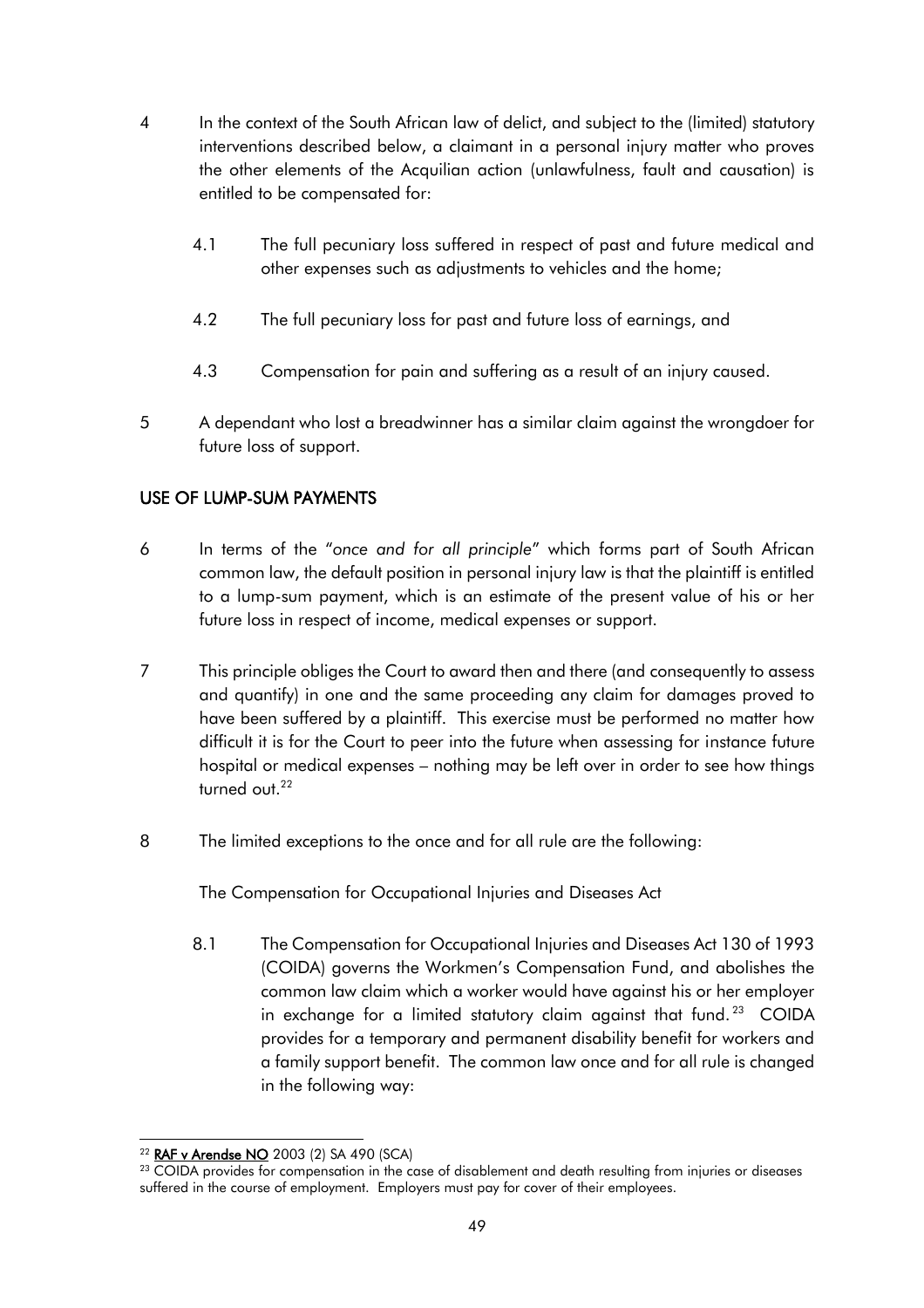#### 8.1.1 In respect of <u>future loss of earnings</u>:

- Where the disability is assessed at more than 30%, a pension is payable. The pension, which is a periodic payment, in the case of a 100% disabled worker, is set at 75% of pre-accident earnings with a set maximum and minimum. Workers with lesser degrees of disablement (i.e. less than 100% but still more than 30%) receive proportionally less, i.e. a worker with a 50% permanent disablement will receive a maximum of 50/100 of preaccident earnings.
- In the case of disablement of less than 30%, a lump sum is payable. The lump sum is 15 times the monthly income subject to a minimum and a maximum. A worker with a 30% disablement receives the full lump sum and those with a lower percentage receive proportionately less, i.e. in the case of a 15% disablement, the lump sum is reduced by multiplying the amount he or she would have received by 15/30.
- The spouse of a deceased worker is entitled to (1) a onceoff lump sum payment equivalent to twice the monthly pension that the worker would have received if permanently and 100% disabled and, in addition (2) monthly payments of 40% of the deceased's entitlement (premised on 100% disabled). The benefit ceases with the death of the spouse.
- Children under the age of 18 are entitled to a monthly payment of 20% of the deceased's entitlement (assessed if 100% disabled). The child's payment ceases when the child turns 18 or completes his or her studies (the latter only if it could reasonably be expected that the employee would have contributed to the maintenance of the child during his or her studies) or upon death or marriage before the age of 18. The above is subject to an exception: children over the age of 18 who are unable to earn an income due to physical or mental disability continue to qualify for the benefit.
- 8.1.2 In respect of future medical expenses COIDA provides for the payment of medical expenses "*necessitated*" by an accident or disease but generally such only payable for a period of two years from the date of an accident or the commencement of a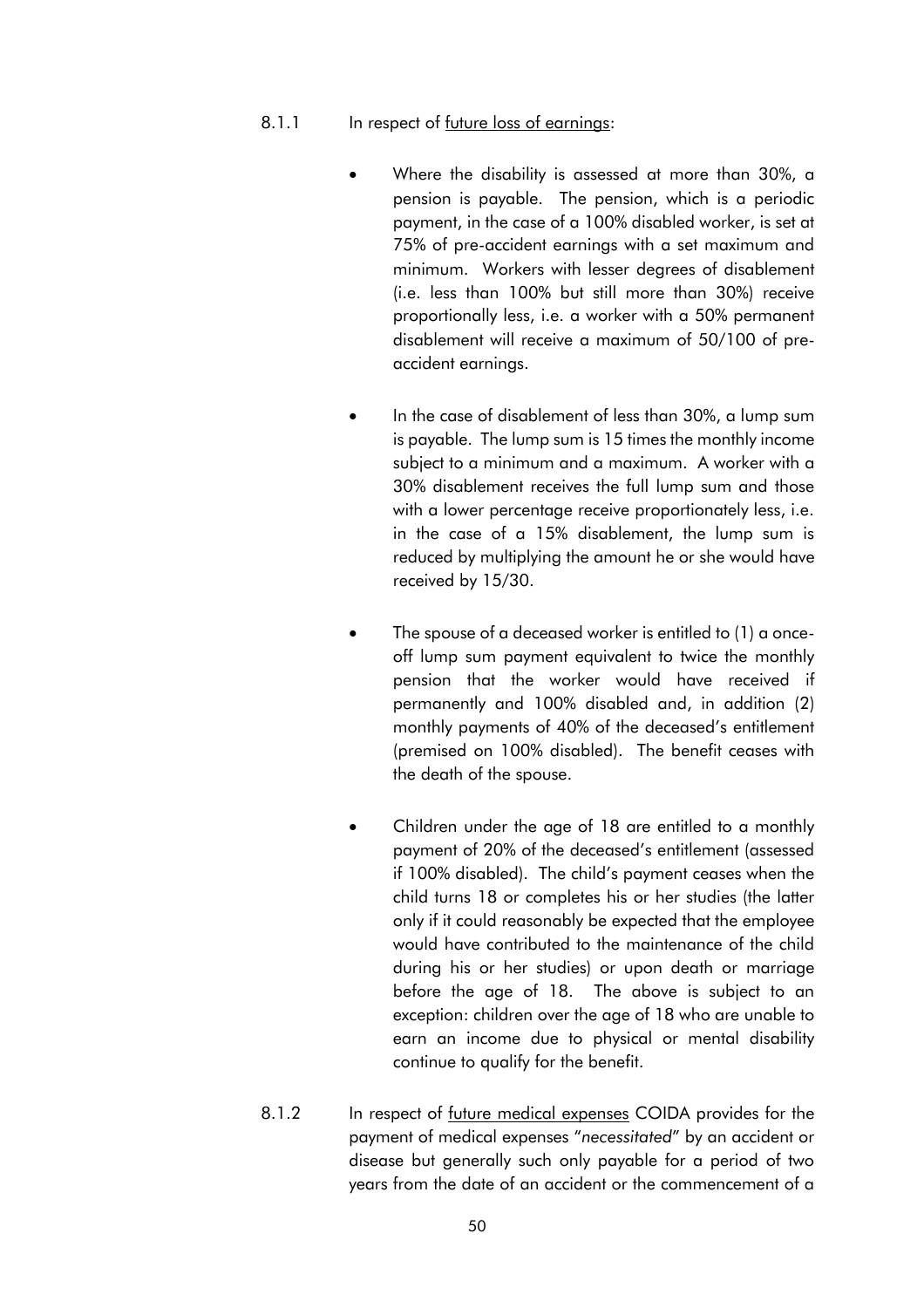disease. If, in the opinion of the Director-General, further medical aid will reduce the disablement from which the employee is suffering, the cost of such further aid may be paid. A medical tariff applies.

#### Road Accident Fund

- 8.2 In South Africa, a statutory system of compensation for the victims of road accidents came into force in 1946. The system has been under review ever since. Over the decades, the government appointed no less than 9 commissions to review the system, including its funding, management and levels of compensation. Current, the system is govern by the Road Accident Act 56 of 1996 (amended by Act 15 of 2001, Act 43 of 2002 and the Amendment Act 19 of 2005), which is premised on the common law but subject to modifications. The intention is to abolish the common law in *toto* and to replace same with a system of no-fault defined and limited benefits. $^{\mathsf{24}}$ Draft legislation has been published for comment. In terms of the current system, the RAF Act:
	- 8.2.1 Obliges the plaintiff to accept an undertaking in respect of future medical expenses and accommodation in a hospital or nursing home.<sup>25</sup> These expenses are paid under the undertaking as and when the cost is incurred – and such payments are not discounted, except for merit apportionments where applicable.
	- 8.2.2 Provides for instalment payments for past and future loss of income or loss of support by agreement. $^{26}$  This is however for practical purposes irrelevant as such agreements are never entered into.

- (i) the third party in respect of the said costs after the costs have been incurred and on proof thereof; or
- (ii) the provider of such service or treatment directly, notwithstanding section 19(c) or (d), in accordance with the tariff contemplated in subsection (4B);

l <sup>24</sup> To be called the Road Accident Benefit Scheme.

 $25$  Section 17 of the RAF Act was substituted by s 19 of the Road Accident Fund Amendment Act 19 of 2005, which came into force on 1 August 2008. The relevant portions of the section read as follows:

<sup>&#</sup>x27;(4) Where a claim for compensation under subsection  $(1)$  —

<sup>(</sup>a) includes a claim for the costs of the future accommodation of any person in a hospital or nursing home or treatment of or rendering of a service or supplying of goods to him or her, the Fund or an agent shall be entitled, after furnishing the third party concerned with an undertaking to that effect or a competent court has directed the Fund or an agent to furnish an undertaking, to compensate —

 $26$  Section 17(4)(b) of the RAF Act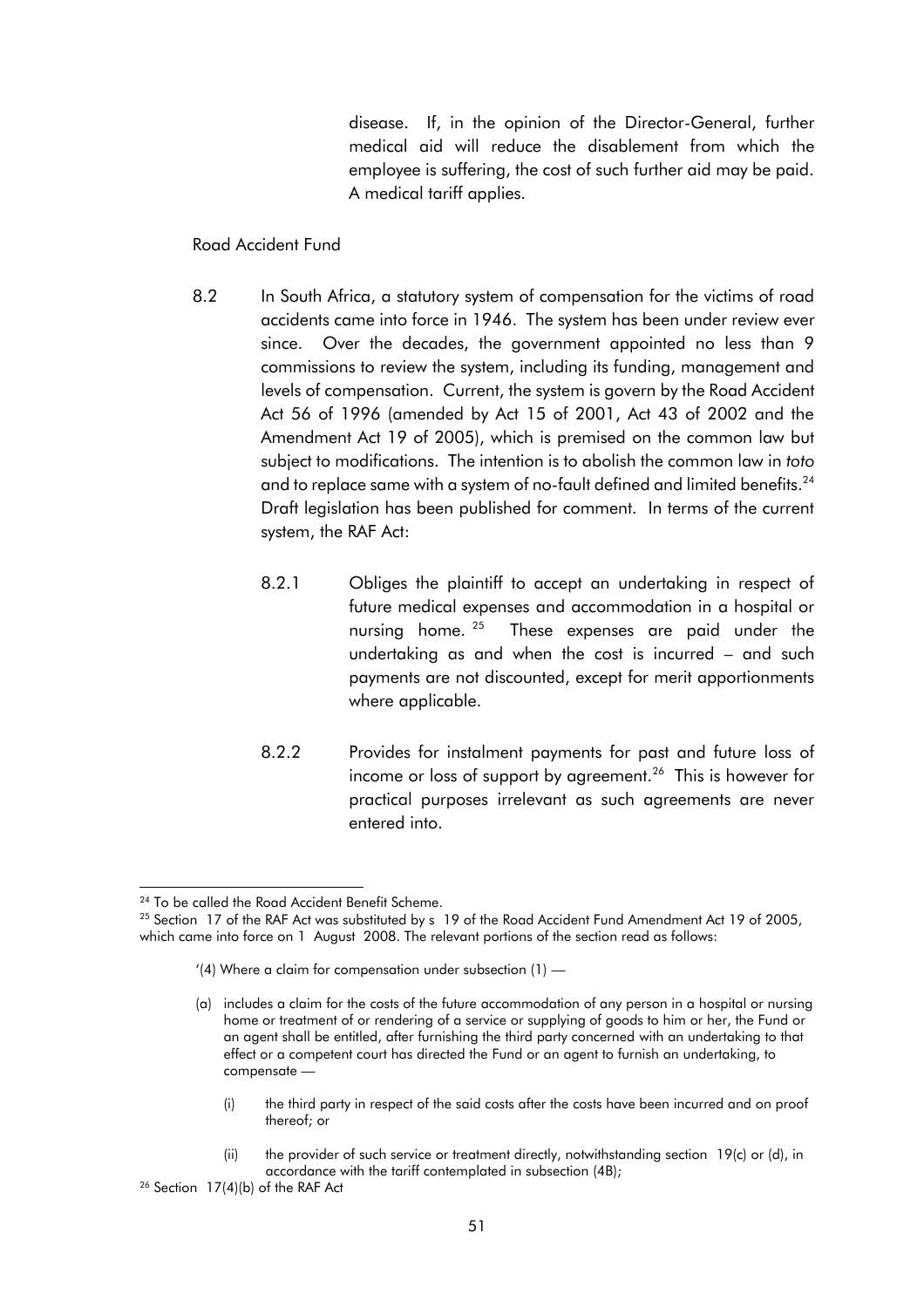## (B) Application of a discount rate to lump sum awards

- 9 As we hopefully made clear above, there is a need for a discount rate in all personal injury cases in respect of claims for a future loss of earnings, except:
	- 9.1 Future loss of earnings and future medical expenses in respect of occupational injuries and diseases as COIDA replaces the once and for all rule with defined payments.
	- 9.2 Future medical expenses in respect of injuries caused by road accidents as the RAF Act as that statute compels the injured person to accept an undertaking from the RAF that the expenses (or a portion thereof if the injured person was partly to blame for the accident) will be paid as when they arise. A tariff also applies to these payments.
- 10 The discount rates are not legislated but actuarially determined with reference to actuarial principles. The South African courts have rejected the idea of the judge making a round estimate of an amount which seems to him or her to be fair and reasonable as "*entire guesswork*" and a "*blind plunge into the unknown*".<sup>27</sup> The use of actuarial principles have recently been confirmed by the Supreme Court of Appeal (second highest Court in South Africa) RAF v Sweatman 2015 (6) SA 186 (SCA) in the following terms:

*"[7] This court thus approved the use of actuarial calculations based on whatever evidence is available. In this matter, following the approach of actuaries over decades, Mr Morris used the assessments of industrial psychologists as to the career path likely to have been followed by Ms Sweatman, her probable remuneration, prospects of promotion, working life span, retirement and other factors that might have affected her income stream over the years. He then calculated the present estimated value of the*  future income that she would have earned, taking into account the net *capitalisation rate, which in turn has regard to the expected investment return. From the amount calculated he made deductions on the basis of future inflation rates, for taxation and likely changes in the rates of taxation, and, importantly, took into account accepted life tables reflecting mortality rates.*

[8] The second step taken was to ascertain what difference the injury and *disability arising from the collision made to Ms Sweatman: to determine the estimated present value of her future income stream in her injured and disabled state. Once that calculation had been done the two amounts were adjusted, having regard to the contingencies of life: any factor that would influence her life and earning capacity — the hazards of life. The amount calculated in respect of the income stream in the injured state was then* 

l <sup>27</sup> Southern Insurance Association Ltd v Bailey NO 1984 (1) SA 98 (A) at 113F - 114A: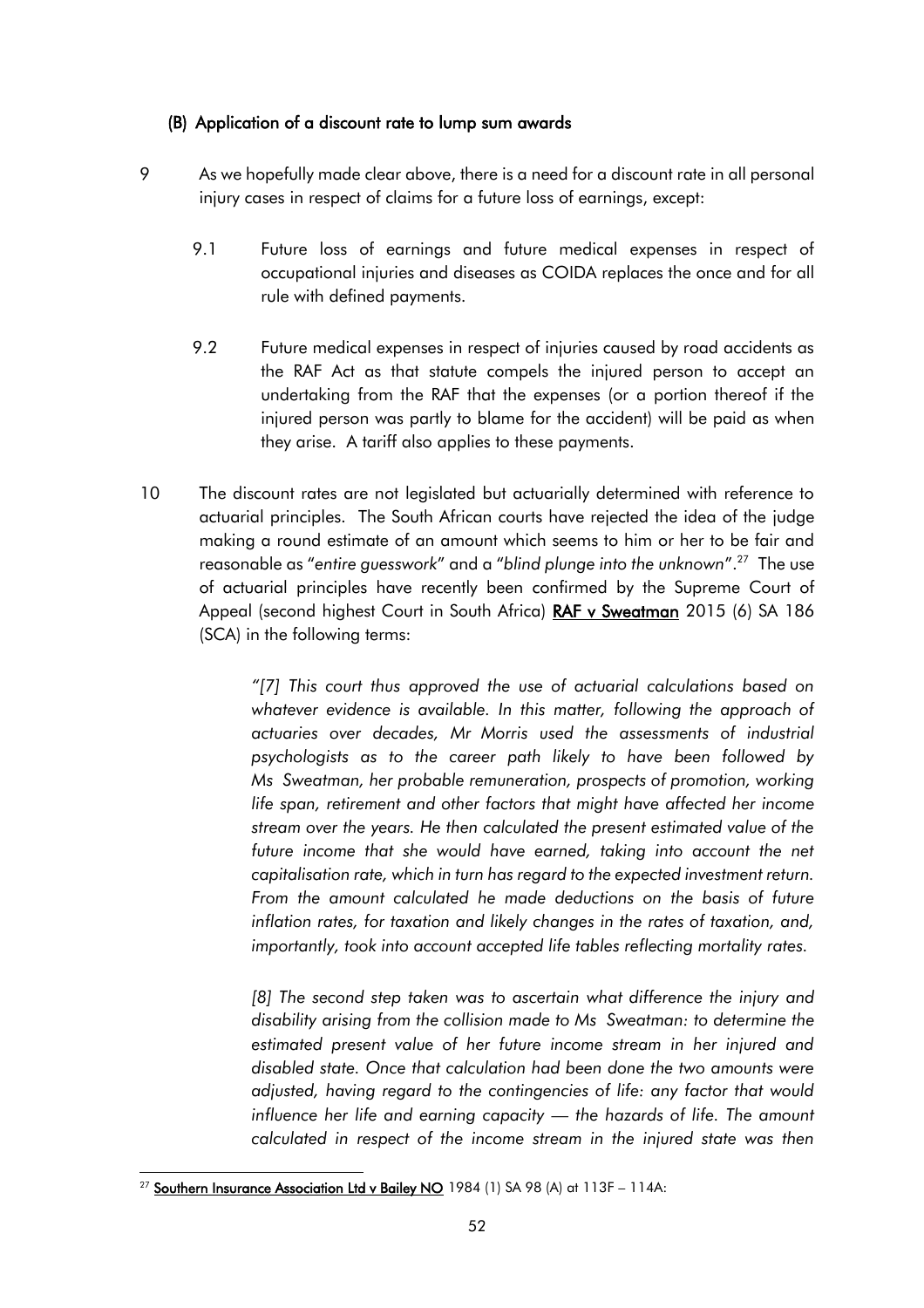*deducted from the amount she would have earned but for the injury, and that represented the estimated present value of Ms Sweatman's loss."*

- 11 The parties, and not the Court, is responsible for each choosing their own actuary which may be called to provide expert testimony regarding the quantification of any aspect of the loss suffered by the plaintiff, including the net discount rate.
- 12 I now turn to deal with these aspects in greater detail.

# (C) Details concerning the process for Setting the relevant discount rate

- 13 In matters involving lump sum compensation, the setting of the net discount rate (NDR, also called the net capitalisation rate) is the interest rate for discounting offset by the allowance for inflation.
- 14 In the United Kingdom, the NDR is set by the Justice Ministry, but in South Africa the NDR basis is not set by any particular body – the actuary is free to decide the basis in each matter, subject to actuaries' professional codes of conduct, and an Advisory Practice Note 701 (Delictual and Other Matters). These documents do not however specify how NDRs are to be devised other than that the concepts in relevant documents should be borne in mind.
- 15 The rate of interest / discounting to allow for could be approached from two main angles:
	- 15.1 Allowance for the expected net rate of return that the claimant may earn on the lump sum awarded, given an investment portfolio with an appropriate level of risk.<sup>28</sup> This expected will affect the extent to which the lump sum does in fact compensate the claimant by accurately extinguishing future losses, thereby reducing the risk of both over- and under- compensation.
	- 15.2 Allowance for the disutility of delay, i.e. a pure time-money preference, since compensation will always involve removing the delay the claimant would have experienced between date of award and dates of future expected losses.
- 16 In South Africa, both of these approaches are regarded to be problematic if they were considered to be attempts to take into account each claimant's particular circumstances. Time horizon of loss, investment ability, life stage, and anticipated

l <sup>28</sup>The level of risk mainly relate to the idea that people who need more liquidity (e.g. older or poorer) will optimise their investment strategy with lower-risk / lower-expected-return investments compare with their younger richer counterparts who can invest in higher-risk/higher-expected-return strategies since they can afford short-term volatility.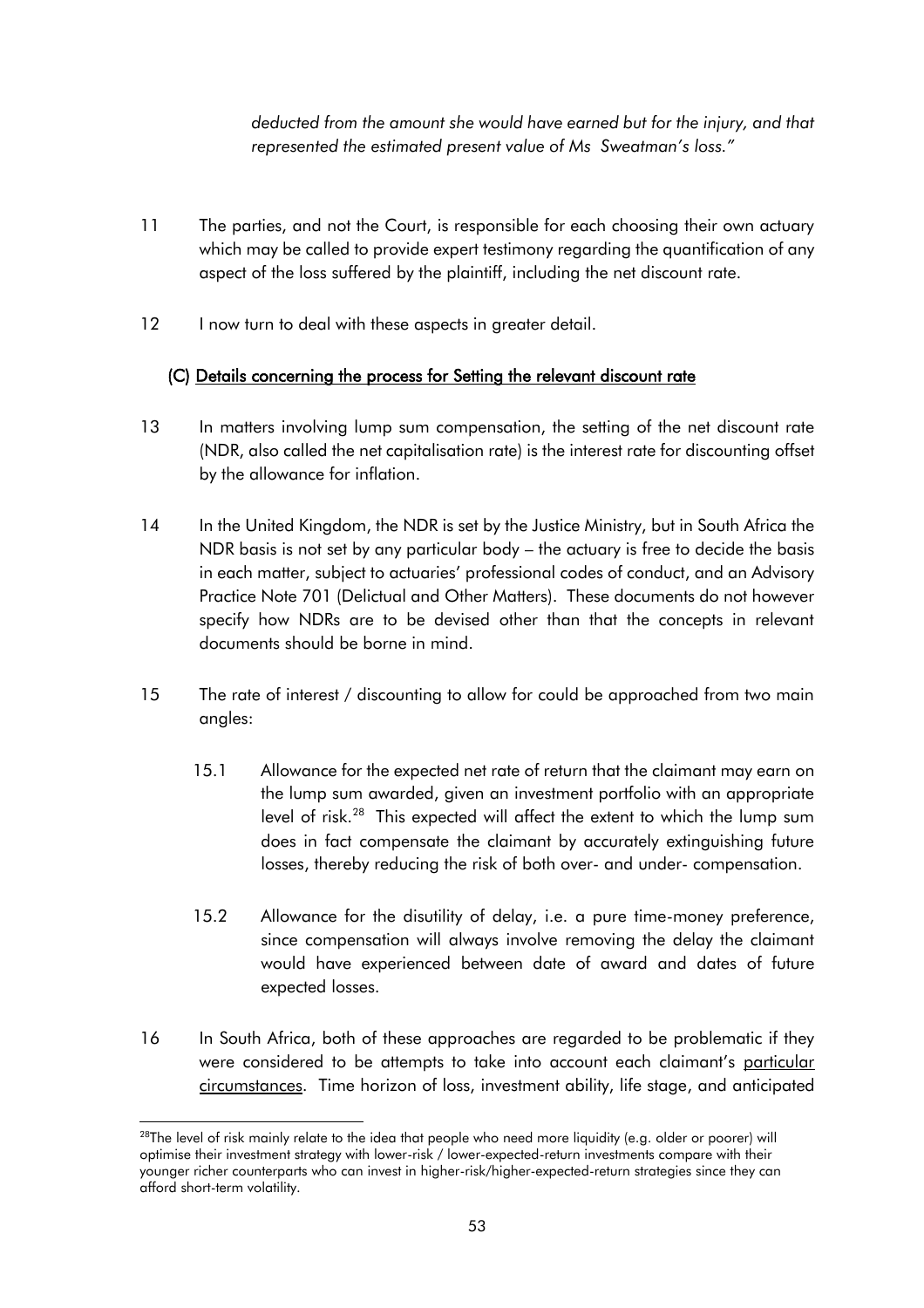taxation and investment expenses would all have to be considered in each matter. Even the most exhaustive analysis for any particular matter could not claim to yield the single correct basis to apply.

17 Therefore in practice, the same basis is generally applied by a South African actuary to all matters, regardless of circumstances.

## (D) Future loss of earnings

- 18 Historical analysis <sup>29</sup>shows that the minimum-risk real rate of return (minimum-risk investment returns less allowance for CPI inflation) has been in the order of 2.5% p.a. in South Africa. This is applied in respect of loss of earnings claims.
- 19 We should make clear that the rate is not cast in stone but rather the result of the economic climate of South Africa – it varies around the 2.5% mark and is currently closer to 2.4%, even though it was closer to 2.8% a few weeks ago. But the vast majority of lump sum compensation legal matters involving lost earnings in South Africa are settled with plaintiff and defendant agreeing on an NDR of 2.5% p.a. The reason for this is simply that most actuaries in this field use exactly 2.5%. Even if this exact rate is not used, a very similar rate would be used and the range is between 2.5% and 2.7%.
- 20 A 2.5% p.a. NDR for future loss of earnings is generally supported by yield curve analysis – the common actuarial practice of comparing the current market yields $30$ of fixed interest versus index-linked SA government bonds, in order to assess the market's expectations of future Consumer Price Index inflation, and the minimumrisk rates of return currently available on the market.
- 21 By way of example, if general (non-promotional) earnings inflation was projected to be on average 1% p.a. higher than CPI inflation, and the claimant's future investment returns were projected to be 1% p.a. higher than the market-expected minimum-risk rates of return, then a current yield curve analysis would suggest a 2.5% p.a. NDR for future earnings-related loss calculations.
- 22 To conclude, in South Africa 2.5% p.a. is used as a standard NDR for future earnings-related losses, with very little deviation from this.<sup>31</sup> Because actuaries set the rate, this technically means that the rate can change in every case but in practice

<sup>&</sup>lt;sup>29</sup>Koch <mark>The Time Value of Money</mark> at pp. 143 to 144 and 148

<sup>&</sup>lt;sup>30</sup> Market yields are directly related to market prices, and can be sourced daily from the Johannesburg Stock Exchange (JSE).

<sup>&</sup>lt;sup>31</sup> Components of loss subject to escalation at rates other than earnings inflation, such as the cost of future expected medical procedures, tend to have a different NDR applied, and here there is more variability between the different actuaries.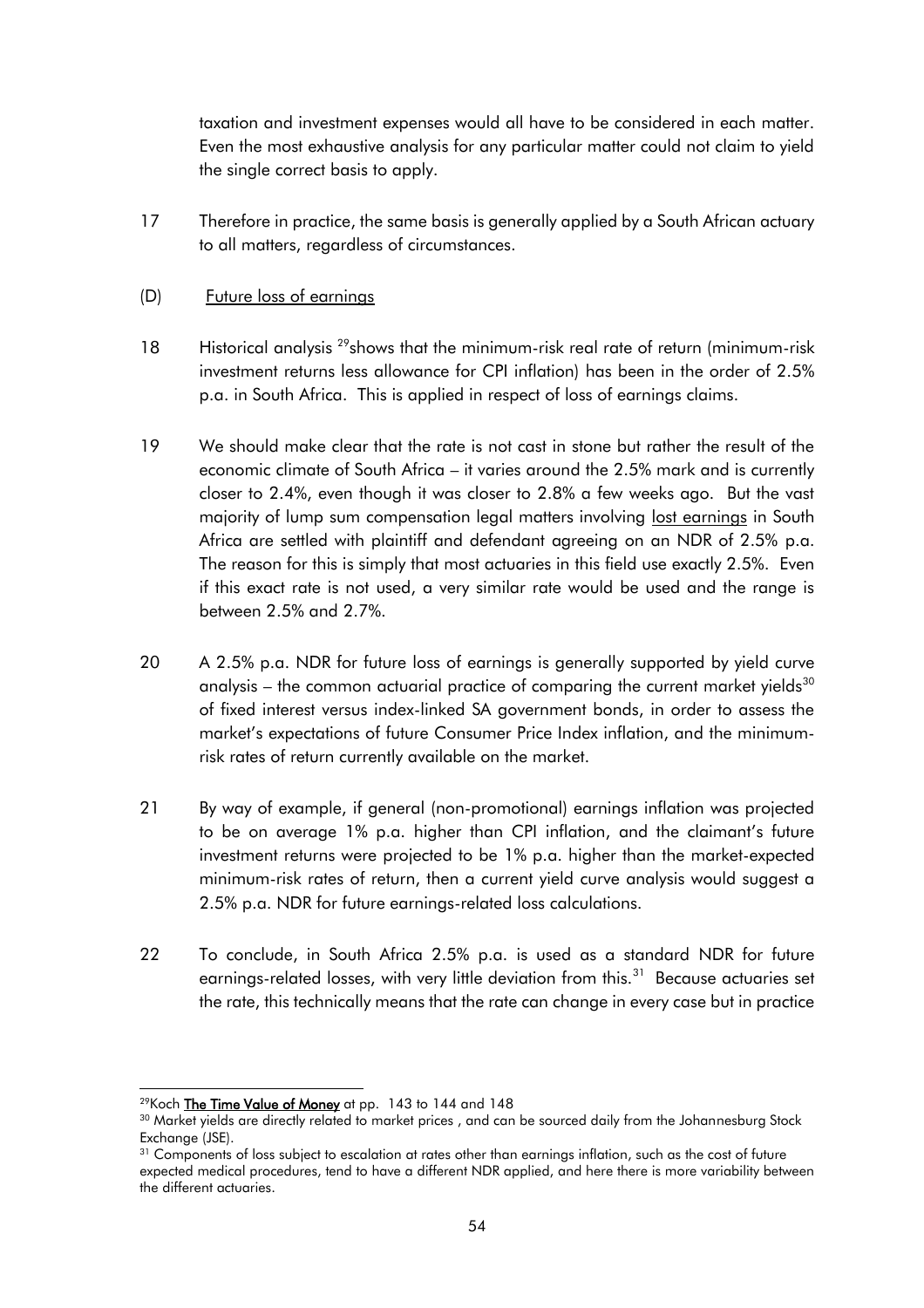there have not been matters where the net discount rate has been contested - since the standard 2.5% (or thereabouts) is used.

## (E) Future medical expenses

- 23 Earnings related losses are those related to services provided by people and are expected to increase in line with "*general earnings inflation*". The discount rate for most calculations is 2.5%, as explained above.
- 24 As inflation of medical expenses is expected be higher than the inflation of earnings (currently and historically in SA), the net discount rate relating to medical expenses is often set to be lower by actuaries than the net discount rate relating to lost earnings.
- 25 For future medical/other expense capitalisation calculations the discount rates used by South African actuaries has varied with the lowest net discount rate used being 0% (a few years ago) – the current lowest medical inflation NDR being used now is about 1%.
- 26 Arch Consulting has noted one explicit instance of a negative net discount rate being used in relation to medical expense inflation (almost a decade ago) but never in relation to earnings inflation – although sometimes industrial psychologists or other sources of prospective earnings information may specify relatively high annual increases in earnings which would effectively (even if only implicitly) have the same effect as having a negative net discount rate.

## (F) Allowance for promotions

27 Allowance for promotions and other real increases in earnings is almost always made explicitly by actuaries, and not implicitly. In other words, the computation of the NDR stands separate from the allowance for promotions.

## (G) Adjustment for contingencies

28 Risks and uncertainties associated with projected income streams – such as allowance for periods of unemployment, saved travel costs from not having to go to work, and chance of accidents or illness interrupting projected income – are allowed for through the application of simple general contingency deductions to the results of the actuary's calculations, and not by adjusting the NDR. These much less scientific adjustments can often have a much larger effect than a, say, 1% p.a. change in the discount rate, especially for older people with fewer years of discounting.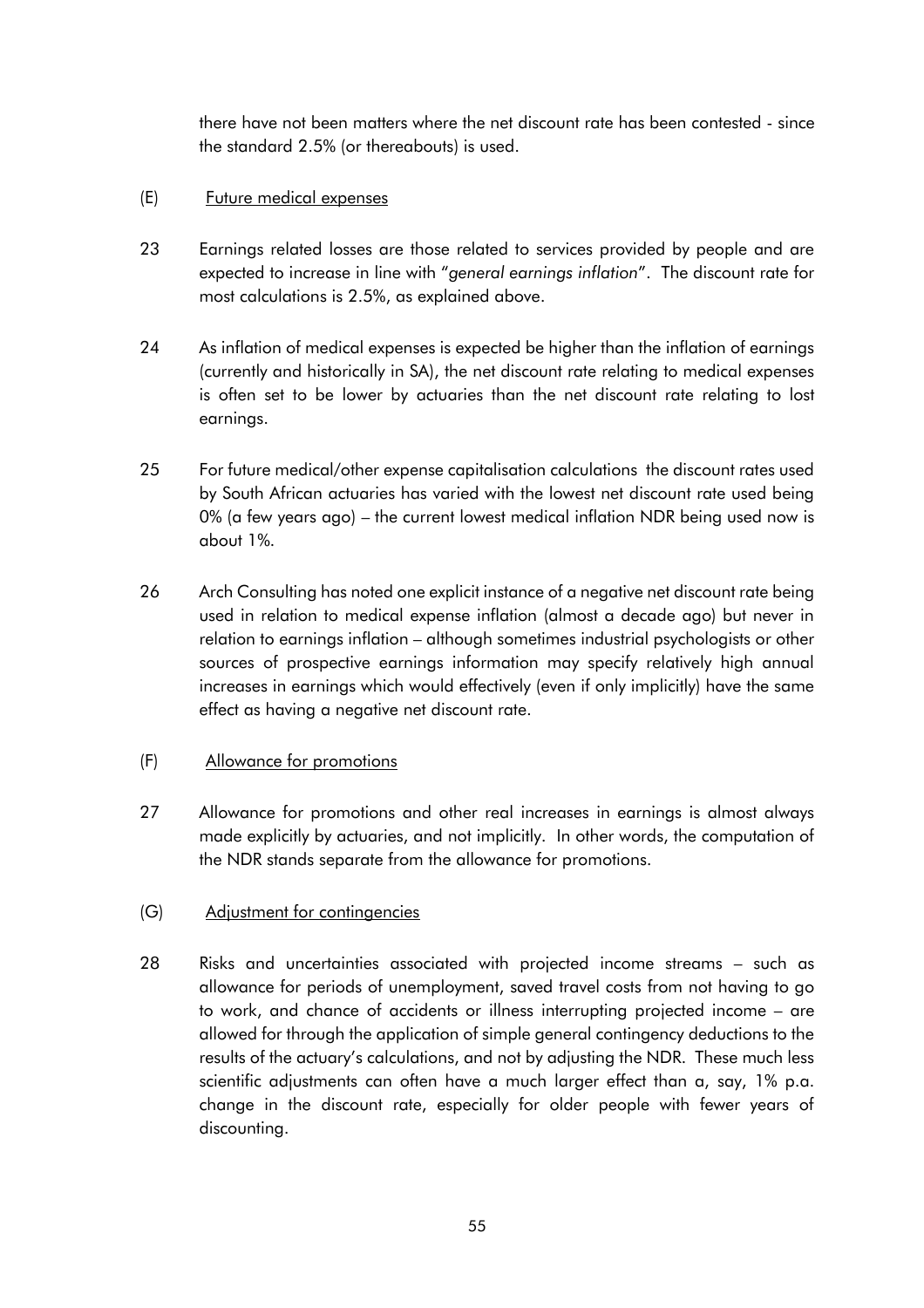# **CONCLUSION**

- 29 The discount rate in South Africa is set with reference to expert testimony from actuaries and applies to all personal injury claims for future pecuniary losses other than a few exceptions created by statutes where periodic payments are permissible.
- 30 The rate for loss of earnings claims has stabilised and it invariably agreed at between 2.5% and 2.7%. For future medical expense, the discount rates used by South African actuaries has varied with the lowest net discount rate used being 0% (a few years ago) – the current lowest medical inflation NDR being used now is about 1%.
- 31 A negative rate has generally not been used in South Africa, other than in an isolated instance in respect of future medical expenses.

Date: 19 April 2017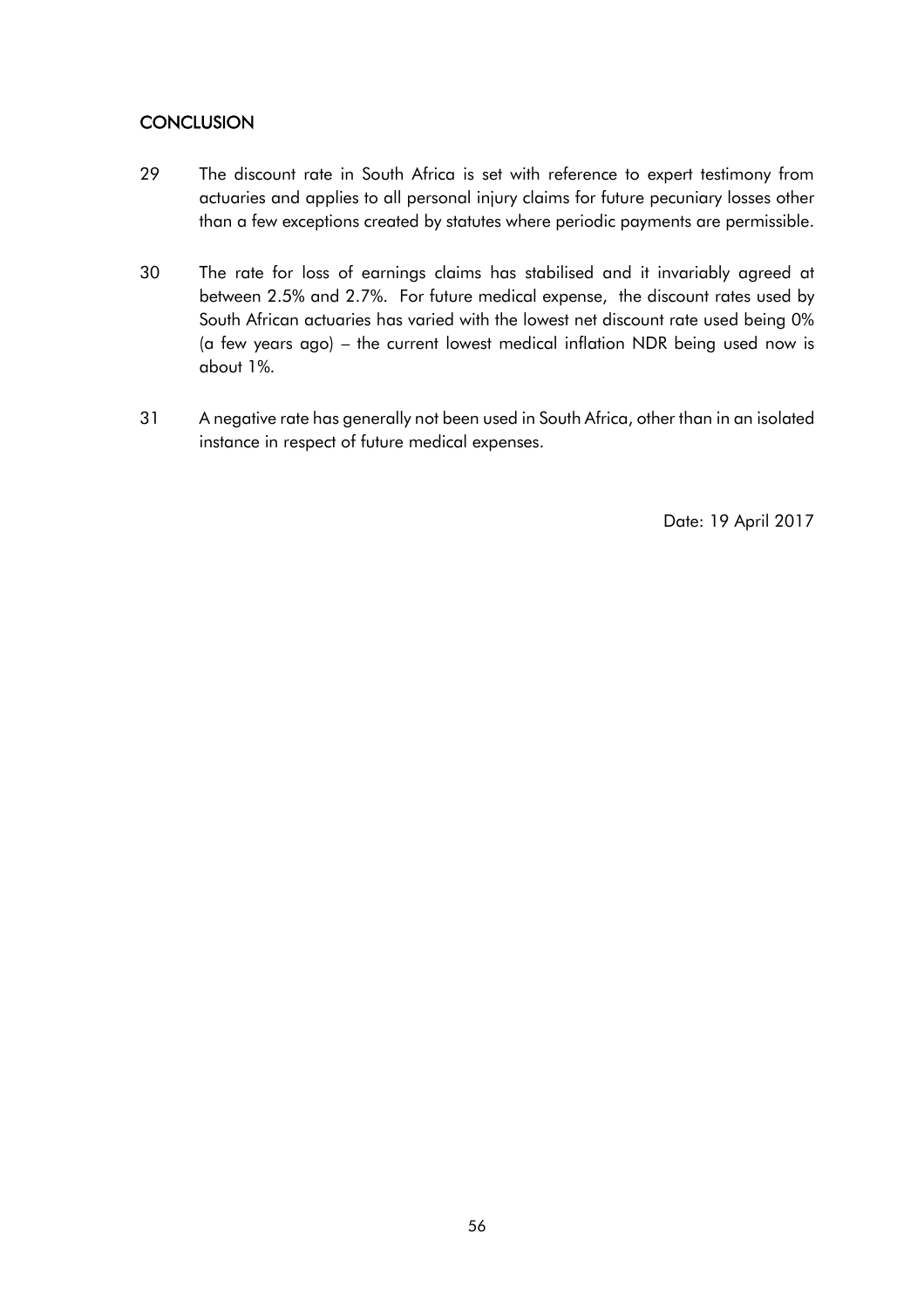## Annex 7

## SPAIN

<span id="page-56-0"></span>Dr María Paz García Rubio Dr Marta Otero Crespo (Universidade de Santiago de Compostela)

## (A) On what basis are personal injury damages awards assessed in your jurisdiction?

- 1. Personal injuries in Spain are compensated and determined according to provisions of the Annex to the Act on civil liability and motor vehicles insurances (Legislative Royal Decree 8/2004), of 29 October, of 2004, as amended by Act 35/2015, of 22 September, and which came into force on 1 January 2016.<sup>32</sup> This Annex contains a Scale or Tariff system, known as *Baremo*.
- 2. Technically, this regulation set out by the *Baremo* has a limited scope of application, as it is circumscribed to the compensation of damages suffered in motor vehicles accidents. In this context, the *Baremo* is mandatory and binding on judges in respect of injuries resulting from road traffic accidents. However, the absence of any other scale system when assessing personal injury damages, led to the Spanish Courts to apply the first version of the *Baremo* as a guidance document in order to assess personal injury damages in general, especially since 2006.<sup>33</sup> In fact, the Spanish Supreme Court (Civil Chamber) sanctioned its general application to other tort cases falling outside the scope of injuries caused by road traffic accidents. In this regard, the Civil Court justified the standard application of the former *Baremo* – as a non binding instrument- to the assessment of damages in other scenarios on general principles such as the principle of equality or the principle of equity (Supreme Court decision of 9 December 2008, Civil Chamber –case: work accident)<sup>34</sup> and even the principle of legal certainty (Supreme Court decision of 15 October 2012, Civil Chamber- case: death of a minor caused by electric shock).<sup>35</sup>
- 3. It should be noted that apart from the Civil Courts, Criminal, Administrative and Labour Courts also applied the previous *Baremo,* again, as a guidance document when solving cases involving personal injury claims.
- 4. Furthermore, the Additional Disposition 3 to the Act 35/2015 states that this new *Baremo* would serve as a guide to a future scale system in the health sector (medical malpractice cases). The Spanish Senate (the Health and Social Services Commission) is currently debating this new compensation scheme.<sup>36</sup>

l  $32$  Act 35/2015, of 22 September, Official State Journal of 23 September 2015, available at [https://www.boe.es/diario\\_boe/txt.php?id=BOE-A-2015-10197](https://www.boe.es/diario_boe/txt.php?id=BOE-A-2015-10197) - in Spanish.

<sup>&</sup>lt;sup>33</sup> See Supreme Court decision (Civil Chamber) of 10 February 2006 (RJ 2006/674). Case: death caused by the fall of a garage door.

<sup>34</sup> RJ 2008/6976.

<sup>35</sup> RJ 2012/9345.

<sup>&</sup>lt;sup>36</sup> Check the Health and Social Services Commission debates

[http://www.senado.es/web/actividadparlamentaria/iniciativas/detalleiniciativa/index.html;jsessionid=4JL4Ykt](http://www.senado.es/web/actividadparlamentaria/iniciativas/detalleiniciativa/index.html;jsessionid=4JL4YktYyXQnN2TQbJm5TvrJQP22qdC77MhvhYG9tbhQKnJJSCtB!-1571990532?legis=12&id1=661&id2=000389)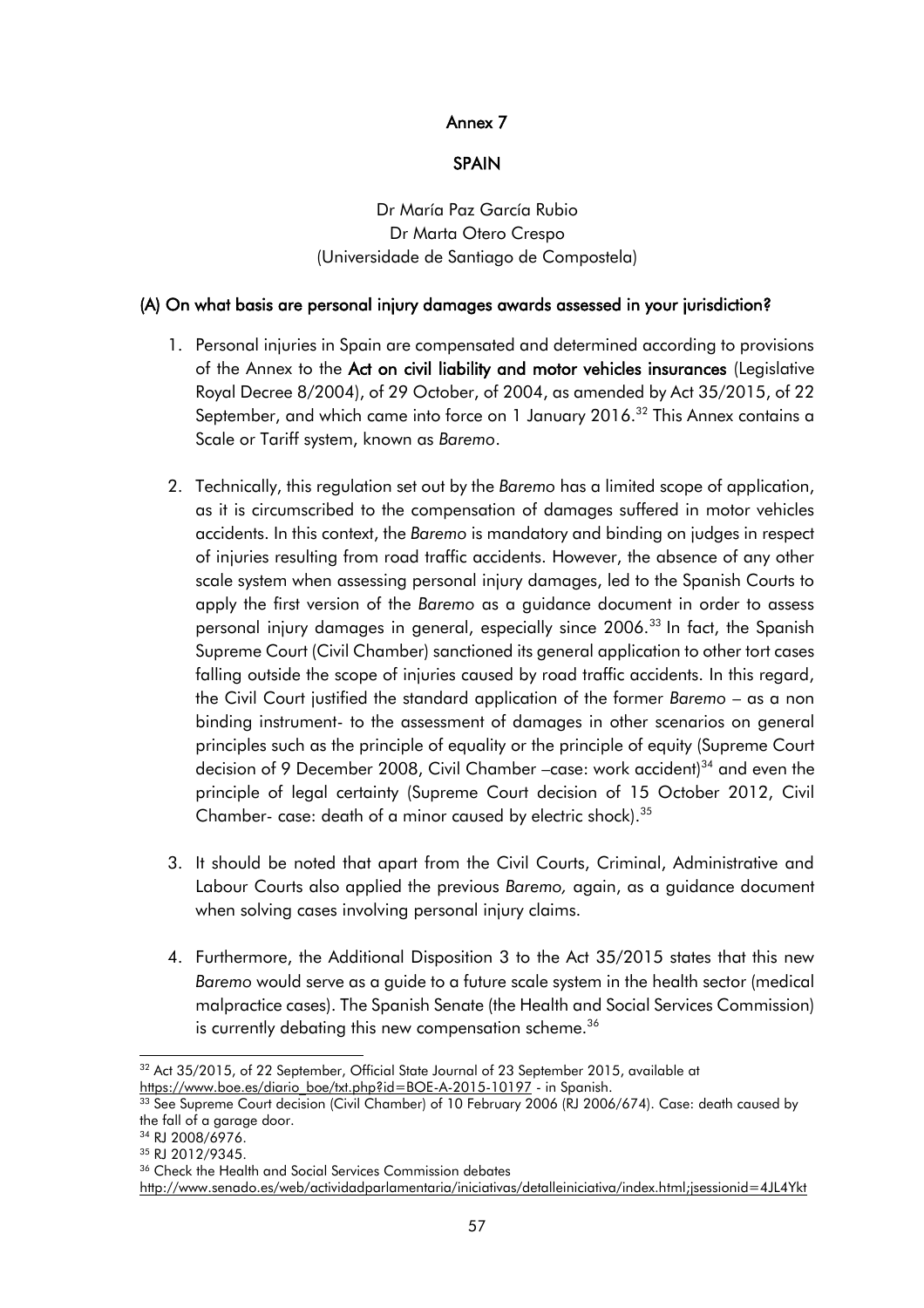## (b) Application of a discount rate to lump sum awards

- 5. Taking these data into account, it can be stated that under Spanish law, the *Baremo* establishes the general regime on the assessment of personal injury damages.
- 6. The new *Baremo* is not an update of the previous rules and scales. In fact, it is an extensive and far- reaching reform of the system established in 1995,<sup>37</sup> inspired by the basic principle of full compensation as it aims at restoring the victim to a situation as similar as possible to the one prior to the damaging event and furthermore requires evaluating and assessing each head of damage separately. In this regard, the new *Baremo* distinguishes three types of damages: (1) basic personal damages, (2) specific personal damages and (3) material losses (see below). Those damages caused under special circumstances and not falling under the rules and limits of the *Baremo*, might be compensated as well as exceptional damages. However, the *Baremo* does not address what happens when the damages suffered by the victim are over the limits set out by the scale system. Additionally, it should be noted that according to its rules, an unjustified enrichment of the injured parties/ victims is prohibited.
- 7. In general terms, compensation under this *Baremo* scheme takes into account any personal, family, social and economic circumstances of the victim, including those related to the loss of income and loss or diminution of earning capacity. To this end, a new Title IV is inserted in the regulation of 2004, divided into two different chapters: Chapter 1, on general provisions and definitions, and Chapter 2, on rules for the assessment of bodily harm, distinguishing three different situations: compensation for death (Table 1), compensation for *sequelae* or permanent injuries (Table 2), and finally, compensation for temporary injuries (Table 3).
- 8. In each of these 3 situations, a correlative distinction is made amongst 'basic personal damages' (Tables 1.A., 2.A and 3.A), 'specific personal damages (Tables 1.B, 2.B and 3.b.)' and 'material losses' (including actual damage -*damnum emergens*- and *lucrum cessans*, Tables 1.C., 2.C. and 3. C.). This category of 'material losses' includes future losses, as per *damnum emergens* (for instance, in case of permanent injuries, anticipated expenses for future healthcare or future care or help provided by third-parties are incorporated) and *lucrum cessans*. In this regard, a new actuarial model is set out for the compensation of *lucrum cessans*, establishing two factors: the multiplicand and the multiplier, which will determine the sum awarded. These factors are also applicable to quantify the anticipated expenses for future care or help provided by third parties as well (*damnum emergens*).

l [YyXQnN2TQbJm5TvrJQP22qdC77MhvhYG9tbhQKnJJSCtB!-](http://www.senado.es/web/actividadparlamentaria/iniciativas/detalleiniciativa/index.html;jsessionid=4JL4YktYyXQnN2TQbJm5TvrJQP22qdC77MhvhYG9tbhQKnJJSCtB!-1571990532?legis=12&id1=661&id2=000389)

[<sup>1571990532?</sup>legis=12&id1=661&id2=000389.](http://www.senado.es/web/actividadparlamentaria/iniciativas/detalleiniciativa/index.html;jsessionid=4JL4YktYyXQnN2TQbJm5TvrJQP22qdC77MhvhYG9tbhQKnJJSCtB!-1571990532?legis=12&id1=661&id2=000389) Please note that in 2011, the Final Provision 5 to the Act 36/2011, of 10 October, on Labour Proceedings also announced a new Scale system for personal injury damages applicable to work accidents and professional diseases. However, the Spanish legislator never approved this *Baremo.*

<sup>&</sup>lt;sup>37</sup> See Act 30/1995, of 8 of November, available at https://www.boe.es/buscar/doc.php?id=BOE-A-1995-24262.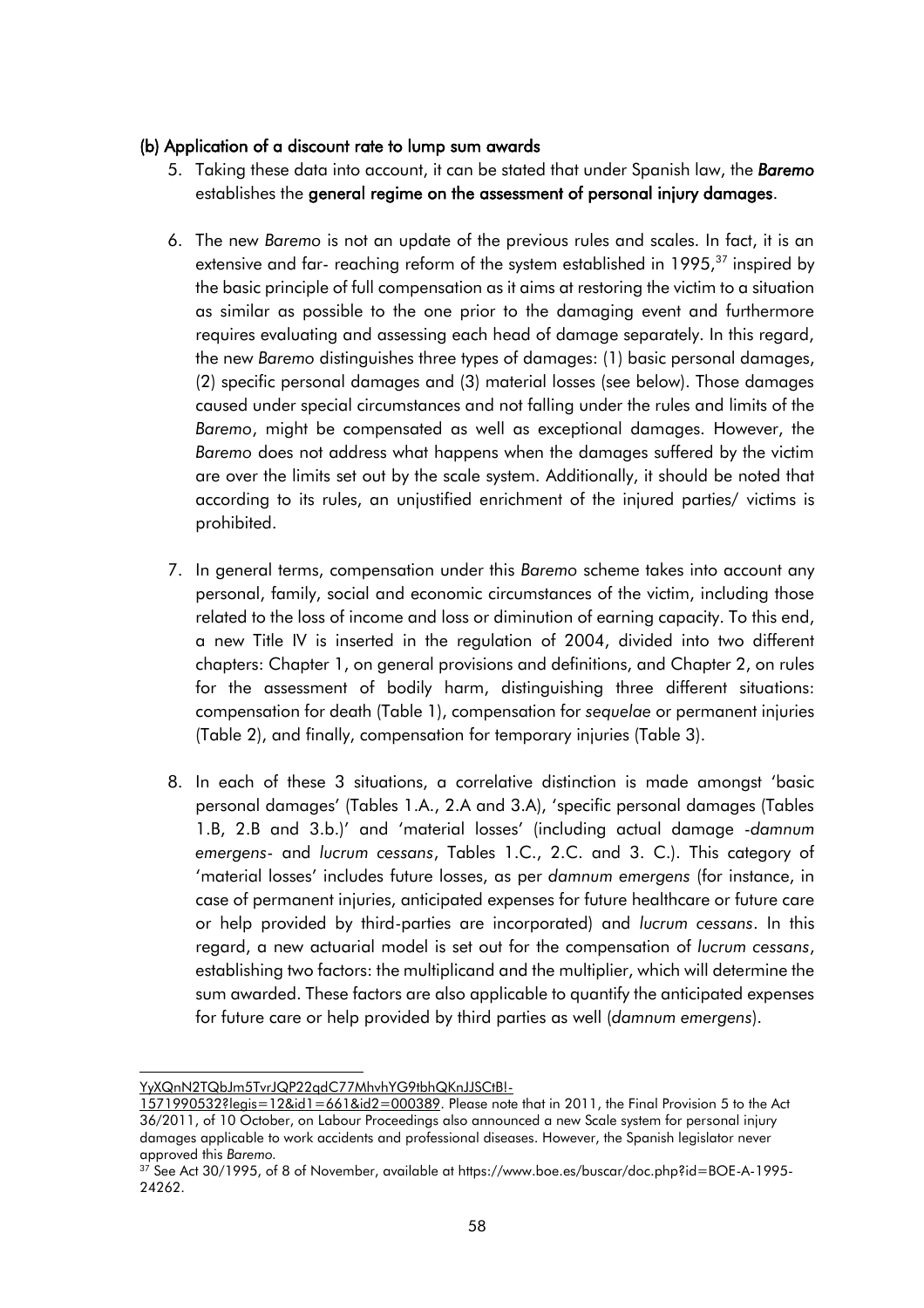9. In *case of death* (Articles 61 ff.) the *lucrum cessans* is the net loss suffered by those economically dependent on the deceased, considered then as injured parties (typically, spouses, children under the age of 30, ascendants, descendants, relatives and siblings). In this regard, the calculation of such loss of future earnings (*lucrum cessans*), is determined by a multiplicand and a multiplier. It should be noted that regarding the multiplicand, there are special rules for unemployed victims and for those who are exclusively, entirely or partly, responsible for maintaining the household (see Articles 83- 85). Once the multiplicand is identified, the corresponding multiplier is set taking into account the coefficient resulting from combining the following factors (Articles 86 ff.): the net income of the injured party is multiplied by a factor, which consists of the following variables: (a) the injured party rate (10% for the injured party alone (minimum), 60% for the spouse, 30% for the children and 20% for others), (b) the entitlement of the victim to statutory pensions, (c) the duration of financial dependency, (d) the risk of death and the (e) discount interest rate which takes inflation into account. These factors are calculated according to the technical actuarial basis established by the Ministry of Economy and Competitiveness. These technical actuarial basis have been published by the Directorate- General of Insurance and Pension Funds, depending body of the Ministry of Economy and Competitiveness, and the interest rate is 3.5%.<sup>38</sup>

#### (C) Details concerning the process for setting the relevant discount rate

- 10. Regarding the review process of the discount interest rate, it should be highlighted that the Final Disposition 1 to the Act 35/2015 imposes on the Ministry of Justice and the Ministry of the Economy and Competitiveness the constitution of a Monitoring Committee.<sup>39</sup> This Monitoring Committee, established in October 2016, must issue a Report within 3-year period from the entry into force of the new *Baremo* analysing the legal and economic repercussions of the system and the updates *ex*  Article 49.1. (See below), along with the suggested measures to improve the system. In light of this Report, the Directorate- General of Insurance and Pension Funds shall promote the adequate adjustments and the corresponding revision of the technical actuarial basis (which consequently may determine a revision of the discount rate, if deemed necessary).
- 11. II. In *case of sequelae or permanent injuries* (including psychological and physical damage, organic and sensorial injuries and aesthetic damage, Articles 93 ff.), the compensation amount will include future losses such as foreseeable expenses regarding future medical assistance, prosthesis and orthotics, home and hospital rehabilitation, changes required for home adaptation and the resulting costs for mobility, compensation for the cost of care or assistance provided by a third party (family member or a professional care service). In this latter case, a multiplicand and

<sup>38</sup> Available at:

http://www.dgsfp.mineco.es/direcciongeneral/JuntaConsultiva/Documentos/JCOrden21102016/Publicidad% 20Bases%20Tecnicas%20JCSFP.pdf

<sup>&</sup>lt;sup>39</sup> Upon proposal of the Directorate- General of Insurance and Pension Funds.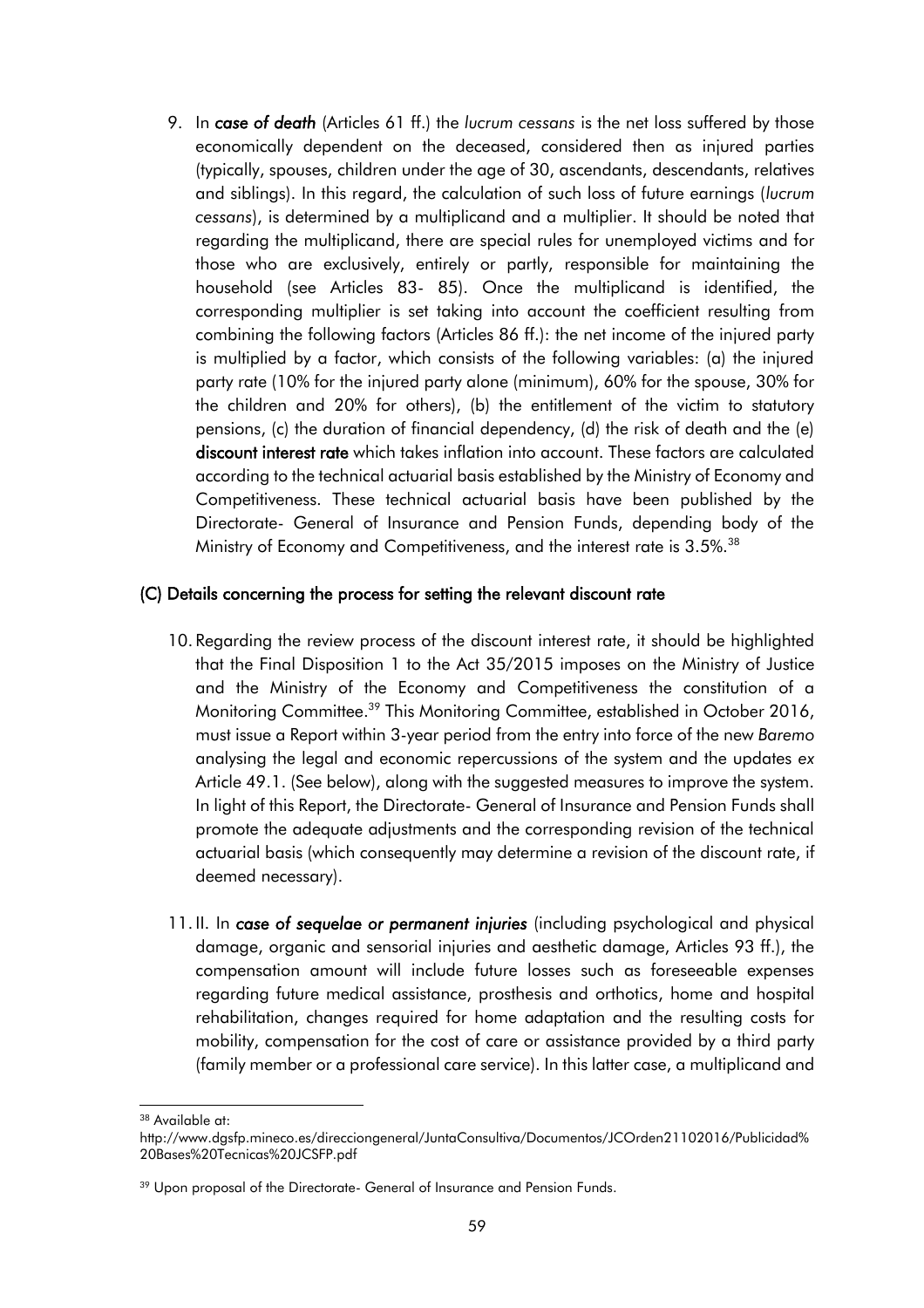a multiplier are of application and the final compensation amount is the result of multiplying the cost of the care services with the values for the relevant injured party that is based on the following factors: (a) the right of the injured party to get help and care from a third party, (b) the duration of the need of such help and care, (c) the increase of such needs according to the age of the injured party, (c) the risk of death and (d) the discount interest rate that takes inflation into account (see above).

- 12. In these cases of permanent injuries, the *lucrum cessans* includes the loss of earning capacity and in particular, the net loss or diminution of income from the victim's work. Compensation for *lucrum cessans* is then calculated on the basis of the victim's net income or an estimate of the value of their dedication to housework or earning capacity for those under 30 years old. It also takes into account the severity of the inability to carry out the work as absolute, total or partial permanent disability (multiplicand). The model is similar to the one described above: the victim's net income serves as a basis or, statistical figures in the case of minors and victims who are responsible for the household. Then, this value is multiplied by a coefficient that is the result of the following factors (multiplier, Article 132): (a) the entitlement of the victim to public allowances for absolute, total or permanent disability, (b) length of the damage, (c) risk of death according to the degree of disability and, finally, (d) the discount interest rate, which takes inflation into account. Again, these factors are calculated according to the technical actuarial basis established by the Ministry of Economy and Competitiveness (see above). If the victim was exclusively dedicated to housework, 25% uplift is applied to the final compensation award (Article 132.5).
- 13. On the review process of the *Baremo* (including the discount rate), see above and the final section of this report.
- 14. III. Finally, in case of *temporary injuries* (Articles 134 ff.), the following patrimonial damages are recoverable: medical sanitary expenses, prosthesis, orthotics, aid and equipment and other expenses such as the increase of mobility costs, family members' travel expenses, etc.
- 15. In this case, *lucrum cessans* consists of the net loss or temporarily diminution of income from work, or in case of dedication to housework, of an estimation of such dedication when unable to perform. It should be noted that compensation for loss or diminution of dedication to household tasks is incompatible with compensation for expenses incurred by the replacement of such tasks.
- 16. Under Spanish law, claimants recover damages by way of a lump sum award. However, Article 41 establishes that at any time, the parties or the judge at the request of either of them may agree for the total or partial replacement of the lump sum for a life annuity in favour of the victim. In these cases, the lump sum is turned into an annuity following Table TT1 (it determines how to calculate the conversion).<sup>40</sup>

l <sup>40</sup> See

[http://www.dgsfp.mineco.es/direcciongeneral/JuntaConsultiva/Documentos/JCOrden21102016/Publicidad%](http://www.dgsfp.mineco.es/direcciongeneral/JuntaConsultiva/Documentos/JCOrden21102016/Publicidad%20Bases%20Tecnicas%20JCSFP.pdf) [20Bases%20Tecnicas%20JCSFP.pdf](http://www.dgsfp.mineco.es/direcciongeneral/JuntaConsultiva/Documentos/JCOrden21102016/Publicidad%20Bases%20Tecnicas%20JCSFP.pdf) at p. 51.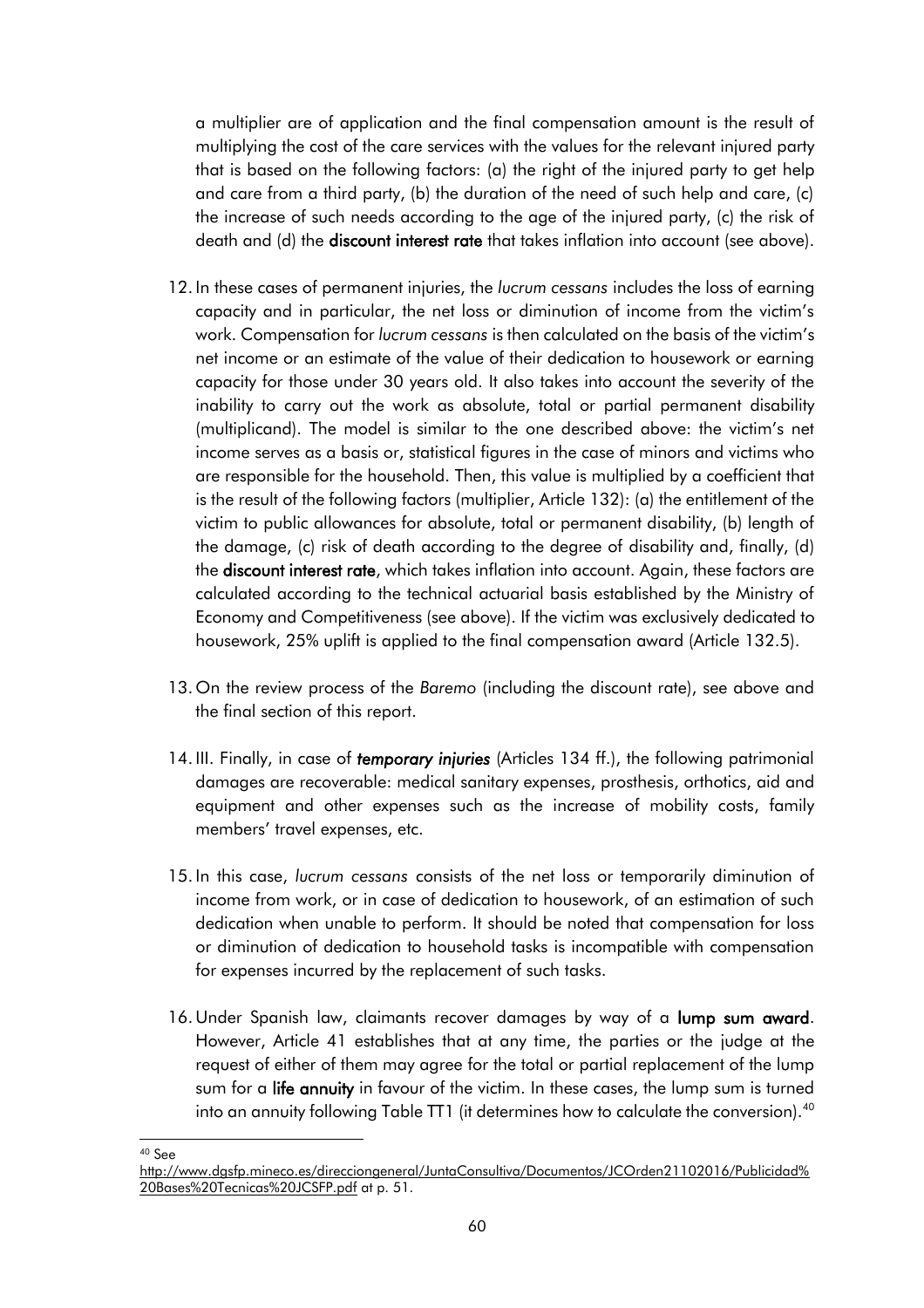- 17. In any event, the judge may determine the abovementioned substitution, at least partially, when the injured parties are minors or persons with disability and the judge considers that this measure protects their interests in a more effective way.
- 18. Article 42 sets out the calculation of the life-long annuity. The total amount has to be calculated so that it corresponds to the compensation resulting from the *Baremo* system based on the technical actuarial standard coefficients for the conversion between income and capital (Table TT1). The resulting annuity is subject to annual adjustments following the public pensions revaluation rate, determined by the General State Budget Act.
- 19. The equivalent annual annuity amount is calculated dividing the capital amount by an actuarial coefficient, which takes into account, the duration, the risk of death of the victim or injured party and the **discount interest rate**, which takes inflation into account (see above).
- 20. This annual annuity may be fractioned in shorter periods as well (months or other time periods).
- 21. In any case, once the final compensation amount is fixed, this could only be reexamined under two specific circumstances: firstly, in case of a substantial alteration of the circumstances taken into account to set the compensation in the first place or, secondly, when additional and unexpected damages arise (Article 43).
- 22. According to Article 49, the *Baremo* tables will be updated at the beginning of each year in accordance with the public pensions revaluation rate (determined by the General State Budget Act – see Article 49 paragraph 1).<sup>41</sup> However, the *lucrum cessans* and compensation for help provided by third parties must be updated following the corresponding technical actuarial basis. Furthermore, the Table on expenses for future care would be updated, if necessary, in accordance with the rules for the provision of healthcare services (Article 49 paragraph 2). The Directorate-General of Insurance and Pension Funds (Ministry of Economy and Competitiveness) is the responsible institution for the publication of the updated compensation schemes (Article 49 paragraph 3).
- 23. The Final Disposition 1 to the Act 35/2015 imposes on the Ministry of Justice and the Ministry of the Economy and Competitiveness the constitution of a Monitoring Committee.<sup>42</sup> This Committee, created in October 2016, is the responsible for the

l <sup>41</sup> Please note that the General State Budget Act 2016 has been prorogued for 2017. On the pensions revaluation rate for 2017, see Royal Decree 746/2016, of 30 December, which establishes a revaluation rate of 0,25% for 2017. Text available at: https://www.boe.es/boe/dias/2016/12/31/pdfs/BOE-A-2016- 12605.pdf.

 $42$  As mentioned above, upon proposal of the Directorate- General of Insurance and Pension Funds.